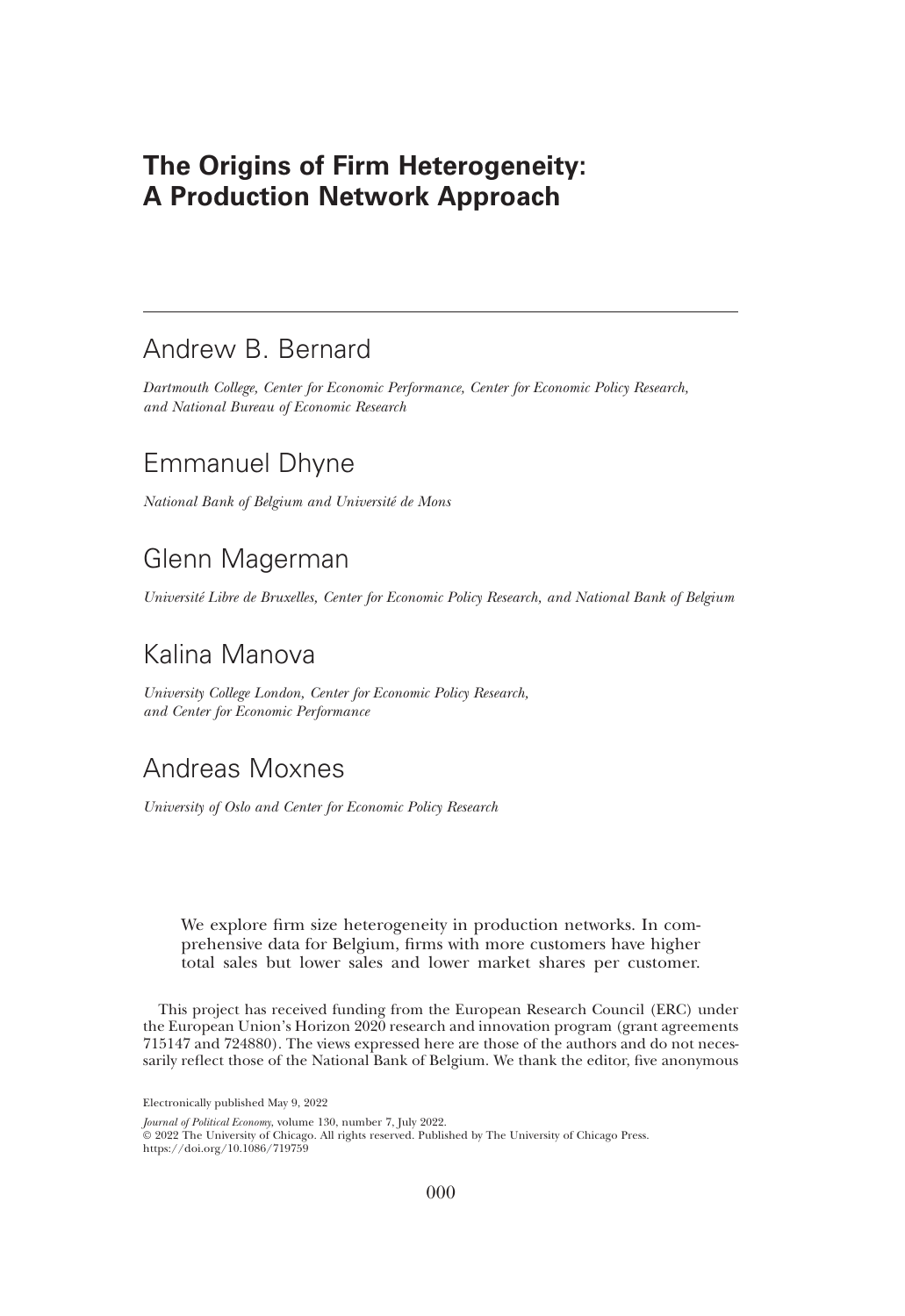Downstream factors, especially the number of customers, explain the vast majority of firm size dispersion. We rationalize these facts with a model of network formation and two-dimensional firm heterogeneity. Higher productivity generates more matches and larger market shares among customers. Higher relationship capability generates more customers and higher sales. Model estimates suggest a strong negative correlation between productivity and relationship capability and potentially large welfare gains from improving relationship capability.

# I. Introduction

Even within narrowly defined industries, there is massive dispersion in firm outcomes such as sales, employment, and productivity. In Belgium, a firm at the 90th percentile of the size distribution has turnover 32 times greater than a firm at the 10th percentile within the same industry.<sup>1</sup> Understanding the origins of firm size heterogeneity is a fundamental question in economics and has important micro- and macroeconomic implications. At the micro level, bigger firms perform systematically better along many dimensions, including survival, innovation, and participation in international trade (e.g., Bernard et al. 2012). At the macro level, the skewness and granularity of the firm size distribution affect aggregate productivity, the welfare gains from trade, and the impact of idiosyncratic and systemic shocks (e.g., Pavcnik 2002; Gabaix 2011; di Giovanni, Levchenko, and Mejean 2014; Melitz and Redding 2015; Gaubert and Itskhoki 2021).

This paper examines the firm size distribution in a production network with firm heterogeneity and buyer-supplier connections.<sup>2</sup> The basic premise of the analysis is intuitive: firms can be large because (1) they have inherently attractive capabilities, such as productivity or quality; (2) they have low marginal costs from matches with more or better suppliers; and/or (3) they have higher sales due to more or bigger buyers. Higher-order effects can also be important, as the customers of customers also ultimately affect firm economic outcomes.

While research has made progress in identifying underlying firm-specific supply- and demand-side factors driving firm size (e.g., Hottman, Redding, and Weinstein 2016), much less is known about the role of buyer-supplier

referees, and discussants Julian di Giovanni, Isabelle Mejean, Jasmine Xiao, and Thomas Åstebro as well as numerous seminar participants for helpful comments and valuable discussion. Data are provided as supplementary material online. This paper was edited by Chad Syverson.

<sup>&</sup>lt;sup>1</sup> The p90/p10 ratio is averaged across all NACE four-digit Belgian industries in 2014. Hottman, Redding, and Weinstein (2016) report even larger sales dispersion across firms using barcode data on US retail sales, and Autor et al.  $(2020)$  find that 52.6% of sales in the average US industry is accounted for by the 20 largest firms, representing less than half a percent of the total number of firms.

<sup>2</sup> Throughout the paper, firm size refers to sales or turnover, and we use both terms interchangeably.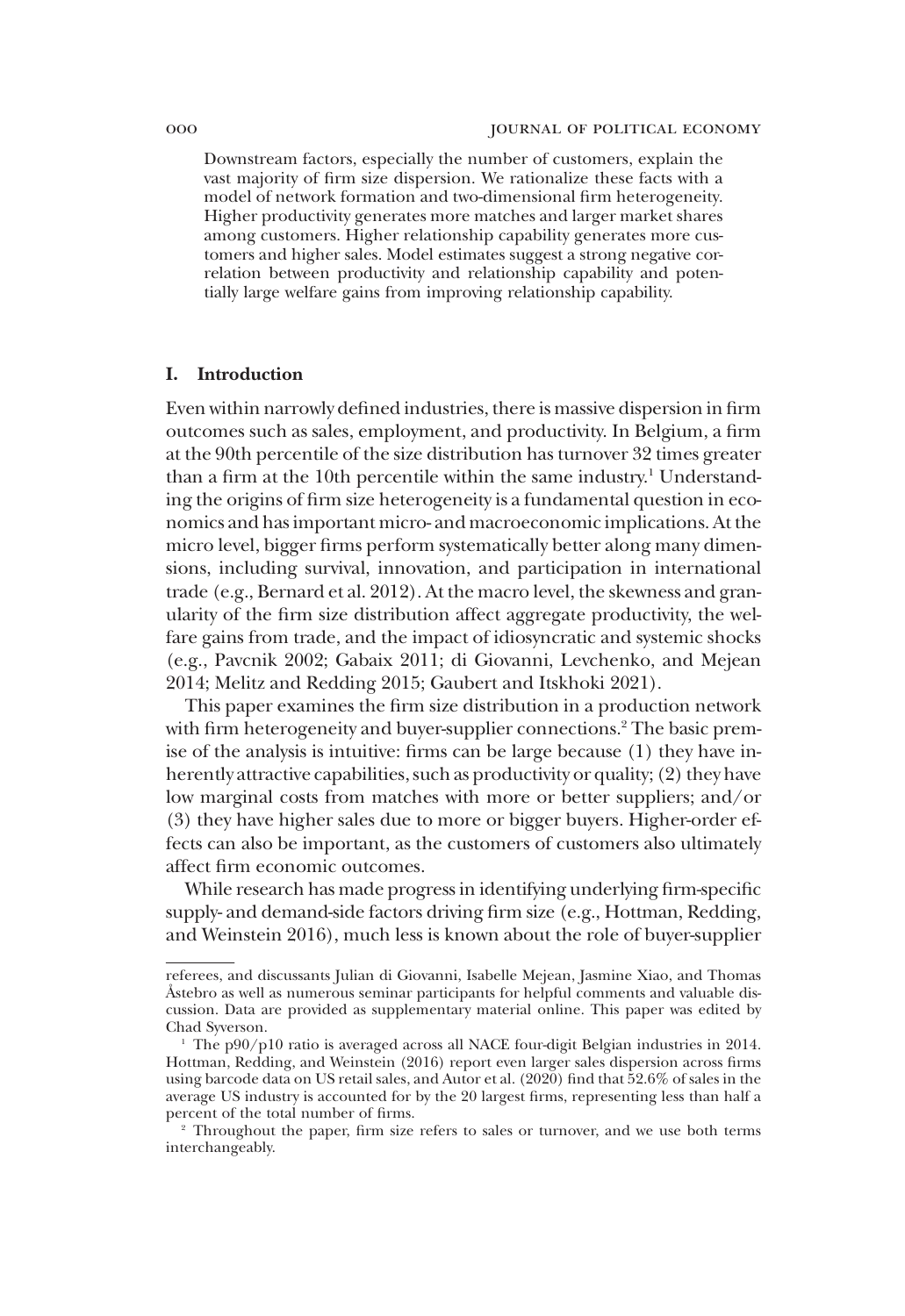linkages in production networks. In particular, the focus on the supply side has been on heterogeneity in either firm productivity (e.g., Jovanovic 1982; Hopenhayn 1992; Melitz 2003; Luttmer 2007) or organizational capital (e.g., Prescott and Visscher 1980; Luttmer 2011), whereas work on the demand side has centered on final consumer preferences (e.g., Fitzgerald, Haller, and Yedid-Levi 2016) or firm-specific demand shocks (e.g., Foster, Haltiwanger, and Syverson 2016). To the extent that the literature has considered firm-to-firm trade, it has typically remained anchored in one-sided heterogeneity by assuming that firms source inputs from anonymous upstream suppliers or sell to anonymous downstream buyers, without accounting for the heterogeneity of all trade partners in the production network.

Our contribution is threefold. First, we document new stylized facts about production networks using data on the universe of firm-to-firm domestic transactions in Belgium, and present the first extensive analysis of how upstream, downstream and final demand heterogeneity translate into firm size heterogeneity. Second, we provide a theoretical framework for an endogenous production network with firm heterogeneity in both productivity/quality and relationship capability. Third, we estimate the parameters of the model using simulated method of moments (SMM) to explore the relative importance of the two dimensions of firm heterogeneity and their interaction across firms.

We report three stylized facts from the production network data that motivate the subsequent analysis and model. First, the distributions of total sales and buyer-supplier connections exhibit high dispersion. The enormous dispersion of sales across firms is also found in the production network in terms of the number of links to buyers and suppliers. Second, firms with more customers have higher sales but lower average sales per customer and lower market shares (shares of input purchases) among their customers. Finally, there is negative degree assortativity between buyers and suppliers: sellers with more customers match with customers who have fewer suppliers on average.

Taken together, these facts both confirm intuition and challenge existing models of firm heterogeneity. The large variation in sales across firms within an industry is intuitively related to variation in the number of customers: large firms have more customers. However, firms with more customers have lower average sales per customer, connect with less well-connected customers, and account for a smaller share of those customers' input purchases. Models that emphasize heterogeneity in productivity across firms cannot explain all three facts simultaneously. In particular, such models imply that firms with more customers should also sell more to each of their customers: they should have larger—not smaller—market shares.

A key advantage of the Belgian production network data is that sales from firm  $i$  to  $j$  can be decomposed into seller-, buyer- and match-specific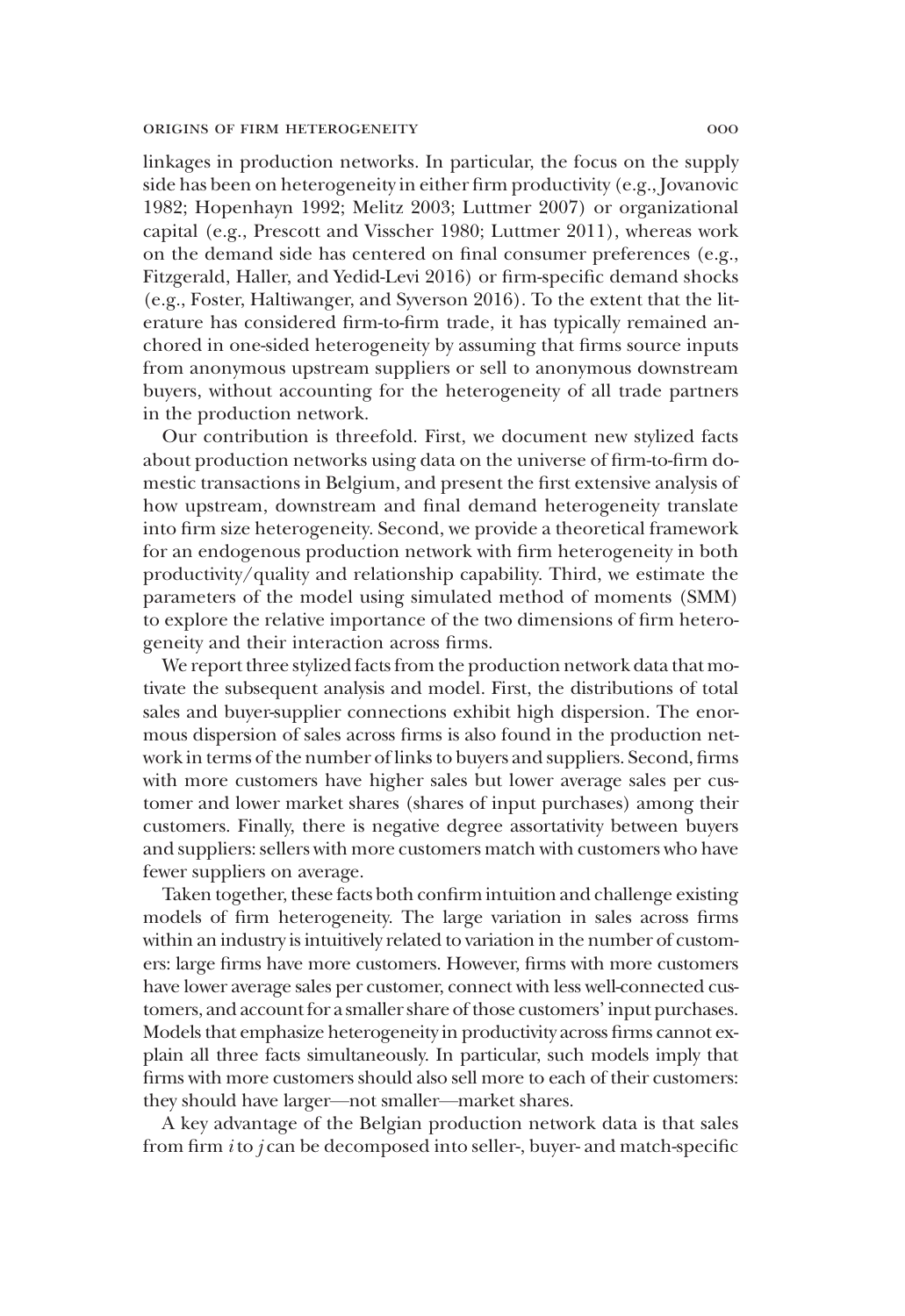components.3 This allows us to understand how much of the value of pairwise sales is due to the seller, the buyer, or the match itself. High dispersion in seller effects means that firms vary in how much they sell to their customers, controlling for demand by those customers; that is, firms differ in their average market share across customers. Conversely, high dispersion in buyer effects means that some firms match with large customers while others do not, leading to larger sales even as the average market share remains the same. Given estimates of these fixed effects, the total sales of a firm can be decomposed into three distinct factors: (1) an upstream component that captures the firm's ability to obtain large market shares across its customers, (2) a downstream component that captures the firm's ability to attract many and/or large customers, and (3) a final demand component that captures the firm's ability to sell relatively more outside the domestic network to final consumers at home or to foreign customers.

The results are striking: 81% of the variation in firm sales within narrowly defined industries (four-digit code according to the Statistical Classification of Economic Activities in the European Community [Nomenclature Statistique des Activités Économiques dans la Communauté Européenne; NACE]) is associated with the downstream component, while the upstream component contributes only 18%. The variation in firm size is largely unrelated to the relative importance of sales to final demand (1%). These findings imply that trade in intermediate goods and the number of firm-to-firm connections are essential to understanding firm performance and, consequently, aggregate outcomes.

Motivated by these stylized facts and decomposition results, we develop a quantitative general equilibrium model of firm-to-firm trade. In the model, firms use a constant elasticity of substitution (CES) production technology that combines labor and inputs from upstream suppliers. Firms sell their output to final consumers and to domestic producers. Firms differ in two dimensions—productivity and relationship capability—defined as production efficiency and (the inverse of) the fixed cost of matching with a customer, respectively. The two dimensions are potentially correlated. Suppliers match with customers if the gross profits of the match exceed the supplierspecific fixed matching cost. Marginal costs, employment, prices, and sales are endogenous outcomes because they depend on the outcomes of all other firms in the economy. A link between two firms increases the total sales of both the seller and the buyer; for the seller, this occurs mechanically because it gains a customer, while for the buyer, this arises because a larger supplier base lowers the marginal cost of production.

<sup>&</sup>lt;sup>3</sup> Our approach is similar to the intertemporal analysis of matched employer-employee data (e.g., Abowd, Kramarz, and Margolis 1999).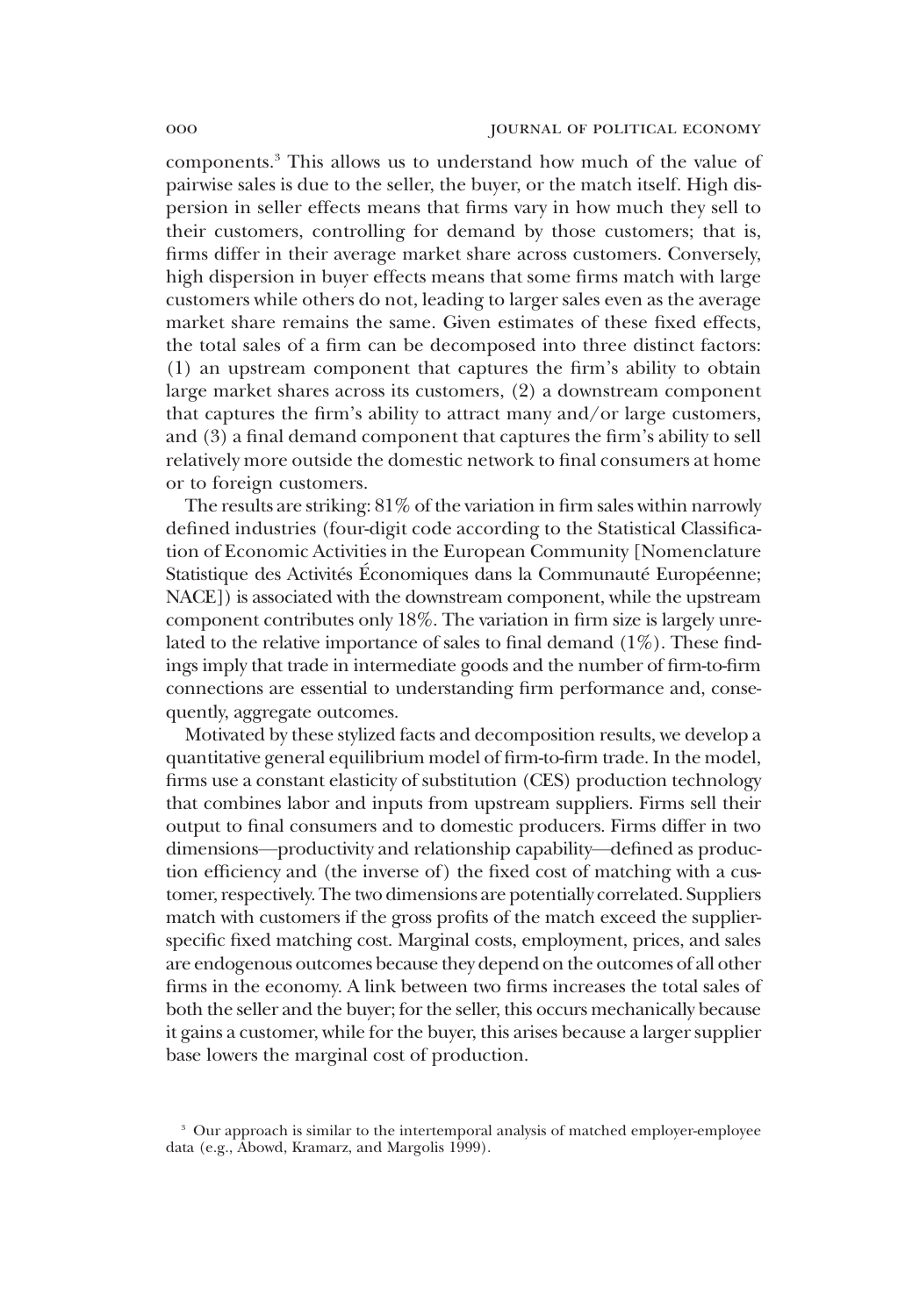The model equilibrium involves three nested fixed points. A backward fixed point determines the price of a firm as a function of its marginal cost, which in turn depends on the prices of its suppliers. A forward fixed point pins down the sales of a firm as a function of demand by its customers, which in turn depends on their sales to their customers. A link function fixed point relates the likelihood of a link to the profit from the match, which is itself a function of the network structure. Jointly, these determine the endogenous structure of the network in terms of connections, the value of bilateral sales for each link, and the total sales of the firm.

We estimate the model parameters using SMM. These parameters comprise the variance of productivity, the mean and variance of relationship capability, and the correlation between productivity and relationship capability across firms. The results reveal high dispersion in relationship capability across firms and a strong negative correlation between the two firm characteristics. Firms with higher productivity have lower relationship capability. This negative relationship is crucial for matching the stylized fact that firms with more customers have lower average sales per customer and lower market share in those customers. A canonical model without this negative relationship instead produces a strongly positive relationship between the number of customers and average sales (or average market share). The model does well at matching untargeted moments, such as the variances of total sales and value added. In addition, it does well at matching moments on the upstream side of the production network, including the variances of the number of suppliers and total input purchases. Importantly, both dimensions of firm heterogeneity are necessary to match the data: shutting down one at a time results in poor model fit, including the inability to replicate the negative relationship between the number of customers and average sales per customer.

Why are the two dimensions of firm capabilities negatively related? While it is outside the scope of this paper to offer a fully specified explanation, a possible answer is imperfect reward and incentive systems. For example, Holmstrom and Milgrom (1991) offer a multitasking theory where agents will focus their effort on observable and rewarded tasks at the expense of other tasks. If the principal rewards only one dimension of performance (e.g., finding customers), this might reduce other dimensions of firm performance, such as product quality or productivity.<sup>4</sup>

Finally, we use the estimated model to quantify the role of firm heterogeneity in productivity and relationship capability for aggregate outcomes. Specifically, we cut relationship costs across all firms by 50%. We do so in two versions of our model: in the baseline estimated model and then in a restricted model with no correlation between productivity and relationship

<sup>4</sup> In a recent study, Hong et al. (2018) find that workers trade off quality for quantity under a bonus scheme that rewards quantity (but not quality), as predicted by multitasking theory.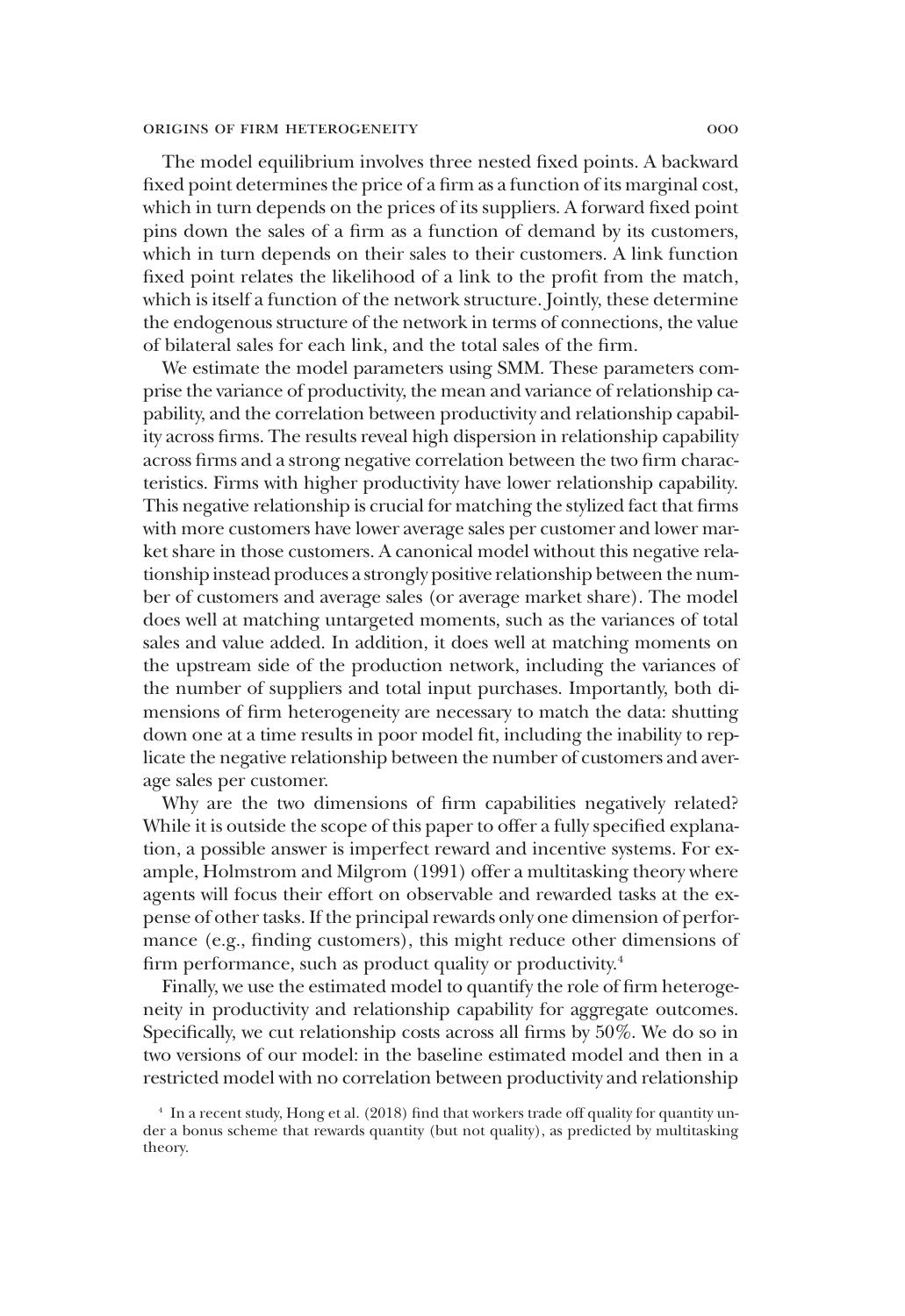costs. The counterfactual reveals that the real wage gains from lowering relationship costs are substantial and much larger in our baseline model compared with the model with no correlation structure. The reason is that the fall in relationship costs benefits the high-productivity firms relatively more in the baseline model, as they are more constrained by high relationship costs.

This paper contributes to several strands of literature. Most directly, the paper adds to the large literature on the extent, causes, and consequences of firm size heterogeneity. The vast dispersion in firm size has long been documented, with recent emphasis on the skewness and granularity of firms at the top end of the size distribution (e.g., Gibrat 1931; Syverson 2011). This interest is motivated by the superior growth and profit performance of bigger firms at the micro level as well as by the implications of firm heterogeneity and superstar firms for aggregate productivity, growth, international trade, and adjustment to various shocks (e.g., Gabaix 2011; Bernard et al. 2012; Freund and Pierola 2015; Oberfield 2018; Gaubert and Itskhoki 2021).

Traditionally, this literature has analyzed own firm characteristics on the supply side as the driver of firm size heterogeneity. The evidence indicates an important role for firms' production efficiency, management ability, and capacity for quality products (e.g., Jovanovic 1982; Hopenhayn 1992; Melitz 2003; Sutton 2007; Bloom et al. 2017; Bender et al. 2018). Recent work has built on this by also considering the role of either upstream suppliers or downstream demand heterogeneity but not both. Results suggest that access to inputs from domestic and foreign suppliers matters for firms' marginal costs and product quality and thereby performance (e.g., Goldberg et al. 2010; Bøler, Moxnes, and Ulltveit-Moe 2015; Manova, Wei, and Zhang 2015; Antràs, Fort, and Tintelnot 2017; Fieler, Eslava, and Xu 2018; Bernard et al. 2019; Boehm and Oberfield 2020), while final consumer preferences affect sales on the demand side (e.g., Fitzgerald, Haller, and Yedid-Levi 2016; Foster, Haltiwanger, and Syverson 2016).

By contrast, we provide a comprehensive treatment of both own firm characteristics and production network features on both the upstream and the downstream sides. The paper is related to Hottman, Redding, and Weinstein (2016), who also find that demand-side factors—such as variation in firm appeal and product scope—rather than prices (marginal costs) drive firm size dispersion. However, as these authors do not observe the production network, they cannot distinguish between the impact of serving more customers, attracting better customers, and selling large amounts to (potentially few) customers. Since they have no information on the supplier margin, they also cannot separate own from network supply factors. On the other hand, while rich in network features, our data do not provide information on prices or products and thus do not allow for a comparable decomposition into firm appeal and product scope.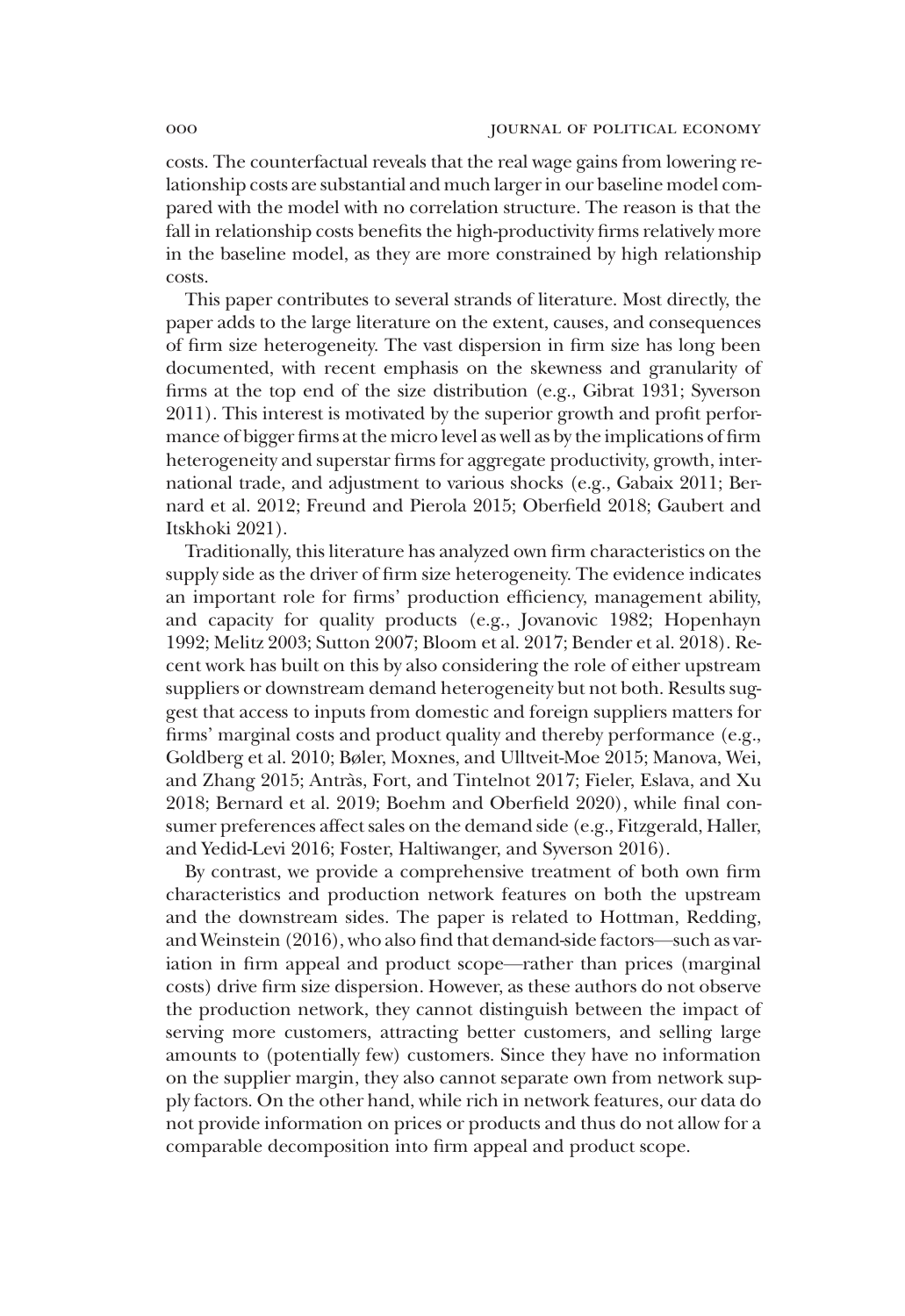The paper also adds to a growing literature on buyer-supplier production networks (for a recent survey, see Bernard and Moxnes 2018). Bernard, Moxnes, and Saito (2019) study the impact of domestic supplier connections on firms' marginal costs and performance in Japan, whereas Eaton et al. (2016), Bernard, Moxnes, and Ulltveit-Moe (2018), and Eaton, Kortum, and Kramarz (2018) explore the matching of exporters and importers using data on firm-to-firm trade transactions for United States– Colombia, Norway, and France, respectively. Using the Belgian production network data, Magerman et al. (2016) analyze the contribution of the network structure of production to aggregate fluctuations, while Tintelnot et al. (2021) examine the effect of trade on the domestic production network. In recent work, Acemoglu et al. (2012), Lim (2018), Baqaee and Farhi (2019), and Baqaee and Farhi (2020) consider how microeconomic shocks shape macroeconomic outcomes in networked environments. Our work departs from this literature by focusing on the dispersion of firm outcomes and their relationship to upstream and downstream features of the network.

The rest of the paper is organized as follows. Section II introduces the data and presents stylized facts about the Belgian production network. Section III decomposes firm sales into upstream, downstream, and final demand components. Section IV develops a theoretical framework with heterogeneous firms and endogenous matching in a production network. Section V estimates the parameters of the model and quantitatively assesses the two dimensions of firm heterogeneity. Section VI concludes.

# II. Data and Stylized Facts

# A. Data Sources and Preparation

The empirical analysis draws from four micro-level data sets on Belgian firms and their sales relationships administered at the National Bank of Belgium (NBB). These include (1) the universe of domestic firm-to-firm relationships within Belgium from the NBB B2B Transactions Dataset, (2) standard firm characteristics from the annual accounts, (3) additional information on sales and inputs from the value-added tax (VAT) declarations, and (4) the sector of main economic activity and postal code of the firm from the Crossroads Bank of Enterprises. These data sets cover firms and their transactions in all economic activities over the years 2002–14. Firms are identified by a unique enterprise number, which allows unambiguous merging across all data sets. A detailed description of the construction of the data sets is also provided in online appendix A.

Central to this paper is the NBB B2B Transactions Dataset (Dhyne, Magerman, and Rubinova 2015), which is used to construct the production network of Belgian firms. It is based on the VAT listings that all VAT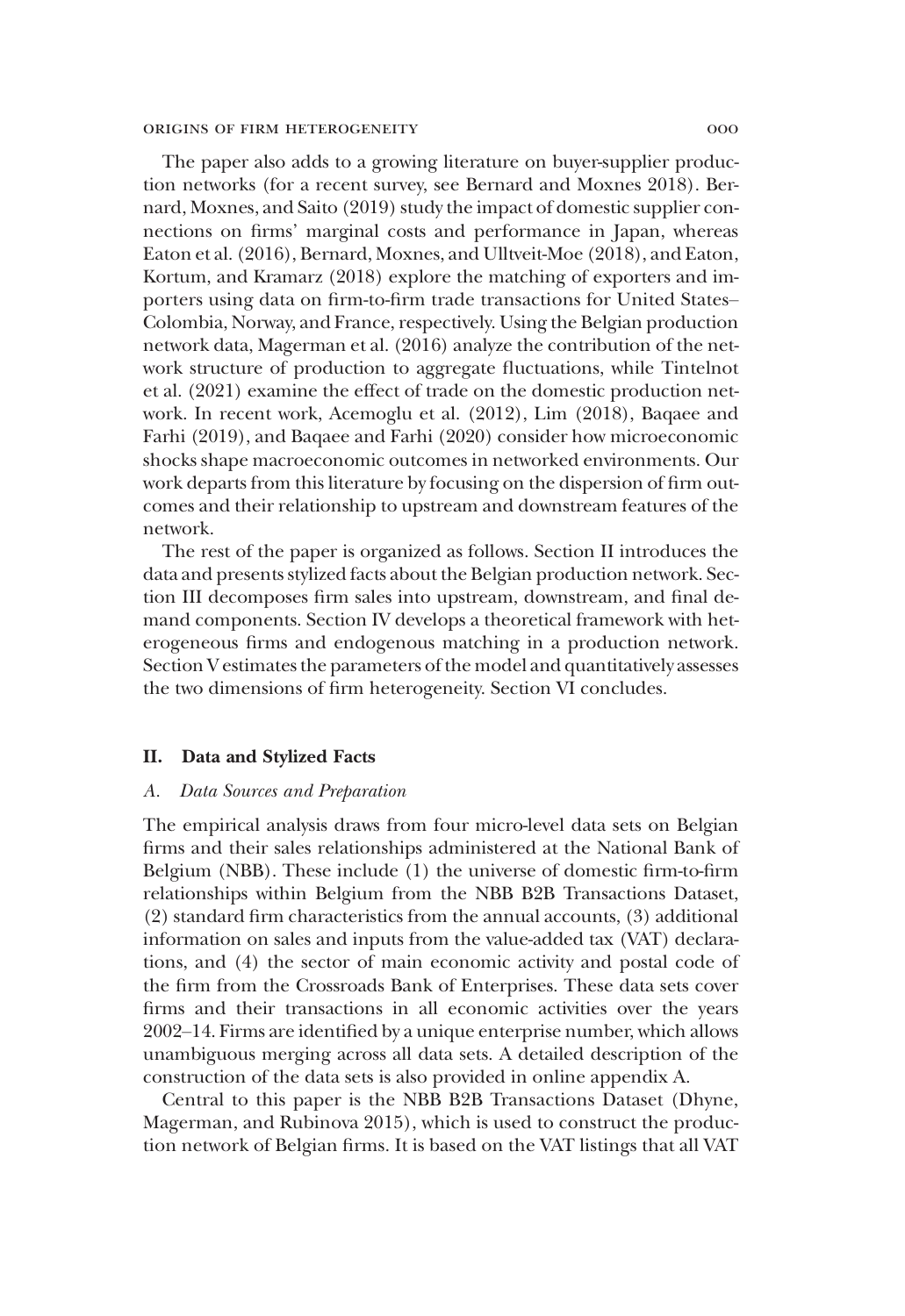liable firms have to submit to the VAT authorities at the end of each calendar year.5 An observation in this data set reports the yearly sales value in euro of firm  $i$  selling to firm  $j$  within Belgium (excluding VAT). Sales values are the sum of invoices from  $i$  to  $j$ , which implies that we observe the value but not the content of the flows. All yearly sales values of at least 250 euro have to be reported, and pecuniary sanctions by the tax authorities on late or erroneous reporting ensure a very high quality of the data.

The other data sets contain information on firm characteristics. From firms' annual accounts, we retain information on firm-level sales, input expenditures, employment, and labor costs. Flow variables are annualized pro rata from fiscal years to calendar years to match the reporting in calendar years in the NBB B2B data set. All firm have to report employment and labor costs. Depending on size thresholds, small firms can submit abbreviated annual accounts, which omits information on turnover and inputs expenditures.<sup>6</sup> We fill in these values for small firms using the VAT declarations, which contain information on sales and inputs for all VAT liable firms.<sup>7</sup> The main economic activity of the firm is extracted at the NACE four-digit level (harmonized over time to the NACE revision 2 [2008] version) from the Crossroads Bank of Enterprises. To control for geographical heterogeneity, we also extract the postal code of the firm from this data set.

We include firms with at least one full-time equivalent to avoid potential issues with shell or management companies. We keep only the set of firms that are active in the production network. The main analysis is within NACE four-digit industries on the basis of the seller's industry. To avoid potential incidental parameter problems (e.g., estimates of means, fixed effects), we drop sectors with fewer than five observations. Results are robust to changing this cutoff. We calculate final demand as a firm's turnover minus its B2B sales to other enterprises in the domestic network. Consistent with national accounting standards, final demand thus contains both sales to final consumers at home and exports.

We use the 2014 cross section for the main analysis and provide additional results in online appendixes A–E. The main sample for 2014 ultimately contains 94,147 firms and all their production network connections.

<sup>5</sup> VAT listings templates are available at [https://www.dropbox.com/s/kxvm49bjrqyi7cl](https://www.dropbox.com/s/kxvm49bjrqyi7cl/VAT%20listings%20(nl).pdf?dl=0) [/VAT%20listings%20\(nl\).pdf?dl](https://www.dropbox.com/s/kxvm49bjrqyi7cl/VAT%20listings%20(nl).pdf?dl=0)=[0](https://www.dropbox.com/s/kxvm49bjrqyi7cl/VAT%20listings%20(nl).pdf?dl=0) (Dutch) and [https://www.dropbox.com/s/s00](https://www.dropbox.com/s/s00x7shubts6kgj/VAT%20listings%20(fr).pdf?dl=0) [x7shubts6kgj/VAT%20listings%20\(fr\).pdf?dl](https://www.dropbox.com/s/s00x7shubts6kgj/VAT%20listings%20(fr).pdf?dl=0)=[0](https://www.dropbox.com/s/s00x7shubts6kgj/VAT%20listings%20(fr).pdf?dl=0) (French).

 $6$  Size criteria are available at [https://www.nbb.be/en/central-balance-sheet-office/drawing](https://www.nbb.be/en/central-balance-sheet-office/drawing/size-criteria/size-criteria-companies) [/size-criteria/size-criteria-companies](https://www.nbb.be/en/central-balance-sheet-office/drawing/size-criteria/size-criteria-companies).

<sup>7</sup> VAT declaration templates are available at [https://www.dropbox.com/s/kshw7ajdf6](https://www.dropbox.com/s/kshw7ajdf67s7y2/VAT%20declaration%20(nl).pdf?dl=0)  $7s7y2/VAT\%20$  $7s7y2/VAT\%20$ declaration $\%20$ (nl).pdf?dl=0 (Dutch) and [https://www.dropbox.com/s](https://www.dropbox.com/s/x2t9fropx90827n/VAT%20declaration%20(fr).pdf?dl=0)  $\frac{\sqrt{x}}{2}$ fropx9[0](https://www.dropbox.com/s/x2t9fropx90827n/VAT%20declaration%20(fr).pdf?dl=0)827n/VAT%20declaration%20(fr).pdf?dl=0 (French).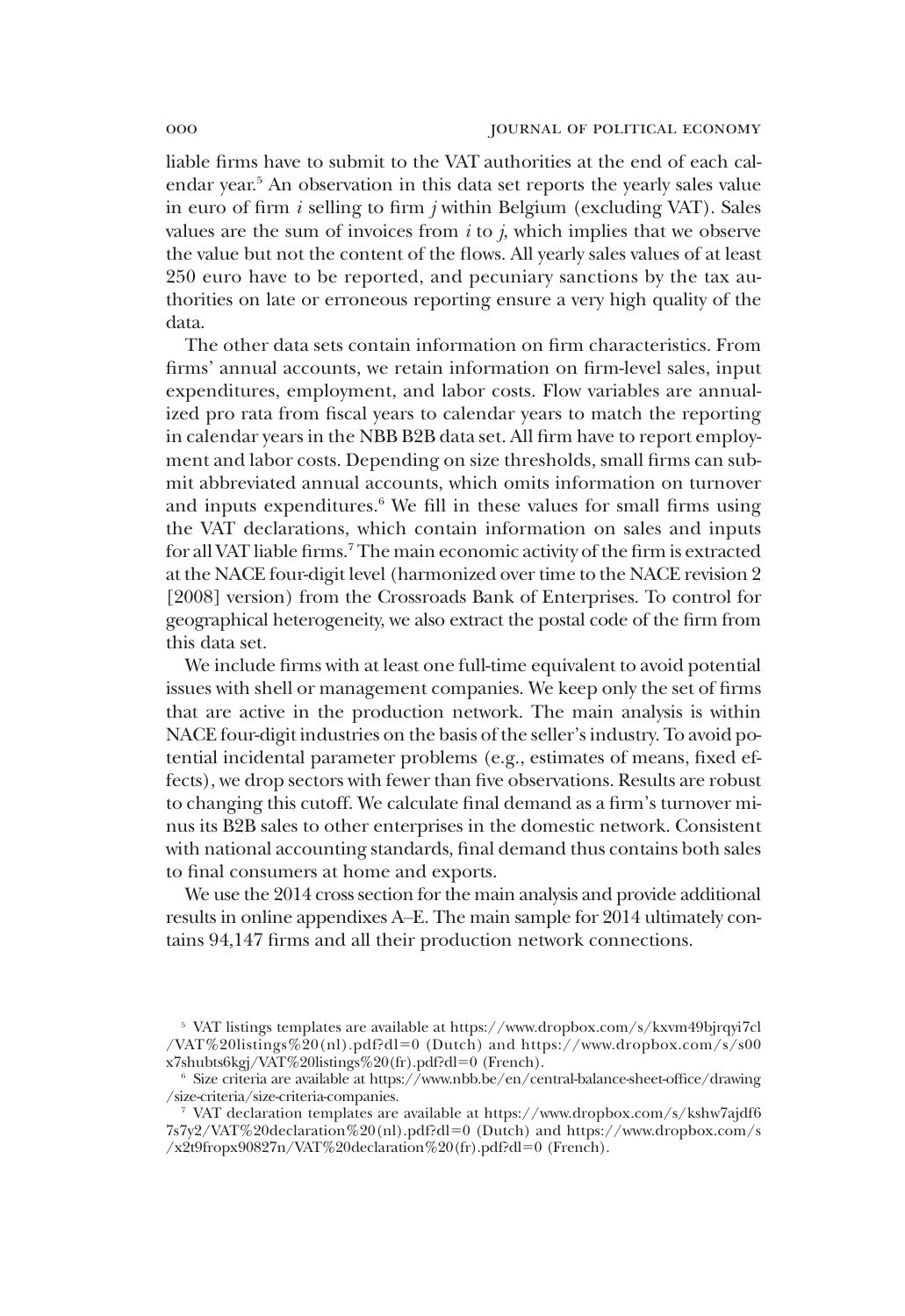# B. Stylized Facts

We start by documenting three empirical facts about firm size, firm-tofirm relationships, and their correlations in the Belgian production network. These facts point to inconsistencies with standard models of onedimensional firm heterogeneity and will motivate the foundations of our model in section IV.

FACT 1. The distributions of firm sales and supplier-buyer connections are highly dispersed.

Even within narrowly defined industries, firms show significant heterogeneity along several dimensions.8 Figure 1 documents the distributions of firm size and the number of customers and suppliers for Belgian firms. All variables are demeaned at the four-digit NACE industry.<sup>9</sup> Figure  $1A$ shows the firm size distribution expressed in total sales value. As is well known, the distribution spans several orders of magnitude: relative to the average firm in its industry, some firms are up to four orders of magnitude larger, and they coexist with very small firms several orders of magnitude smaller than the average. Figure 1B reports the distribution of the number of customers of these firms. Here as well, firms can have over 1,000 times as many customers as their industry average, again coexisting with firms that have few customers. Similarly, in figure  $1C$ , the number of suppliers is shown. While less excessive, again this distribution spans several orders of magnitude. Online appendix B reports additional moments on both demeaned and raw variables.

FACT 2. Firms with more customers have higher sales but lower sales per customer.

A sharp pattern in the data is that firms with more customers have higher sales but lower sales per customer. Figure 2A displays the binned scatterplot of firm sales to other producers in the network  $(y-axis)$ against the number of customers (x-axis) on a log-log scale. Both variables are demeaned by their four-digit industry average, and observations are binned into 20 quantiles. The elasticity of sales with respect to the number of buyers is 0.77. Therefore, sales increase in the number of customers but less than proportionally. This directly implies that sales per customer decrease with the number of customers, as illustrated in figure 2B, with an elasticity of  $-0.23$ <sup>10</sup> This pattern is not driven by

<sup>8</sup> These patterns mirror findings for firm-to-firm linkages in the domestic production network in Belgium (Dhyne, Magerman, and Rubinova 2015) and Japan (Bernard, Moxnes, and Saito 2019) and for firm-to-firm export transactions in Norway (Bernard, Moxnes, and Ulltveit-Moe 2018).

<sup>9</sup> We demean variables by regressing log variables on four-digit sector fixed effects and retain the residuals as demeaned log variables.

<sup>&</sup>lt;sup>10</sup> We construct total domestic network sales as  $S_i^{\text{net}} = \sum_j m_{ij}$ . We thus obtain an identity between  $S_i^{\text{net}}$ , the number of customers  $n_i^c$ , and the average sales per customer as  $S_i^{\text{net}}/n_i^c = (1/n_i^c)\Sigma_j m_{ij}$ . Note that this identity implies that the elasticities in fig. 2 amount to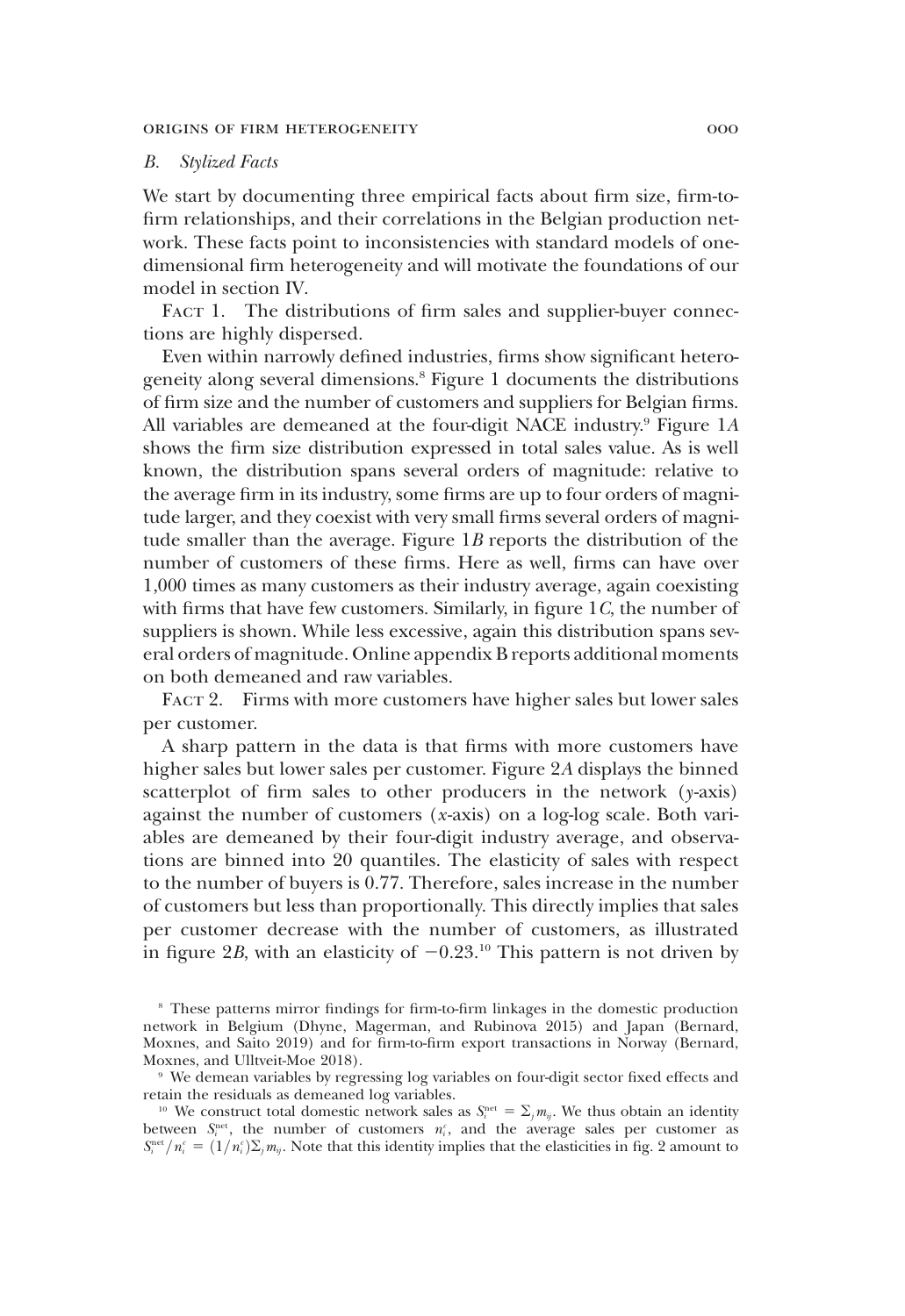

FIG. 1.—Distribution of firm sales, number of customers, and number of suppliers. A color version of this figure is available online.

composition effects among customers. Figure 3A demonstrates that sales per customer fall with the number of customers for both big and small customers. For each firm, we calculate the 10th, 50th, and 90th percentiles of sales across its buyers and plot these percentiles against the firm's number of buyers. The slope coefficients are negative and range between  $-0.13$  and  $-0.22$ . This implies that firms do not systematically tend to sell relatively more or less to their top customers at the expense of their bottom customers when they add more buyers.

One may also wonder whether the decline in average sales per customer is driven by selection. If sellers match with smaller buyers when they grow their customer base, they would record lower average and median bilateral sales. To address this concern, we leverage the network data and calculate a firm's weighted average market share among its customers: the geometric mean of  $m_{ij}/M_j^{\rm net}$ , where  $m_{ij}$  is sales from  $i$  to  $j$  and  $M_j^{\rm net}$  is total network purchases by firm *j*, using sales shares  $m_{ij}/S_i^{\text{net}}$  as weights.<sup>11</sup> If selection were the main mechanism, this weighted average market share would be increasing

 $0.77 - (-0.23) = 1$ . As we observe total sales S<sub>i</sub> but not the number of customers in export destinations, this identity would no longer hold if using  $S_i$  instead of  $S_i^{\text{net}}$ . However, all results are very similar and qualitatively the same when using total sales instead of network sales.

<sup>&</sup>lt;sup>11</sup> That is, the weighted average market share is  $\bar{\delta}_i = \prod_j (m_{ij}/M_j^{\text{net}})^{m_{ij}/S_j^{\text{net}}}$ . The weighted average however progress on fringe customers. Using the unweighted average, however progress Final is, the weighted average malket share is  $\sigma_i = \prod_j (m_{ij}/m_j)$ . The weighted average puts less emphasis on fringe customers. Using the unweighted average, however, produces similar results.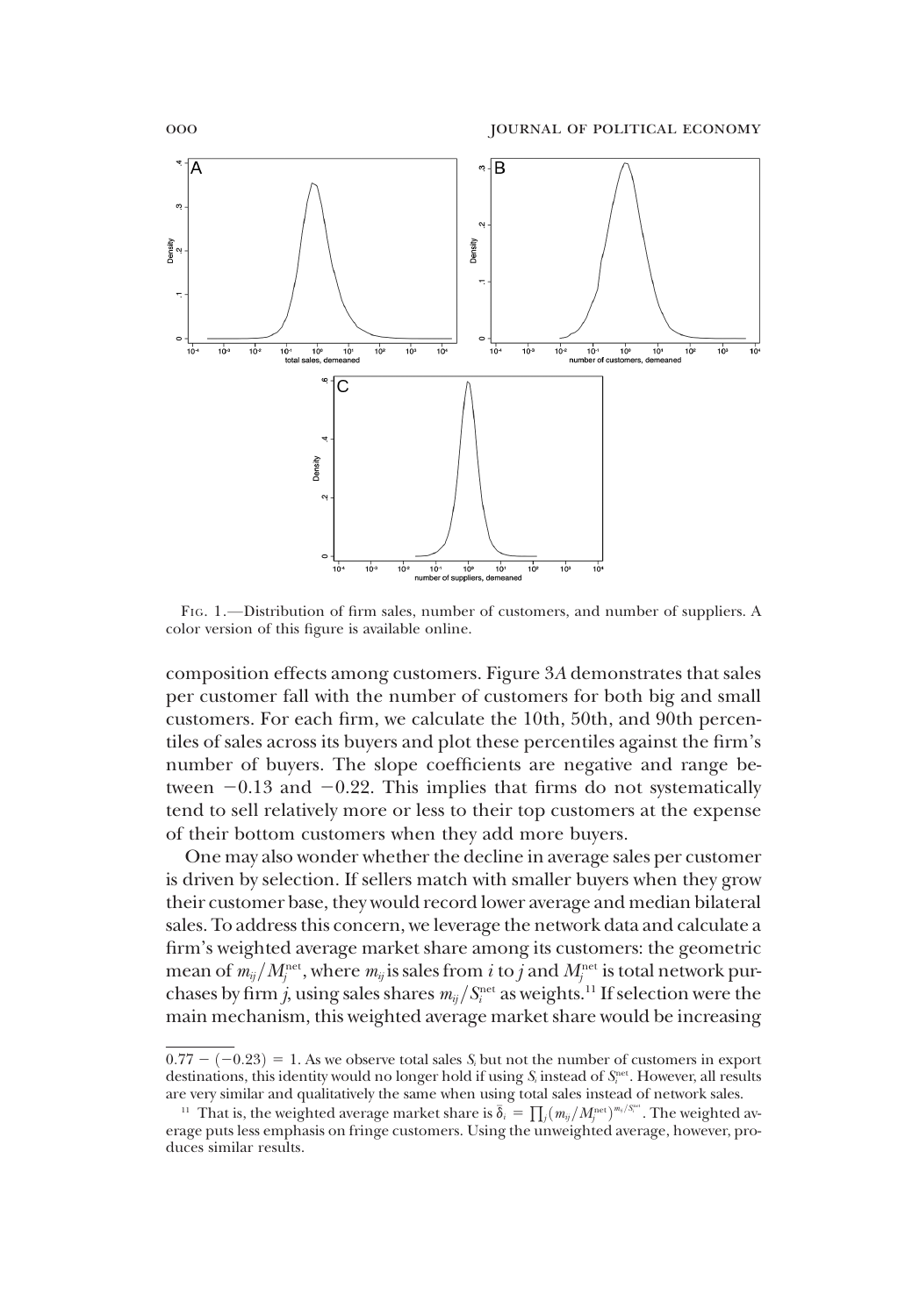

FIG. 2.—Total network sales, average sales, and number of customers. The binned scatterplots group firms into 20 equally sized bins by log number of customers and compute the mean of the variables on the  $x$ - and  $y$ -axes in each bin. Network sales refer to a firm's total sales to customers in the domestic production network. All variables are demeaned by NACE four-digit industry averages. Implied elasticities and  $R<sup>2</sup>$  from OLS regressions with NACE four-digit industry fixed effects are reported.

in, or unrelated to, the number of customers. Figure 3B shows that this is not the case: firms' weighted average market share also declines with their number of customers, with an elasticity of  $-0.08$ .

We explore the potential impact of additional dimensions of customer heterogeneity in online appendix B. In particular, we control for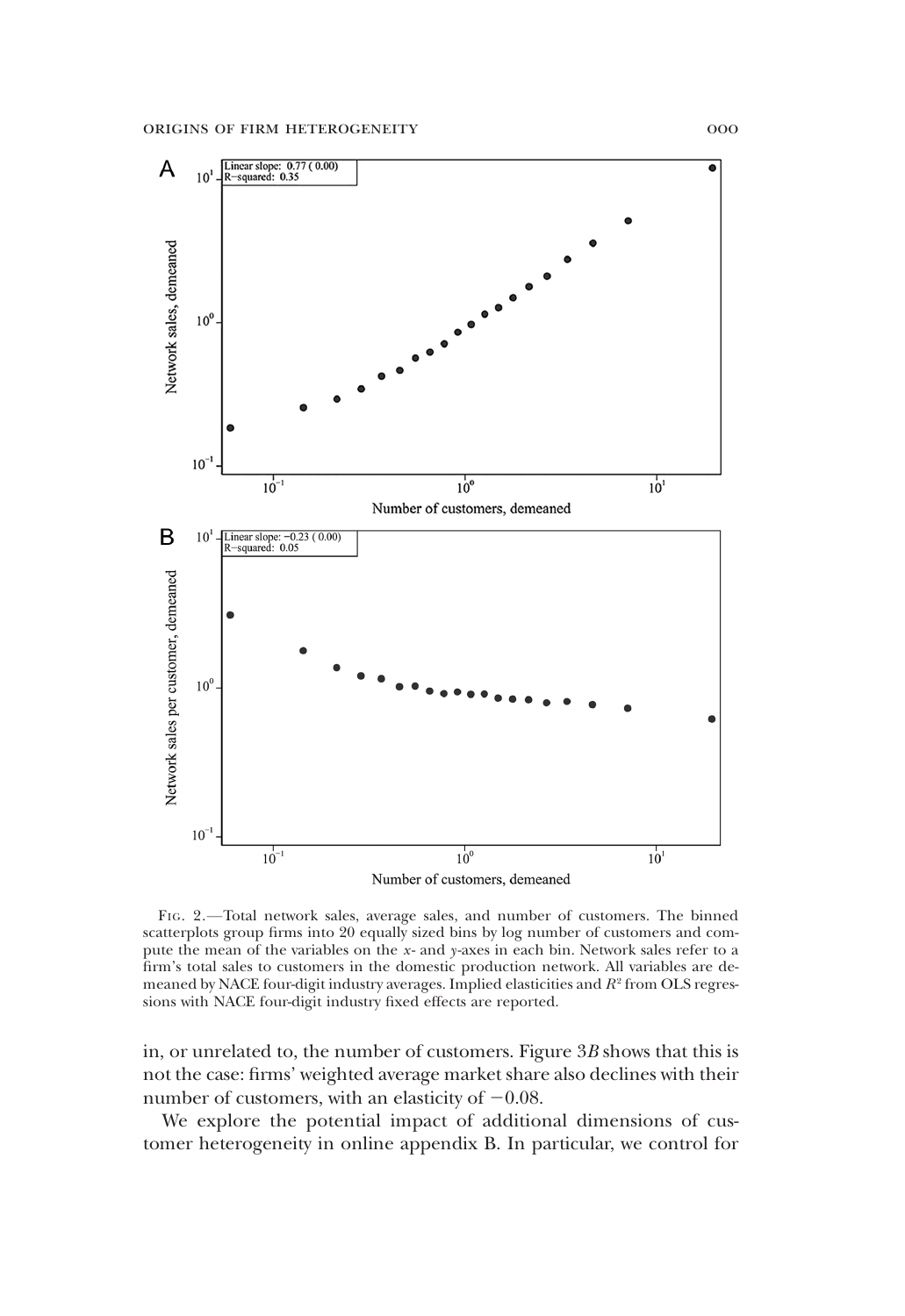

FIG. 3.—Sales distribution, market share, and number of customers. The binned scatterplots group firms into 20 equally sized bins by log number of customers and compute the mean of the variables on the  $x$ - and  $y$ -axes in each bin. All variables are demeaned by NACE four-digit industry averages. p10/p50/p90 refers to the 10th/50th/90th percentile of firm-to-firm sales  $m_{ij}$  across buyers *j* within firm *i*. Average market share refers to the weighted geometric mean of the market shares  $m_{ij}/M^{\rm net}_j$  of firm  $i$  in the total network purchases of its buyers j, using sales shares  $m_{ij}/S_i^{\text{net}}$  as weights. A color version of this figure is available online.

heterogeneity in input requirements across customers within the seller's industry. We also consider the role of fringe buyers, that is, relatively unimportant customers in terms of  $m_{ij}$ . In all cases, our empirical findings retain the same message. Taken together, these empirical regularities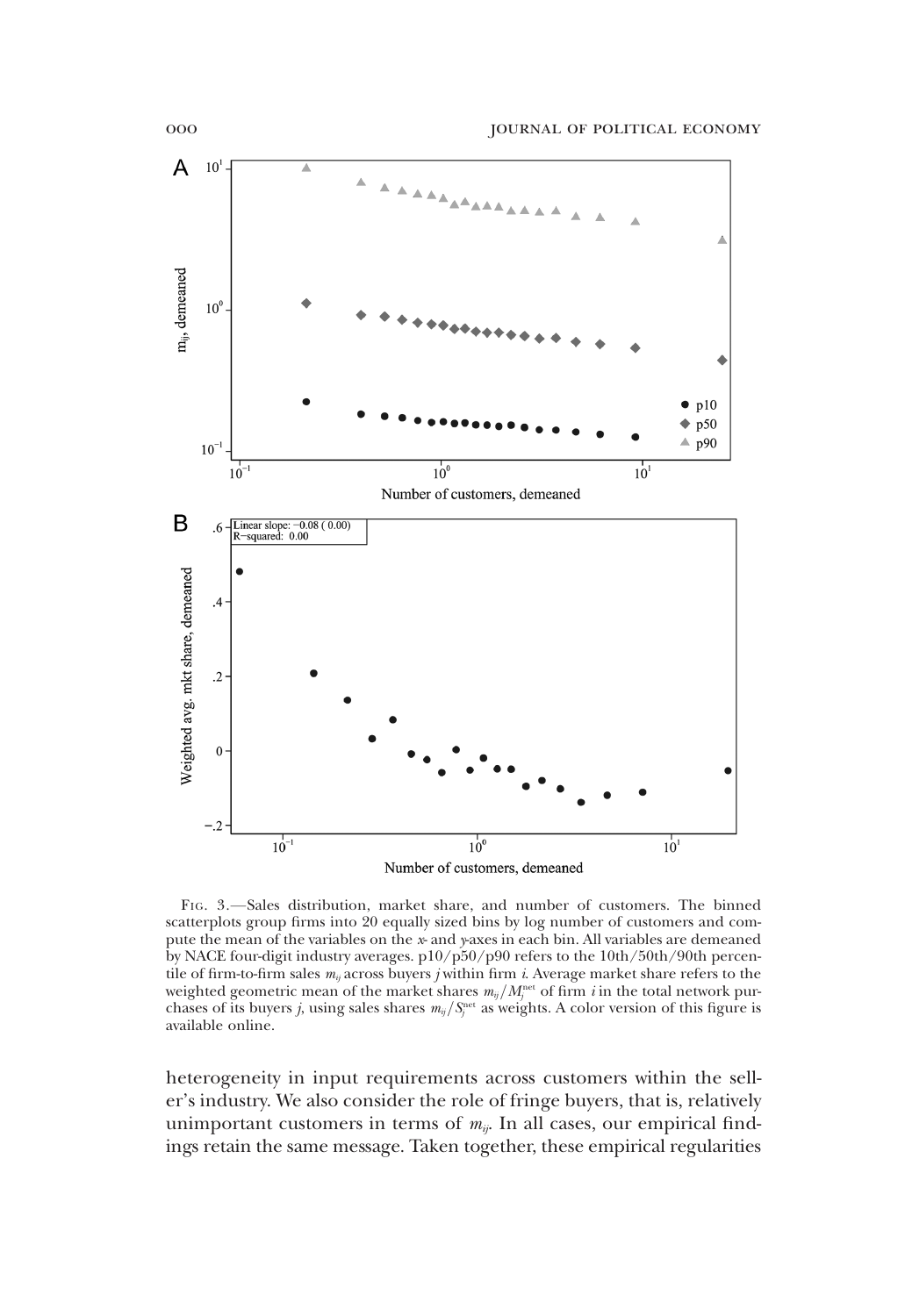

FIG. 4.—Degree assortativity. The binned scatterplot groups firms into 20 equally sized bins by log number of customers and computes the mean of the variables on the  $x$ - and  $y$ axes in each bin. Average number of suppliers refers to the geometric mean of the number of suppliers serving the customers of firm i. All variables are demeaned by NACE four-digit industry averages. Implied elasticities and  $R<sup>2</sup>$  from OLS regressions with NACE four-digit industry fixed effects are reported.

present a puzzle: big firms match with many buyers, but they are unable to gain a large market share among those buyers. By contrast, in canonical one-dimensional models of firm heterogeneity or models with two or more (but independent) dimensions (e.g., Arkolakis 2010; Bernard, Moxnes, and Ulltveit-Moe 2018; Eaton, Kortum, and Kramarz 2018; Lim 2018), highly productive firms would both attract many customers and have a high market share among those customers. The empirical evidence therefore calls for a model with an additional element of firm heterogeneity, where firm size is determined not only by productivity but also by a second firm attribute that enables firms to match with more buyers.

FACT 3. Sellers with more customers match with customers who have fewer suppliers on average.

An important property of networks is the extent to which a wellconnected node is linked to other well-connected nodes, so-called degree assortativity. The production network is characterized by negative degree assortativity. In other words, better-connected firms match to less wellconnected firms on average.12 Figure 4 shows a binned scatterplot of the

<sup>&</sup>lt;sup>12</sup> Negative degree assortativity has been documented in earlier research on production networks (e.g., Bernard, Moxnes, and Ulltveit-Moe 2018; Lim 2018; Bernard, Moxnes, and Saito 2019).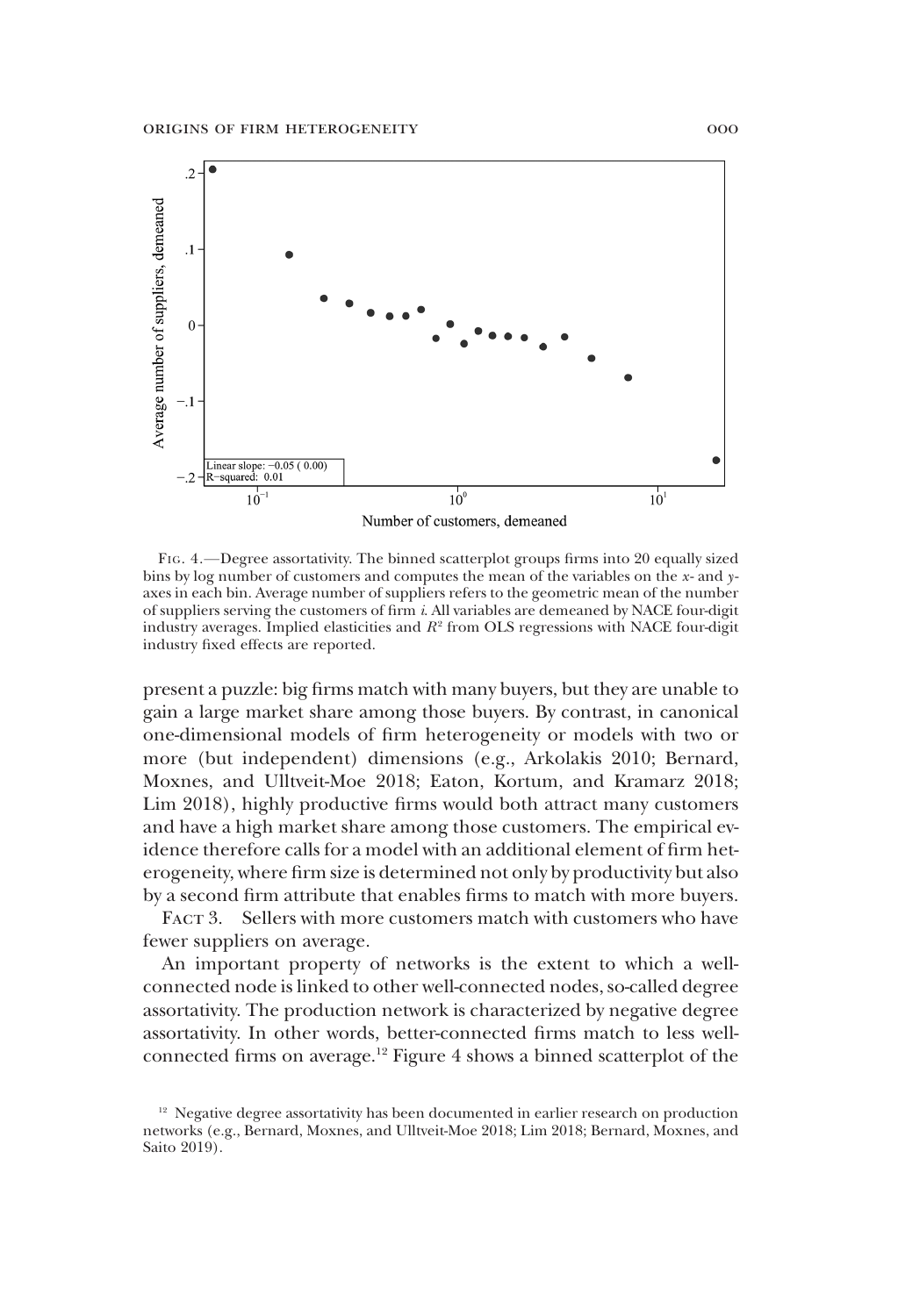average number of suppliers to firm  $i$ 's customers on the y-axis against the number of  $i$ 's customers on a log-log scale. The fitted regression line has slope  $-0.05$ , such that doubling the number of customers is associated with a 5% decline in the average customer's number of suppliers. We also find a robust and more negative relationship between a firm's number of suppliers and the average supplier's number of customers (see table 5).

Negative degree assortativity motivates our choice of a parsimonious matching model, in which firm connections form whenever the gross profits of a match exceed the fixed cost of forming a relationship. In this class of models, the marginal (and average) customer of more capable firms is less capable, generating a pattern of negative degree assortativity.

# III. An Exact Decomposition

In this section, we develop an exact variance decomposition of firm sales into upstream, downstream, and final demand margins. The downstream component reflects characteristics of a firm's customers (i.e., their number and size), while the upstream component captures firm characteristics that remain constant across customers (i.e., average sales to customers, controlling for their size). Final demand includes factors unrelated to the domestic production network (i.e., sales to final consumers or foreign customers). This method exploits the granularity of the firm-to-firm transaction data in a way that would not be feasible with standard firm-level data sets, and its results provide the rationale for the structural framework in section IV.

# A. Methodology

We start by estimating buyer, seller, and buyer-seller match effects using data on sales between firms in the production network. We then use these estimates to decompose the variance of firm sales. The specification is a two-way fixed effects regression for firm-to-firm sales:

$$
\ln m_{ij} = \ln G + \ln \psi_i + \ln \theta_j + \ln \omega_{ij}, \tag{1}
$$

where ln  $m_{ij}$  is log sales from i to j and ln G is the mean of ln  $m_{ij}$  across all *ij* pairs. The seller effect ln  $\psi_i$  reflects the amount of sales by *i* to its average customer *j*, controlling for total purchases by *j* via  $\theta$ <sub>*i*</sub>. The seller effect is therefore related to the average market share of i among her customers.<sup>13</sup> Analogously, the buyer effect ln  $\theta_i$  captures the value of input purchases by  $j$  from its average supplier  $i$ , controlling for total sales by  $\hat{i}$  via  $\psi$ . Intuitively, attractive buyers (high  $\theta_j$ ) purchase a disproportionate

<sup>&</sup>lt;sup>13</sup> This is shown formally in online app. C.2.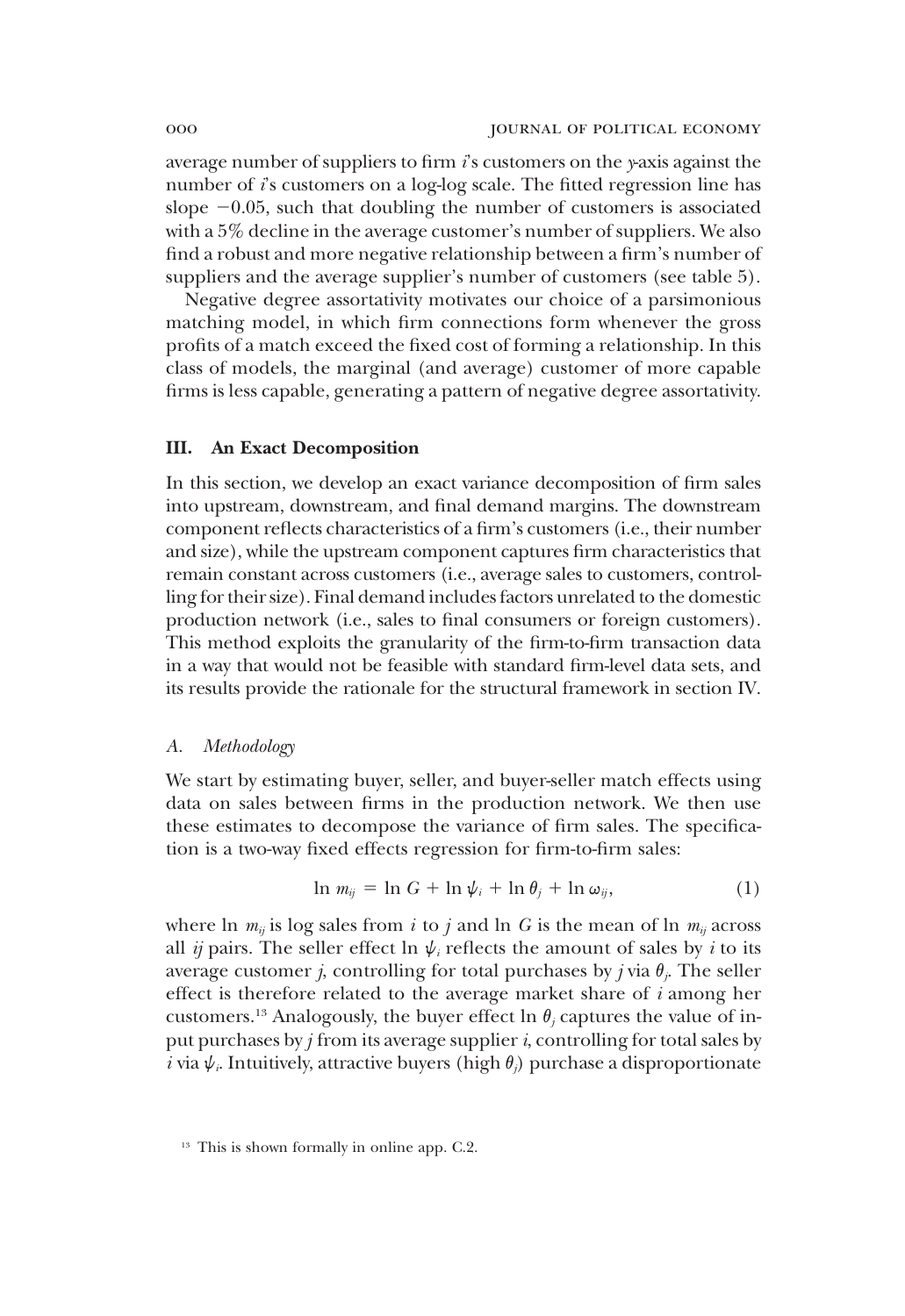share of suppliers' sales. Finally,  $\ln \omega_{ij}$  is the residual from the regression. A positive ln  $\omega_{ij}$  reflects match-specific characteristics that induce a given firm pair to trade more with each other, even if they are not fundamentally attractive trade partners.

To illustrate the advantage of the bilateral sales data, consider first an extreme case in which the variation in ln  $m_{ij}$  is only due to  $\psi_i$ . Seller *i* is then larger than seller  $i'$  because  $i$  sells more to every customer, while there is no variation in how much each of these customers buys from  $i$ . In this case, firm size heterogeneity is only driven by seller characteristics  $\psi_i$ ; who you are as a seller explains firm size. Consider next the opposite case in which the variance in  $\ln m_{ij}$  is only due to  $\theta_j$ . Seller *i* now dominates seller *i*' because  $i$  matches with bigger customers than  $i'$ , while sales to common customers j are identical. In this case, firm heterogeneity is only driven by differences in matching ability across sellers; who you meet as a seller explains firm size. In standard firm-level data sets, we cannot differentiate between these two scenarios because they are observationally equivalent. Estimating equation (1) using ordinary least squares (OLS) poses some threats to identification. First, in order for us to obtain unbiased estimates, the assignment of suppliers to customers must be exogenous with respect to  $\omega_{ij}$ , so-called conditional exogenous mobility (Abowd, Kramarz, and Margolis 1999). This assumption as well as tests for exogenous mobility and functional form relevance are discussed at length in the appendix. Overall, we find strong support for the log-linear model and the conditional exogenous mobility assumption.

Second, to identify the fixed effects, firms must have multiple connections. Specifically, identifying a seller fixed effect requires a firm to have at least two customers, and identifying a buyer fixed effect requires a firm to have at least two suppliers. Therefore, single-customer and single-supplier links are dropped in the estimation procedure. Also, dropping customer A might result in supplier  $B$  having only one customer left. Supplier  $B$  is then also removed from the sample. This iterative process continues until a connected network component remains (i.e., a within-projection matrix of full rank), in which each seller has at least two customers and each buyer has at least two suppliers. This component is known as a mobility group in the labor literature on firm-employee matches.

Identification is obtained from cross-sectional variation. Compared with related work on firm-employee matches in the labor literature (e.g., Abowd, Kramarz, and Margolis 1999), this works to our advantage.14 First, it attenuates an incidental parameter problem, as the number of suppliers per customer and the number of customers per supplier is relatively large: the median number of customers and suppliers is 26

<sup>14</sup> In Abowd, Kramarz, and Margolis (1999), identification comes from workers who move across firms over time.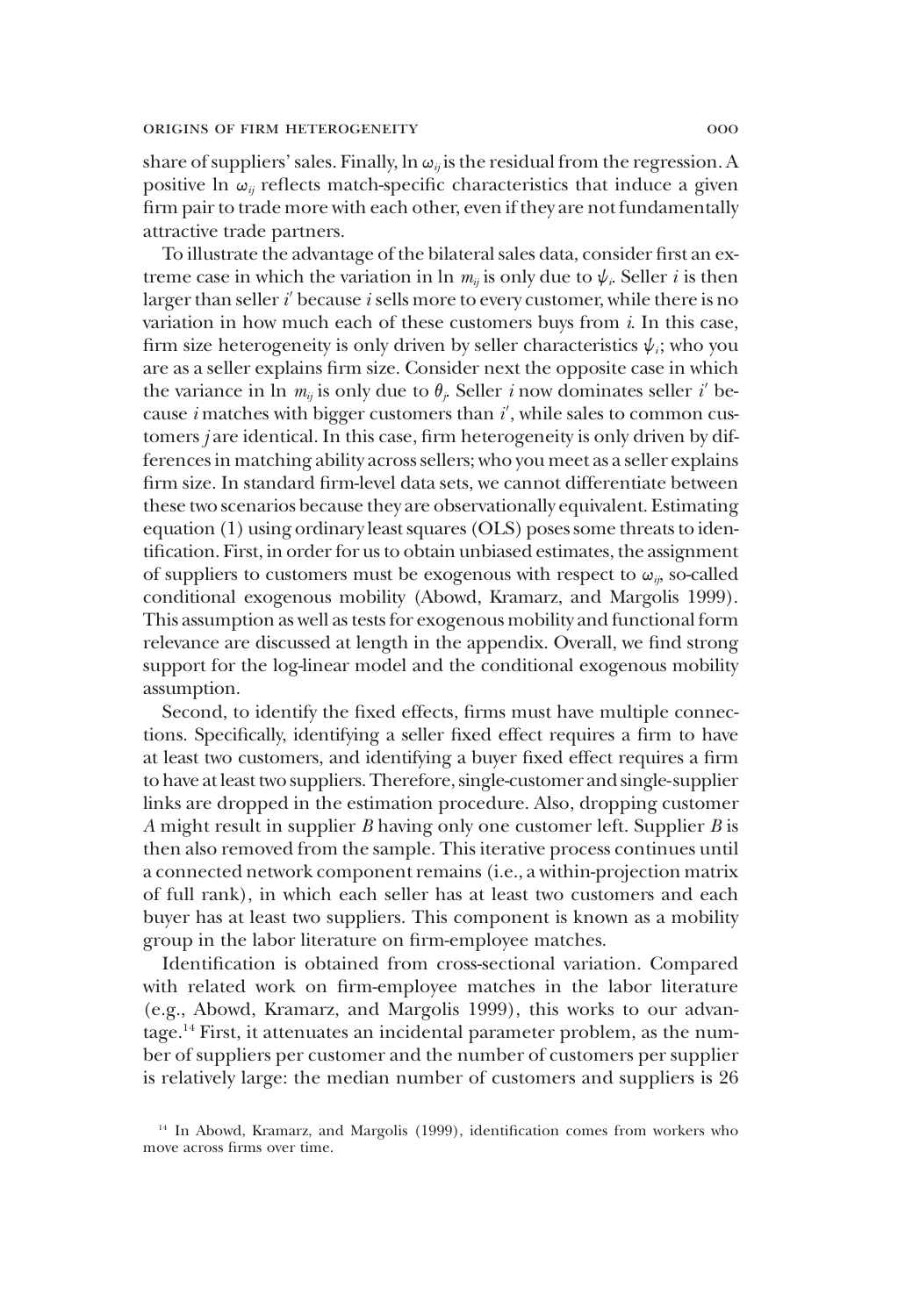and 53, respectively (see online app. B). Second, we do not require the otherwise standard assumption that the fixed effects be constant over time, as identification comes from a single cross section.

Once we have estimated parameters  $\Psi = {\psi_i, \theta_j, \omega_{ij}}$ , firm sales can be exactly decomposed into upstream, downstream, and final demand factors. Total sales of firm *i* are by construction  $S_i = \sum_{j \in C_i} m_{ij} + \mathcal{F}_i$ , where  $C_i$  is the set of firm *i*'s customers and  $\mathcal{F}_i$  is sales to final demand (i.e., sales the set of firm is customers and  $\mathcal{F}_i$  is sales to final demand (i.e., sales outside of the domestic network). Therefore, total sales can be expressed as  $\ln S_i = \ln S_i^{\text{net}} + \ln \beta_i$ , where  $S_i^{\text{net}} \equiv S_i - \mathcal{F}_i$  is network sales<br>and  $\beta_i$  is total sales relative to network sales  $\beta_i \equiv S_i / S^{\text{net}} > 1$  that is an and  $\beta_i$  is total sales relative to network sales,  $\beta_i \equiv S_i/S_i^{\text{net}} \ge 1$ , that is, an inverse measure of (the share of) network sales.

As shown in online appendix C.1, total sales can be decomposed as

$$
\ln S_i = \ln G + \ln \psi_i + \ln n_i^c + \ln \bar{\theta}_i + \ln \Omega_i^c + \ln \beta_i, \tag{2}
$$

where  $n_i^c$  is the number of customers,  $\bar{\theta}_i \equiv \left(\prod_{j \in C} \theta_j\right)^{1/n_i}$  is the average<br>buyer fixed effect among customers, and  $\Omega^c = \left(1/n^c\right) \sum_{j \in C} \theta_j \theta_j/\bar{\theta}$  is an inbuyer fixed effect among customers, and  $\Omega_i^c = \tilde{(1/n_i^c)} \Sigma_{j \in \mathcal{C}_i} \omega_{ij} \theta_j / \bar{\theta}_i$  is an interaction term between the buyer fixed effect and match quality <sup>15</sup> teraction term between the buyer fixed effect and match quality.15

Each of these components has an intuitive economic interpretation. The  $\psi_i$  component represents *upstream* fundamentals that shape firm size: if sales dispersion is only due to variance in  $\psi$ , then large firms have larger market shares among their customers than small firms, while the number of customers is the same. The  $n_i^c$ ,  $\bar{\theta}_i$ , and  $\Omega_i^c$  components represent downstream fundamentals that shape firm size: firms face high network demand if (1) they are linked to many customers (high  $n_i^c$ ), (2) their average customer has high input purchases (high  $\bar{\theta}_i$ ), and/or (3) the interaction term  $\Omega_i^c$  is large, that is, large customers (high  $\theta_j$ ) also happen to be good matches (high  $\omega_{ii}$ ). If sales dispersion is only due to variance in these downstream factors, large firms transact with more, bigger, and/ or better-matched customers than small firms, while market shares are the same across customers. Finally,  $\beta_i$  represents the share of sales that goes to final demand, capturing all downstream variation outside the production network.

Note that all elements in equation (2) are known:  $S_i$ ,  $\beta_i$ ,  $n_i^c$ , and  $G$  come directly from the data, while  $\hat{\psi}_i \bar{\theta}_i$ , and  $\Omega_i^c$  are estimated from equation (1). In order to assess the role of each margin, we follow the literature (Eaton, Kortum, and Kramarz 2004; Hottman, Redding, and Weinstein 2016) and perform a simple variance decomposition on equation (2). All observed and constructed variables are first demeaned by their NACE four-digit industry average to difference out systematic variation across industries. We then regress each component (ln  $\beta_i$ , ln  $\psi_i$ , ln  $n_i^c$ , ln  $\bar{\theta}_i$ , and ln  $\Omega_i^c$ ) separately on log sales. By the properties of OLS and from the exact nature of

<sup>&</sup>lt;sup>15</sup> By the properties of OLS, the average term  $(1/n_i^c)\Sigma_{j\in G_i}$  ln  $\omega_{ij} = 0$  and is therefore omitted from the expression above.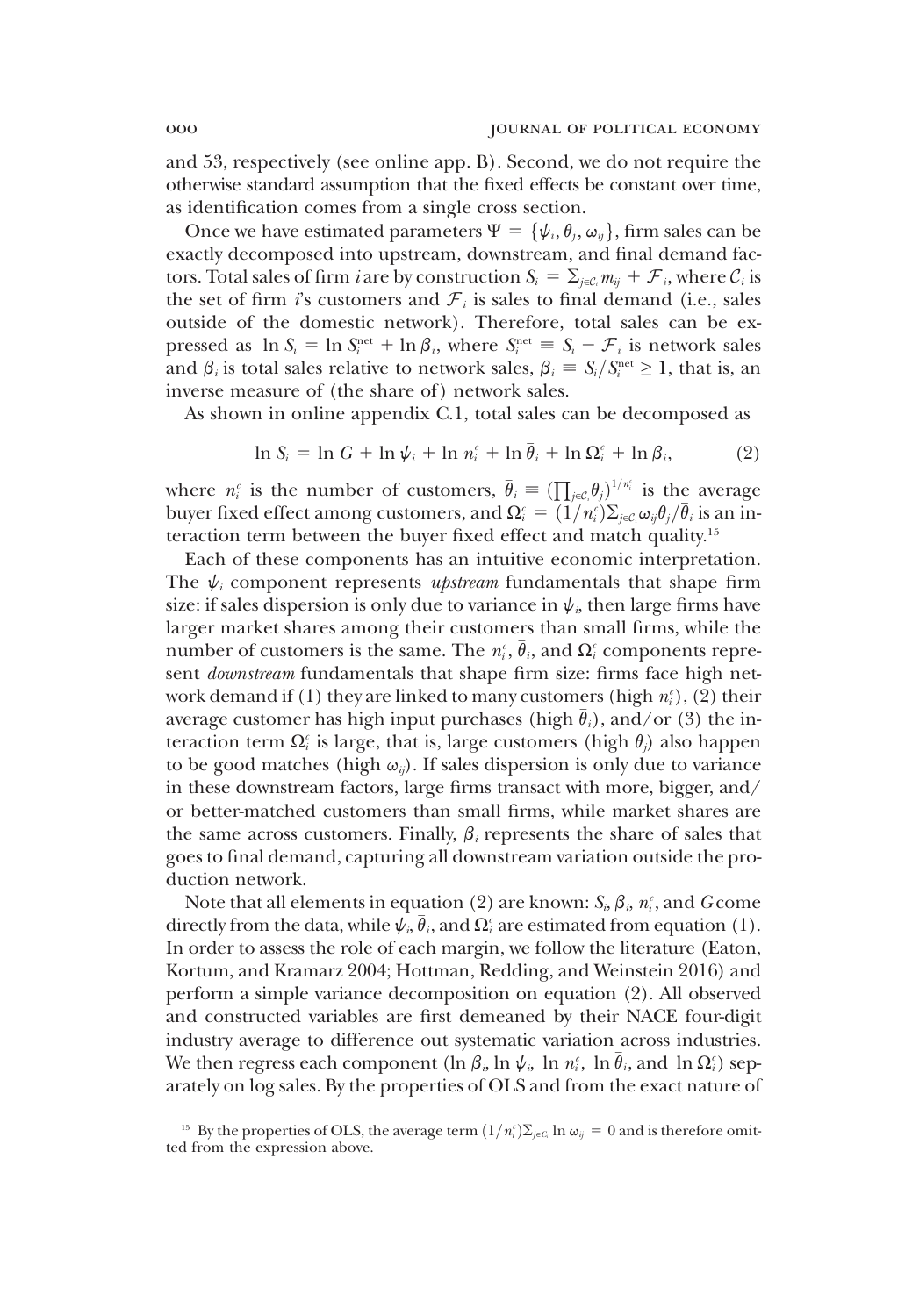| <b>BUYER AND SELLER EFFECTS</b> |            |                                                       |                                                         |                                                                             |       |                |  |  |
|---------------------------------|------------|-------------------------------------------------------|---------------------------------------------------------|-----------------------------------------------------------------------------|-------|----------------|--|--|
|                                 |            | var(ln $\psi_i$ )<br>$var(\ln \psi_i + \ln \theta_i)$ | $var(\ln \theta_i)$<br>$var(\ln \psi_i + \ln \theta_i)$ | $2\text{cov}(\ln \psi_i, \ln \theta_i)$<br>var(ln $\psi_i$ +ln $\theta_i$ ) | $R^2$ | Adjusted $R^2$ |  |  |
| $\ln m_{ii}$                    | 17,054,274 | 66                                                    |                                                         |                                                                             |       | .39            |  |  |

TABLE 1

NOTE.—The table reports the (co)variances of the estimated seller and buyer fixed effects from equation (1). The estimation is based on the high-dimensional fixed effects estimator from Correia (2016).

the decomposition, the coefficients from these regressions sum to unity and represent the share of the overall variation in firm size explained by each margin.

#### B. Results

The results from estimating equation (1) are reported in table 1.<sup>16</sup> Three patterns stand out. First, the adjusted  $R^2$  from the regression is 0.39, indicating that the buyer and seller fixed effects explain a sizable share of the variation in firm-to-firm sales. Second, the variation in the seller effect ln  $\psi_i$  is larger than that in the buyer effect ln  $\theta_i$ . Third, the correlation between the fixed effects is close to zero.

The results in table 1 shed light on the variation in transaction values,  $m_{ij}$ , but not on the variation in firm sales,  $S_i$ . Table 2 reports the results for the exact firm sales decomposition in equation (2). Relative differences in final demand across firms, as captured by the ratio of total to network sales, ln  $\beta_i$ , account for an economically negligible 1% of the overall variation in firm size. Thus, large firms are not systematically selling relatively more (or less) to final demand than small firms. The upstream factor In  $\psi$ <sub>i</sub> represents, roughly speaking, the average market share of i among its customers. Being an important supplier to one's customers is weakly related to overall firm success, contributing 18% of the variation in firm sales. The three final rows report the magnitude of the downstream margins ln  $n_i^c$ , ln  $\bar{\theta}_i$ , and ln  $\Omega_i^c$ . In total, the downstream side accounts for 81% of the size dispersion across firms. Most of the variation in the downstream component across firms can be attributed to the extensive margin, that is, the number of (domestic) buyers,  $\ln n_i^c$ . The average sourcing capability across a firm's customers,  $\ln \overline{\theta}_i$ , and the customer interaction term,  $\ln \Omega_i^c$ , explain a more modest 5% and 25%, respectively.

Therefore, the single most important advantage of large firms is that they successfully match with many buyers, whereas the characteristics of these buyers play a smaller role. These findings suggest that a key to understanding the vast firm size heterogeneity observed in modern economies is

<sup>&</sup>lt;sup>16</sup> After removing firms with unidentified fixed effects, 99% of the links and 95% of the value of all transactions remain in the estimation sample.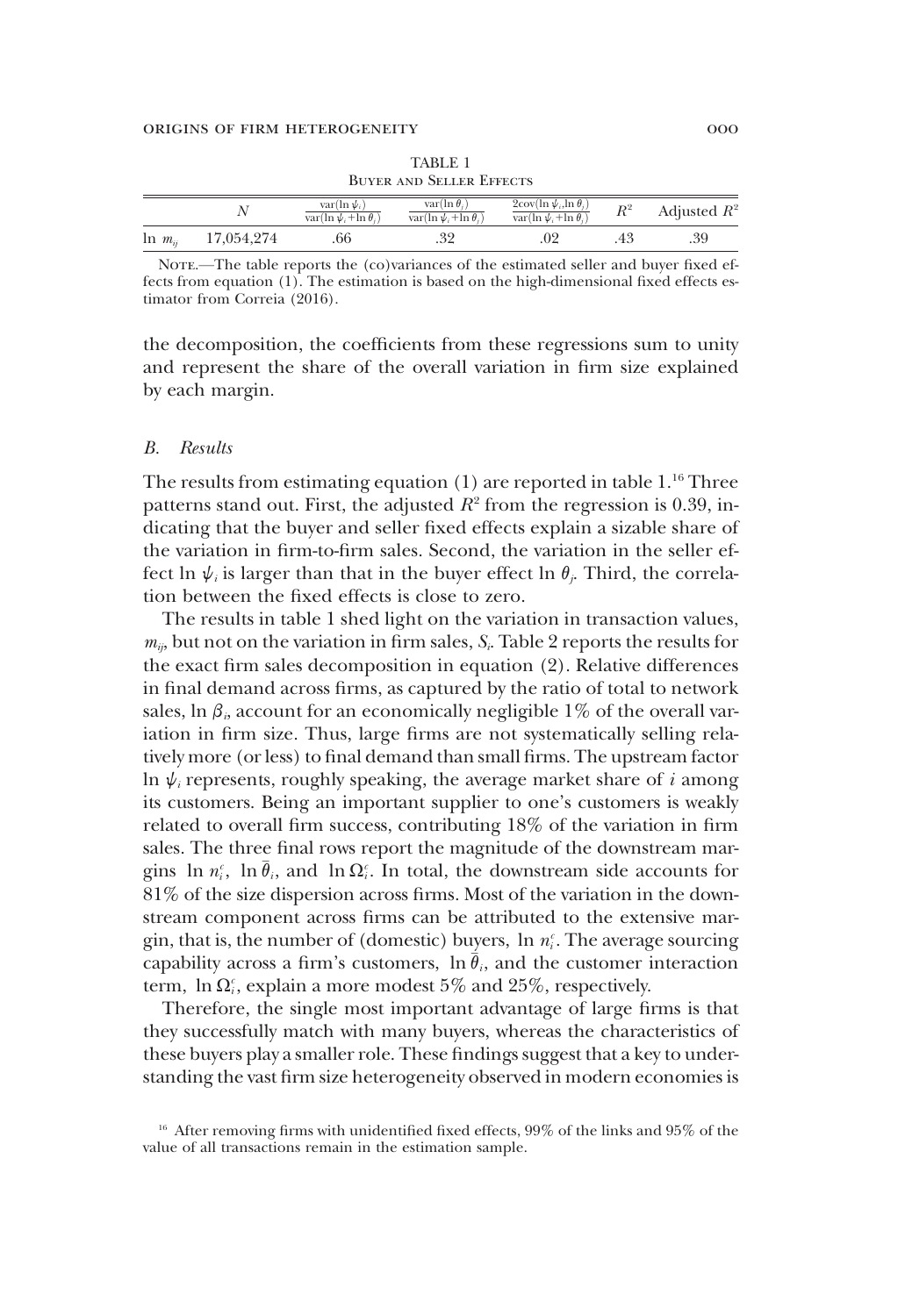| FIRM SIZE DECOMPOSITION (In S.) |                  |             |                       |  |  |  |
|---------------------------------|------------------|-------------|-----------------------|--|--|--|
|                                 | Component        | Coefficient | <b>Standard Error</b> |  |  |  |
| Relative final demand           | $\ln \beta_i$    | .01         | .00.                  |  |  |  |
| Upstream                        | $\ln \psi_i$     | .18         | .00.                  |  |  |  |
| Number of customers             | $\ln n_i^c$      | .51         | .00.                  |  |  |  |
| Average customer capability     | $\ln \theta_i$   | .05         | .00.                  |  |  |  |
| Customer interaction            | $\ln \Omega_i^c$ | .25         | .00                   |  |  |  |

TABLE 2 FIRM SIZE DECOMPOSITION  $(\ln S_i)$ 

NOTE.—The table reports coefficient estimates from separate OLS regressions of a firm size margin (as indicated in the row heading) on  $\ln S$ . All variables are first demeaned by their four-digit NACE industry average. The number of firms in the core sample is 94,147.

how firms manage their sales activities and, specifically, how they match and transact with buyers in the production network. Online appendix D provides several robustness checks and reports results for business groups, individual industries, and different years, reinforcing our main conclusions.

#### C. Correlations

We conclude this section by documenting the correlations among various firm characteristics in the data. Column 1 in table 3 shows that firm sales are strongly positively correlated with both the upstream (ln  $\psi_i$ ) and the various downstream components (ln  $n_i^c$ , ln  $\bar{\theta}_i$ , ln  $\Omega_i^c$ ). The number of customers (ln  $n_i$ ) and the upstream component (ln  $\psi_i$ ) are negatively correlated. This mirrors the findings in section II and implies that firms with many customers tend to have smaller average market shares among those customers. Our interpretation of this pattern is that firms are unlikely to succeed along both the extensive and the intensive margins: some firms become large by accumulating a broad customer base, while other firms become large by being important suppliers to their clients, and few firms manage to do both.

These results, coupled with the stylized facts and sales decomposition, are difficult to reconcile with canonical heterogeneous firm models. They suggest that both upstream and downstream dimensions of firm activity

| <b>TABLE 3</b><br><b>CORRELATION MATRIX</b> |           |              |             |                |                  |               |  |  |
|---------------------------------------------|-----------|--------------|-------------|----------------|------------------|---------------|--|--|
| Firm Size Component                         | $\ln S_i$ | $\ln \psi_i$ | $\ln n_i^c$ | $\ln \theta_i$ | $\ln \Omega_i^c$ | $\ln \beta_i$ |  |  |
| $\ln S_i$                                   |           |              |             |                |                  |               |  |  |
| $\ln \psi_i$                                | .23       |              |             |                |                  |               |  |  |
| $\ln n_i^c$                                 | .49       | $-.33$       |             |                |                  |               |  |  |
| $\ln \overline{\theta}_i$                   | .20       | .22          | $-.18$      |                |                  |               |  |  |
| $\ln \Omega_i^c$                            | .45       | .16          | .09         | .23            |                  |               |  |  |
| $\ln \beta_i$                               | .02       | $-.36$       | $-.33$      | $-.16$         | $-.42$           |               |  |  |

NOTE.—All correlations are significant at the  $5\%$  level. All variables are demeaned at the NACE four-digit level.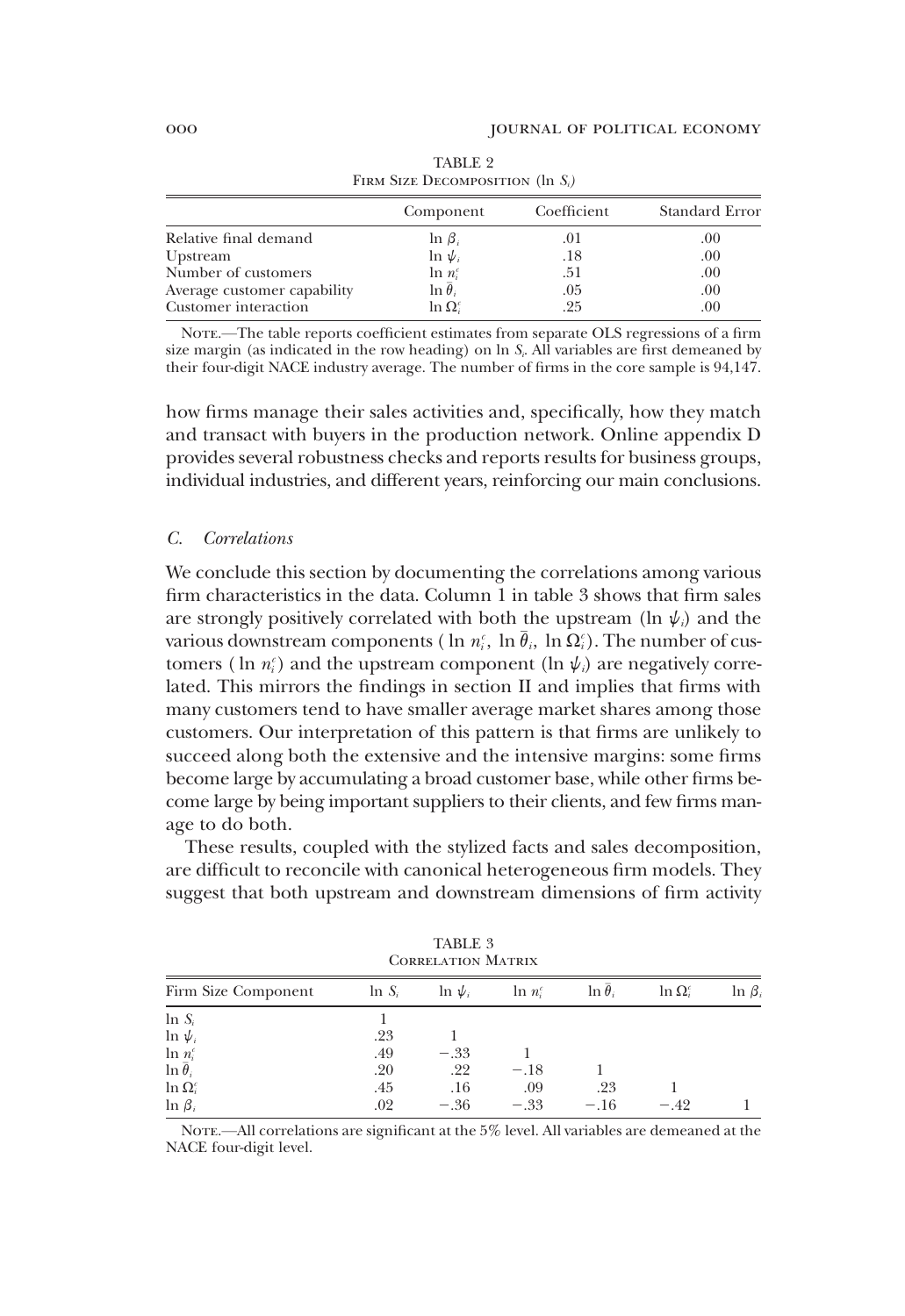underpin sales dispersion when firms interact in production networks. One interpretation of our findings is that firm attributes that matter for matching with customers and suppliers are orthogonal or even negatively related to firm attributes that determine sales conditional on a match.

# IV. Theoretical Framework

Motivated by the stylized facts, this section develops a theoretical framework of a buyer-supplier production network with two-sided firm heterogeneity and endogenous match formation. This framework admits a two-step analysis: we first present the model conditional on a set of firm-to-firm links and subsequently introduce a parsimonious firm-to-firm matching model.

Our starting point is a framework in which firms are heterogeneous in two dimensions. First, firms within an industry have different productivities, which implies that they have different marginal costs and prices.<sup>17</sup> Second, firms have different relationship capabilities. These capabilities determine their ability to match with customers conditional on their (quality-adjusted) prices. We model relationship capability as a fixed cost that the firm must incur for each customer it chooses to serve. A firm with lower relationship fixed costs will endogenously be able to match with more customers, all else equal. In contrast to much of the earlier literature, productivity and relationship capability are potentially correlated.

Firms operate in a production network, sourcing their inputs from other firms and selling their output to both other firms and final demand. In addition to productivity and relationship capability, a firm's size thus also depends on its input prices. Input prices are low and sales high if the firm has many low-price (or high-quality) suppliers.

# A. Technology and Demand

The economy consists of a unit continuum of firms, each with the following production function:

$$
y(i) = \kappa z(i) l(i)^{\alpha} v(i)^{1-\alpha},
$$

where  $y(i)$  is output (in quantities) of firm i,  $z(i)$  is productivity,  $l(i)$  is the amount of labor used by firm i,  $\alpha$  is the labor share, and  $\kappa > 0$  is a normalization constant.<sup>18</sup>  $v(i)$  is a CES input bundle:

<sup>&</sup>lt;sup>17</sup> As is standard in this class of models, under the assumption of CES preferences and monopolistic competition, productivity and product quality enter equilibrium firm revenue in exactly the same way.

<sup>&</sup>lt;sup>18</sup>  $\kappa = \alpha^{-\alpha} (1 - \alpha)^{-(1 - \alpha)}$ . This normalization maps the production function to the cost function and simplifies the expression for the cost function without any bearing on our function and simplifies the expression for the cost function, without any bearing on our results.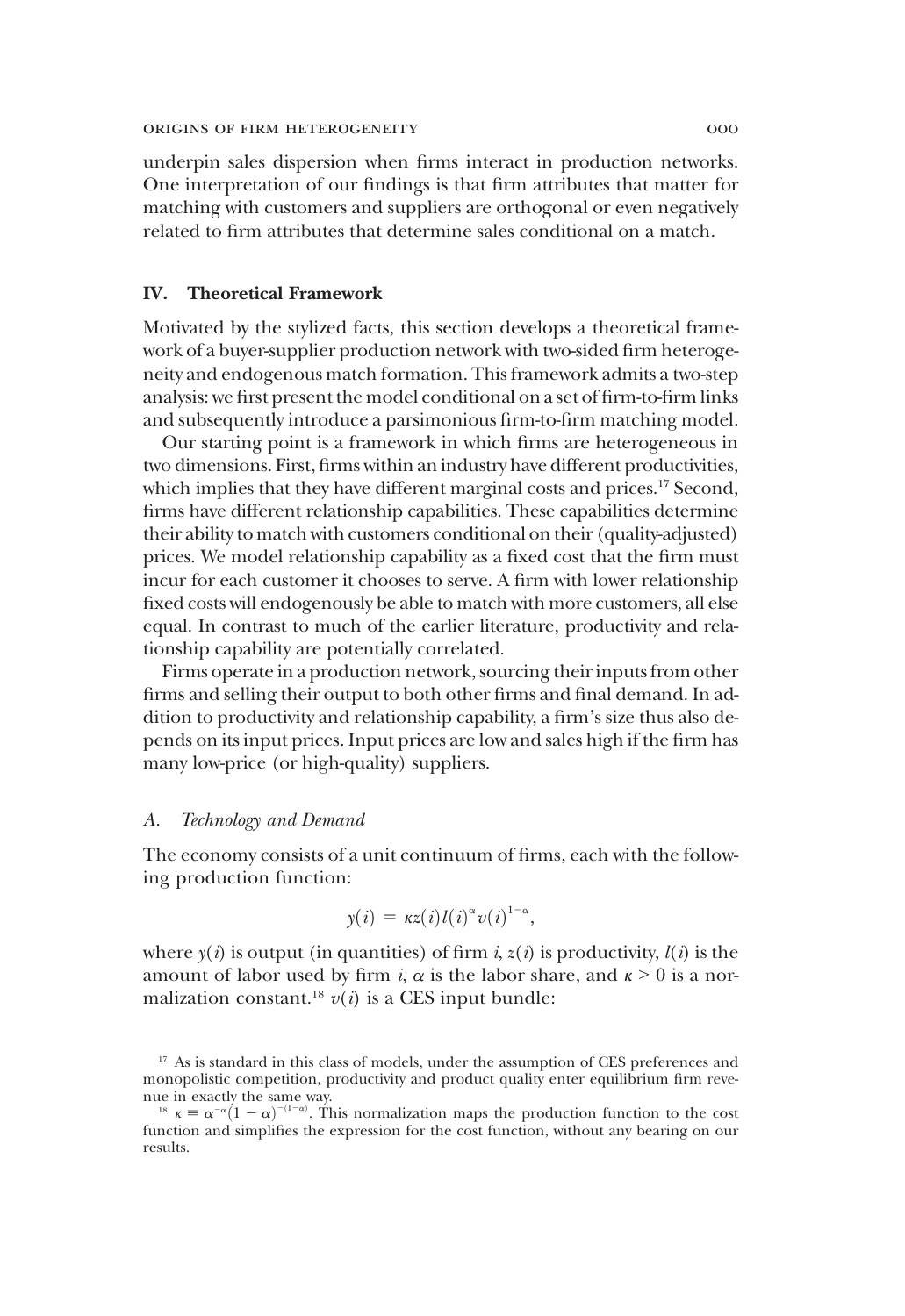$$
v(i) = \left(\int_{S(i)} v(k,i)^{(\sigma-1)/\sigma} dk\right)^{\sigma/(\sigma-1)},
$$

where  $\nu(k, i)$  is the quantity purchased from firm k,  $S(i)$  is the set of suppliers to firm i, and  $\sigma > 1$  is the elasticity of substitution across suppliers. The corresponding input price index is  $P(i) = (\int_{\mathcal{S}(i)} p(k)^{1-\sigma} dk)^{1/(1-\sigma)}$ , where  $p(k)$  is the price charged by supplier k. Setting the wage was the numeraire  $p(k)$  is the price charged by supplier k. Setting the wage w as the numeraire, we find that the marginal cost of the firm is

$$
c(i) = \frac{P(i)^{1-\alpha}}{z(i)}.
$$
 (3)

Final demand.—Final consumers have a CES utility function with the same elasticity of substitution  $\sigma$  across output varieties. The representative consumer is the shareholder of all firms, so that aggregate profits Π become part of consumer income. Aggregate income X is therefore the sum of aggregate labor income and aggregate corporate profits,  $X = wL + \Pi$ , where L is inelastically supplied labor.

# B. Firm-to-Firm Sales

Each firm faces demand from other firms as well as from final consumers. Given the assumptions about technology, sales from firm  $i$  to firm  $j$ are

$$
m(i,j) = p(i)^{1-\sigma} P(j)^{\sigma-1} M(j),
$$
\n(4)

where  $M(j)$  are total intermediate purchases by firm j,  $M(j)$  =  $\int_{\mathcal{S}(j)} m(i,j) di.$ 

The market structure is monopolistic competition, such that firms charge a constant markup over marginal costs,  $p(i) = \mu c(i)$ , where  $\mu \equiv \sigma/(\sigma - 1)$ . After rearranging, we can express sales from  $i$  to  $j$  as

$$
m(i,j) = \left[\frac{z(i)}{\mu P(i)^{1-\alpha}} P(j)\right]^{\sigma-1} M(j).
$$
 (5)

The model thus delivers a simple log linear expression for firm-to-firm sales, just as in the reduced-form equation (1).

# C. Equilibrium Conditional on Network

We characterize the equilibrium in two separable steps. This section first describes properties of the partial equilibrium conditional on a fixed network structure. Section IV.D then develops the firm-to-firm matching model and specifies the general equilibrium with endogenous match formation.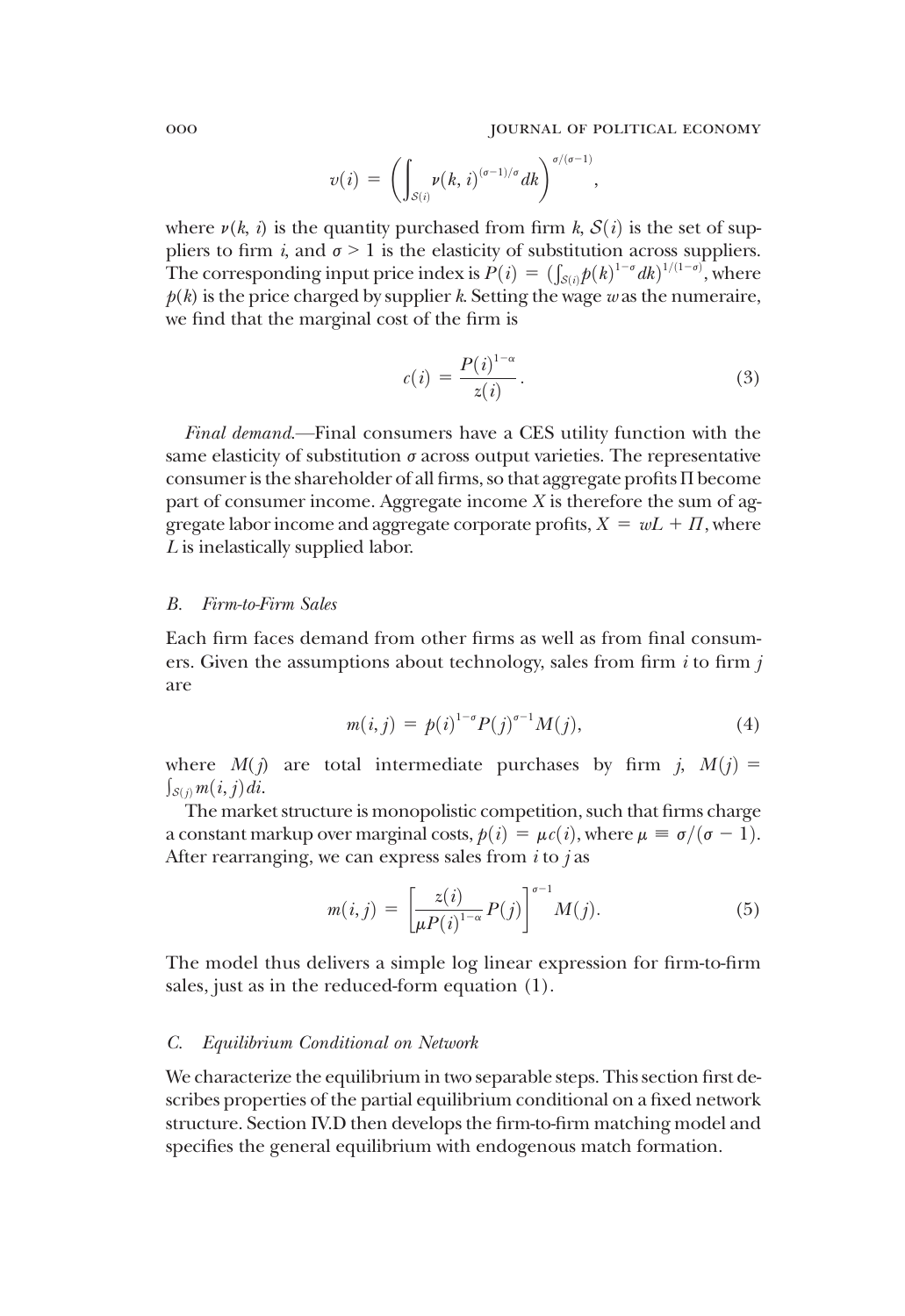To proceed, we introduce additional notation. A firm  $i$  is characterized by the tuple  $\lambda = (z, F)$ , where z is productivity and F is a relationship fixed cost in units of labor. z and F are potentially correlated, and  $dG(\lambda)$ denotes the (multivariate) density of  $\lambda$ . We define the link function  $\ell(\lambda, \lambda')$ as the share of seller-buyer pairs  $(\lambda, \lambda')$  that match.<sup>19</sup>

# 1. Backward Fixed Point

For a given network structure, the equilibrium can be found by solving for two fixed points sequentially. Using the pricing rule  $p(\lambda) = \mu c(\lambda)$  and the equation for marginal costs (3), we can solve the input price index by iterating on a backward fixed point problem:

$$
P(\lambda)^{1-\sigma} = \mu^{1-\sigma} \int P(\lambda')^{(1-\sigma)(1-\alpha)} z(\lambda')^{\sigma-1} l(\lambda', \lambda) dG(\lambda'). \tag{6}
$$

The input cost index of firm  $\lambda$ ,  $P(\lambda)$ , depends on the input cost index and productivity of all its suppliers  $\lambda'$ ,  $P(\lambda')$  and  $z(\lambda')$ .

# 2. Forward Fixed Point

Sales of a type  $\lambda$  firm are the sum of sales to final and intermediate demand:  $S(\lambda) = \mathcal{F}(\lambda) + \int m(\lambda, \lambda') l(\lambda, \lambda') dG(\lambda')$ , where  $m(\lambda, \lambda')$  now denotes sales by supplier  $\lambda$  to buyer  $\lambda'$  Final demand is  $\mathcal{F}(\lambda) = h(\lambda)^{1-\sigma} \mathcal{D}^{\sigma-1} X$ sales by supplier  $\lambda$  to buyer  $\lambda'$ . Final demand is  $\mathcal{F}(\lambda) = p(\lambda)^{1-\sigma} \mathcal{P}^{\sigma-1} X$ , with the consumer price index equal to  $\mathcal{P}^{\sigma-1} = \int p(\lambda)^{1-\sigma} dG(\lambda) =$ with the consumer price index equal to  $\mathcal{P}^{\sigma-1} = \int p(\lambda)^{1-\sigma} dG(\lambda) =$ <br> $\mu^{1-\sigma} \int p(\lambda)^{(1-\sigma)(1-\sigma)} \gamma(\lambda)^{\sigma-1} dG(\lambda)$  Also note that total input purchases are  $\mu^{1-\sigma} \int P(\lambda)^{(1-\sigma)(1-\alpha)} z(\lambda)^{\sigma-1} dG(\lambda)$ . Also note that total input purchases are  $M(\lambda) = S(\lambda)(1-\alpha)/\mu$ . Using this together with equation (3) yields  $M(\lambda) = S(\lambda)(1 - \alpha)/\mu$ . Using this together with equation (3) yields

$$
S(\lambda) = \mu^{1-\sigma} z(\lambda)^{\sigma-1} P(\lambda)^{(1-\sigma)(1-\alpha)} \bigg( \frac{X}{\mathcal{P}^{1-\sigma}} + \frac{1-\alpha}{\mu} \int \frac{S(\lambda')}{P(\lambda')^{1-\sigma}} l(\lambda, \lambda') dG(\lambda') \bigg). \tag{7}
$$

Sales of a type  $\lambda$  firm depend on final demand, X, the productivity and input price index of the firm itself,  $z(\lambda)$  and  $P(\lambda)$ , and the sales and input prices of its customers,  $S(\lambda')$  and  $P(\lambda')$ . Online appendix C.3 proves the existence and uniqueness of the equilibrium.

# D. Firm-to-Firm Matching

We now consider the general equilibrium when the production network is endogenous and sellers match with buyers if and only if the profits

<sup>19</sup> Because of idiosyncratic pairwise fixed cost shocks, the link function will take values between 0 and 1 (see sec. IV.D).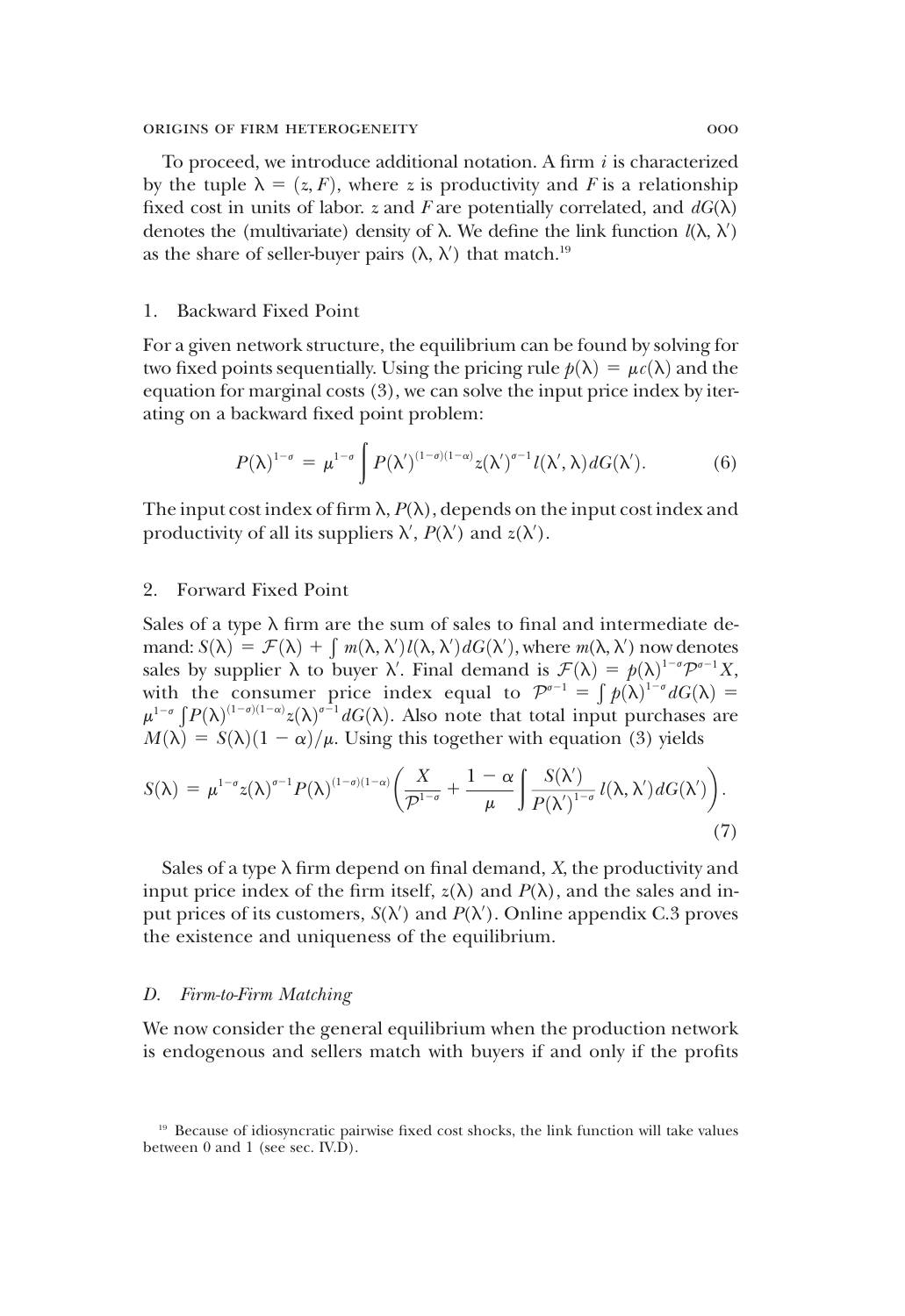from doing so are positive. The seller incurs a relationship fixed cost  $F_{\epsilon}$ for every buyer it chooses to sell to, where  $F$  varies across sellers and  $\epsilon$  is an idiosyncratic component that varies across firm pairs. This matching model is similar to Bernard, Moxnes, and Ulltveit-Moe (2018) and Lim  $(2018)$ , but in contrast to these papers, F is a firm-specific attribute that can be correlated with the productivity of the firm, z. 20

The share of seller-buyer pairs  $(\lambda, \lambda')$  that match and trade with each other is then

$$
l(\lambda, \lambda') = \int I[\ln \epsilon < \ln \pi(\lambda, \lambda') - \ln F] dH(\epsilon), \qquad (8)
$$

where  $I$ [] is the indicator function,  $dH(\epsilon)$  denotes the density of  $\epsilon$ , and the gross profits from the potential match are

$$
\pi(\lambda,\lambda')\,=\,\frac{m(\lambda,\lambda')}{\sigma}\,.
$$

The introduction of idiosyncratic match costs  $\epsilon$  is not needed to solve the model or to rationalize the stylized facts presented earlier in the paper. However, e will play a role in the structural estimation in section V. Formally, dispersion in  $\epsilon$  ensures that the link function is continuous in the parameters of the model, such that standard gradient-based numerical methods can be used to minimize the objective function. Intuitively,  $\epsilon$ can be justified with seller-buyer specific costs that affect the profitability of the relationship, such as the fixed cost of adapting the seller's output to the buyer's production needs.

This link function is also a fixed point problem. The gross profits from a potential match,  $\pi(\cdot)$ , determine link probabilities according to equation (8), and the link probabilities determine gross profits via the backward and forward fixed points in equations (6) and (7).

The general equilibrium of the model can be solved by a simple nested fixed point algorithm. (1) Start with a guess for the link function  $l()$ . (2) Solve for  $P(\lambda)$  and  $S(\lambda)$  using the backward and forward fixed points in equations (6) and (7) sequentially. (3) Calculate gross profits for all potential matches using equation (5). (4) Calculate the share of seller-buyer pairs  $(\lambda, \lambda')$  that match according to equation (8). (5) Go back to step 2 until the link function converges. We do not have a formal proof of existence and uniqueness. In practice, however, the nested fixed point problem is numerically well behaved and always converges to the same solution irrespective of the chosen starting values.

<sup>&</sup>lt;sup>20</sup> On the other hand, sales to final demand incur no fixed costs and vary across firms only because of differences in output prices.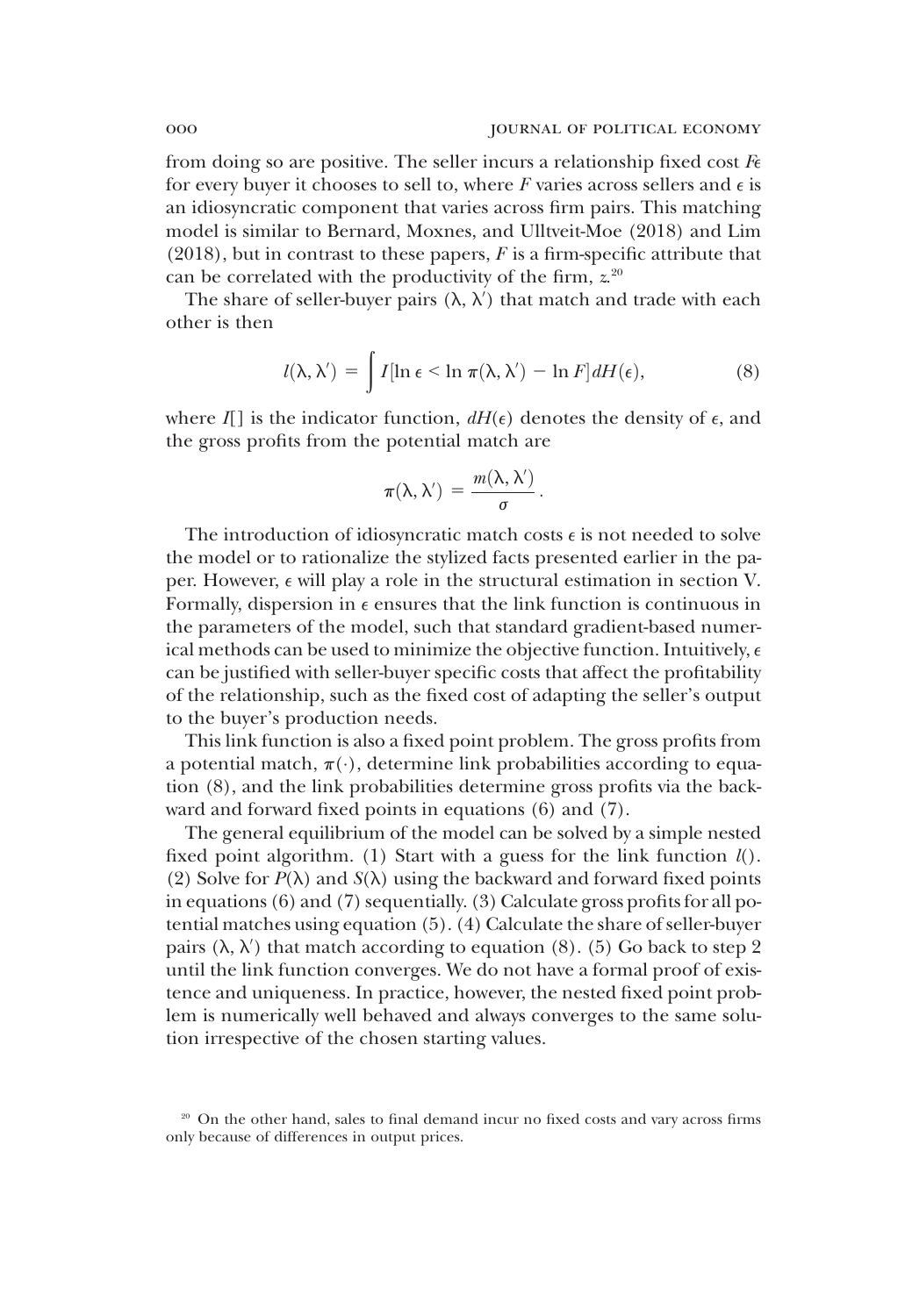# E. Discussion

We conclude the exposition of the model by discussing some key implications and features. We start by considering the role of each dimension of firm heterogeneity in determining equilibrium outcomes on its own. Conditioning on relationship capability, firms with higher productivity have lower marginal costs, lower prices, and higher profits from a match with any given buyer (see eq. [3]). As a result, higher-productivity firms match with more buyers (see eq. [8]) and have greater sales (market share) conditional on a match (see eq. [5]). Larger total sales and input purchases make higher productivity firms more attractive partners for upstream firms (see eq. [5]). The increased number of upstream suppliers contributes to an additional reduction in marginal cost through the firm's input price index (see eq.  $[6]$ ).

Conditioning on productivity, we find that firms with better relationship capability (lower  $F$ ) are able to match with more buyers (see eq. [8]) and, as a result, have greater sales and greater input purchases. As with higher productivity, the greater input demand makes these firms relatively attractive to upstream suppliers, and the greater number of suppliers lowers their marginal cost of production through the input price index. The lower marginal cost results in greater sales (market share) to any given buyer.

Thus, considered by itself, either higher productivity or better relationship capability leads to higher sales through both the extensive margin of more downstream buyers and the intensive margin of greater sales per buyer.

Several features of the model grant it analytical and quantitative tractability as well as transparency in illustrating the main mechanisms. First, we consider a unit continuum of firms in the economy. This implies that individual sellers take other sellers' prices and all buyers' input price indexes as given when deciding whether to match with a particular buyer and how much to sell to that buyer.

Separately, we focus on the costs that sellers incur to match with buyers and assume that buyers do not face corresponding costs of matching with suppliers. Even with this assumption, in equilibrium the number of both suppliers and buyers varies across firms. This choice lends tractability because firms make separable sales decisions with respect to different buyers and do not internalize the effect of their match decisions on buyers' input demand. It also avoids the well-known problem of interdependence of sourcing decisions in frameworks where buyers choose suppliers (see Antràs, Fort, and Tintelnot 2017).

Finally, the model focuses on the domestic production network and does not directly consider the role of exports and imports, both of which are important in the Belgian context. Exports are implicitly included in final demand, even though this almost surely understates the importance of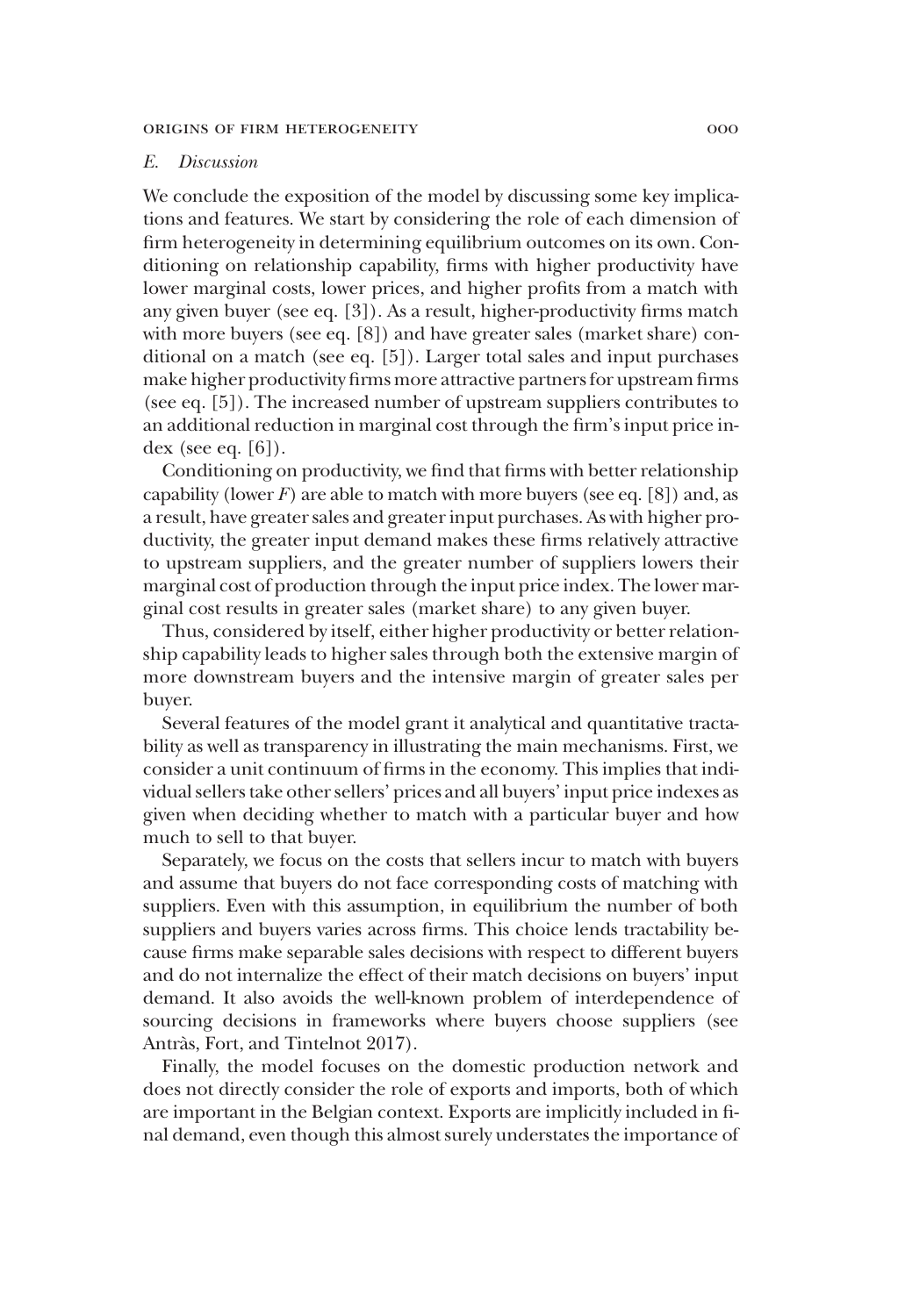firm-to-firm sales, as almost all export sales are to firms rather than consumers. Similarly, while we do not model imports, they can be added to production without changing the implications for firm outcomes.<sup>21</sup>

# V. Estimation and Results

This section provides a model-based assessment of the origins of firm heterogeneity. Specifically, we exploit the Belgian production network data to parameterize the model above, allowing for heterogeneity in both productivity and relationship capability across firms. We then estimate the model under alternative scenarios to evaluate the quantitative importance of each firm attribute.

### A. Simulated Method of Moments

The general equilibrium model is estimated by SMM. We assume that firm productivity  $z$  and relationship capability  $F$  are distributed joint log-normal with expectations  $\mu_{\ln z} = 0$  and  $\mu_{\ln F}$ , standard deviations  $\sigma_{\ln z}$  and  $\sigma_{\ln F}$ , and correlation coefficient  $\rho$ .<sup>22</sup> In sum, there are four unknown parameters to be estimated,  $\Upsilon = {\sigma_{\ln z}, \mu_{\ln F}, \sigma_{\ln F}, \rho}.$ 

In addition to the unknown parameters, information is needed on  $\alpha$  (labor cost share),  $\mu$  (markup), and X (aggregate income).  $\alpha$  is constructed by dividing labor costs by total costs for each firm and then taking the simple average across firms.  $\mu$  is computed by dividing sales by total costs for each firm and then taking the simple average across firms. X is inferred from sales going out of the network, that is,  $X = \sum_i S_i - \sum_i \sum_{j \in C_i} m_{ij}$ . The idiosyncratic matching cost  $\epsilon$  is assumed log-normal, with mean  $\mu_{\ln \epsilon} = 0$  and standard deviation  $\sigma_{\ln e}$ . The standard deviation is chosen so that the objective function is smooth in the parameters of the model.<sup>23</sup> Table 4 summarizes the parameters of the model, their definitions, and the values assigned to them.

We choose seven moments in the data to estimate ϒ. While all moments jointly pin down all unknown parameters in general equilibrium, there is

 $21$  See Bernard et al. (2019) for a static model of a domestic production network with imports in the production function and idiosyncratic match-specific shocks.

 $\frac{2}{2}$  The mean of ln z is not identified, and it is therefore normalized to zero. This normalization is appealing on conceptual grounds. Consider a shift in the productivity distribution, such that productivity increases for all firms. While this would lower prices and increase welfare, it would not change firms' market shares or the network structure of the economy that are of interest to us.

<sup>&</sup>lt;sup>23</sup> If the dispersion in  $\epsilon$  is small relative to the dispersion in z and F, the share of links for some  $(\lambda, \lambda')$  pairs will be close to zero. This complicates the SMM estimation using standard gradient-based methods, as the objective function is no longer smooth in the parameters of the model. In practice, we set  $\sigma_{\ln \epsilon} = 4$ , which makes the problem sufficiently smooth, similar to the scale factor in the logit-smoothed accept-reject simulator (McFadden 1989). Other choices of  $\sigma_{\ln \epsilon}$  do not significantly improve the fit of the model.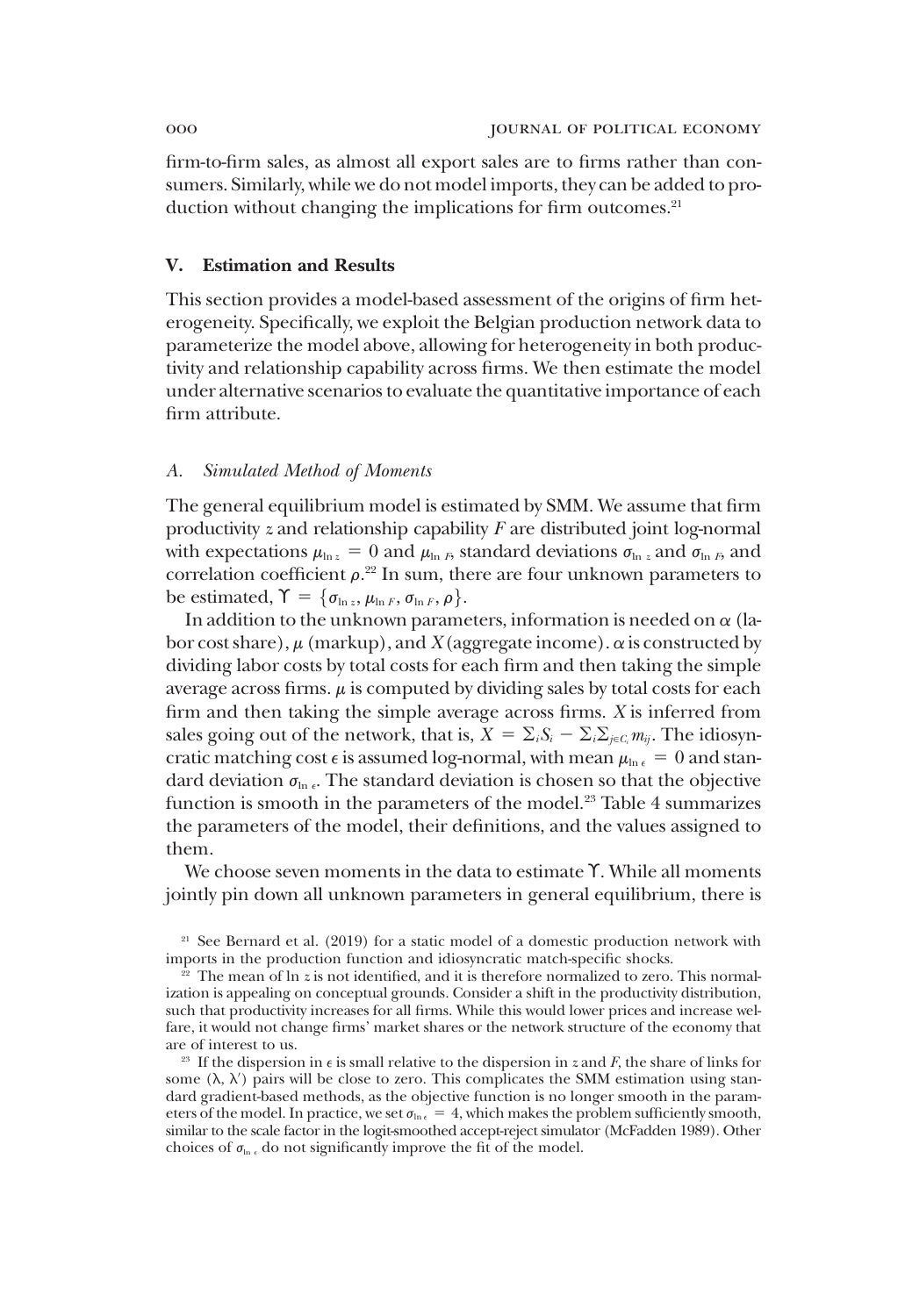| Parameter               | Definition                                           | Value                       | Source                                                                                                             |
|-------------------------|------------------------------------------------------|-----------------------------|--------------------------------------------------------------------------------------------------------------------|
| $\alpha$<br>$\mu$<br>X  | Labor cost share<br>Markup<br>Aggregate final demand | .24<br>1.24<br>€470 billion | Mean of $w_i L_i / (w_i L_i + M_i)$<br>Mean of $S_i/(w_iL_i+M_i)$<br>$\sum_i S_i - \sum_i \sum_{i \in C_i} m_{ii}$ |
| $\sigma_{\ln \epsilon}$ | Pair matching cost dispersion                        |                             |                                                                                                                    |

TABLE 4 Model Parameters

an intuitive mapping between them. First, the mean log number of customers across firms, mean ( $\ln n_i$ ), helps identify the mean of the relationship costs. Second, the variance of log number of customers, var  $(\ln n_i^c)$ , and the variance of network sales, var  $(\ln S_i^{\text{net}})$ , together identify the variances of productivity and relationship costs. Third, the slope coefficient from the regression of average market share on the number of buyers,  $\ln \bar{\delta}_i = \alpha + \beta \ln n_i^c + \varepsilon_i$ , helps identify the correlation coefficient  $\rho$  (see fig. 3): implicitly, a smaller (or more negative) slope coefficient suggests that firms with low relationship costs and therefore high  $\ln n_i^c$  are relatively less productive and thus have lower  $\ln \delta_i$ . Finally, we include the contribution of key decomposition margins in table 2: the number of customers (ln  $n_i^c$ ), average customer capability (ln  $\bar{\theta}_i$ ), and the customer interaction term ( $\ln \Omega_i^c$ ). Intuitively, the contribution of these margins to firm size dispersion inform the role of relationship costs versus productivity in determining firm size.<sup>24</sup> When we collect the targeted empirical moments in vector x and the corresponding simulated moments in vector  $x^s(\Upsilon)$ , the SMM estimates for  $\Upsilon$  solve estimates for ϒ solve

$$
\arg\min_{\Upsilon} (x - x^s(\Upsilon))'(x - x^s(\Upsilon)).
$$

We obtain standard errors by bootstrapping these estimates (for details, see online app.  $E$ ).<sup>25</sup>

#### B. Results

The estimated parameters are summarized in column 2 of panel A in table 5. A striking result is the large positive correlation between productivity and relationship costs  $(\rho)$ . In other words, firms that are more efficient at converting inputs into outputs on the production side have lower relationship capability in matching with buyers on the sales side.

 $24$  There are six margins in total, which by construction sum to 1. The final demand margin is omitted as a targeted moment because final demand is measured as the difference between total sales and network sales, and it may therefore include sales to firms outside the observed network (e.g., foreign firms).

<sup>&</sup>lt;sup>25</sup> We use the equally weighted minimum distance estimator. We have also estimated the model weighting the moments by the inverse of the variance-covariance matrix of the moments, which yielded similar results compared with the baseline.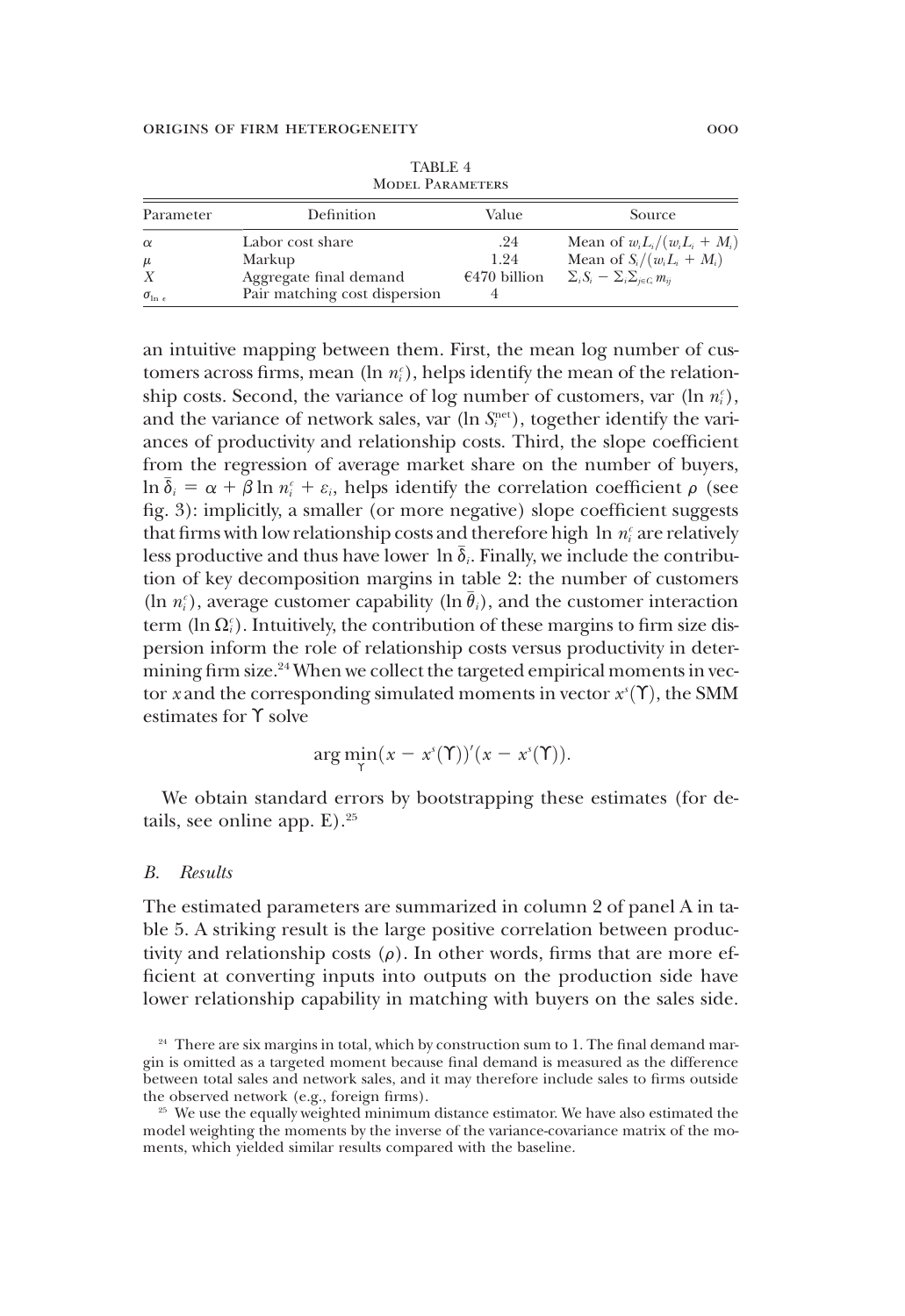|                                                                                                    | DATA<br>(1) | <b>ESTIMATED MODELS</b>    |                         |                |                         |  |  |
|----------------------------------------------------------------------------------------------------|-------------|----------------------------|-------------------------|----------------|-------------------------|--|--|
|                                                                                                    |             | Baseline<br>(2)            | $\mathrm{No} F$<br>(3)  | NoZ<br>(4)     | No Rho<br>(5)           |  |  |
|                                                                                                    |             |                            | A. Estimated Parameters |                |                         |  |  |
| $\mu_{\ln F}$                                                                                      |             | 18.11<br>(.02)             | 19.18<br>(.02)          | 19.65<br>(.02) | 18.21<br>(.02)          |  |  |
| $\sigma_{\ln z}$                                                                                   |             | .24<br>(.00)               | .13<br>(.00)            |                | .07<br>(.00)            |  |  |
| $\sigma_{\ln F}$                                                                                   |             | 2.23                       |                         | 1.48           | 1.29                    |  |  |
| $\rho$                                                                                             |             | (.01)<br>.86<br>(.00)      |                         | (.01)          | (.01)<br>$\overline{0}$ |  |  |
|                                                                                                    |             | <b>B.</b> Targeted Moments |                         |                |                         |  |  |
| Mean (ln $n_i^c$ )                                                                                 | $-8.12$     | $-8.12$                    | $-8.27$                 | $-8.14$        | $-8.12$                 |  |  |
| var ( $\ln n_i^c$ )                                                                                | 1.87        | 1.86                       | .81                     | 2.20           | 1.92                    |  |  |
| var ( $\ln S_i^{\text{net}}$ )                                                                     | 3.12        | 3.12                       | 3.37                    | 2.78           | 3.08                    |  |  |
| $\beta$ from $\ln \delta_i = \alpha + \beta \ln n_i^c + \epsilon_i$                                | $-.11$      | $-.10$                     | 1.10                    | .15            | .28                     |  |  |
| Decomposition:                                                                                     |             |                            |                         |                |                         |  |  |
| Number of customers                                                                                | .51         | .52                        | .49                     | .89            | .76                     |  |  |
| Average customer capability                                                                        | .05         | .01                        | .01                     | .03            | .02                     |  |  |
| Customer interaction                                                                               | .25         | $-.04$                     | $-.04$                  | $-.05$         | $-.06$                  |  |  |
|                                                                                                    |             | C. Nontargeted Moments     |                         |                |                         |  |  |
| Downstream:                                                                                        |             |                            |                         |                |                         |  |  |
| var ( $\ln S_i$ )                                                                                  | 1.73        | 2.08                       | 1.61                    | .62            | .90                     |  |  |
| var (ln value added/worker,)<br>$\beta$ from $\ln m_i^k = \alpha + \beta \ln n_i^c + \epsilon_i$ . | .62         | .71                        | .15                     | .54            | .42                     |  |  |
| 10th percentile                                                                                    | $-.25$      | $-.14$                     | 1.07                    | .15            | .27                     |  |  |
| 50th percentile                                                                                    | $-.28$      | $-.15$                     | 1.06                    | .13            | .25                     |  |  |
| 90th percentile                                                                                    | $-.29$      | $-.17$                     | 1.02                    | .11            | .19                     |  |  |
| Degree assortativity                                                                               | $-.05$      | $-.04$                     | $-.07$                  | $-.02$         | $-.03$                  |  |  |
| Upstream:                                                                                          |             |                            |                         |                |                         |  |  |
| var ( $\ln M_i^{\text{net}}$ )                                                                     | 2.12        | 2.08                       | 1.61                    | .62            | .90                     |  |  |
| var ( $\ln n_i^s$ )                                                                                | .60         | .41                        | .38                     | .12            | .18                     |  |  |
| Degree assortativity                                                                               | $-.18$      | $-.18$                     | $-.07$                  | $-.15$         | $-.15$                  |  |  |

TABLE 5 SMM MODEL FIT

NOTE.—The number of customers in col. 1,  $n_i^c$ , is normalized relative to the number of firms in the final sample.  $\bar{\delta}_i$  is the geometric mean of the market share  $\delta_{ij} = m_{ij}/M_i$  for seller i across its buyers j. Downstream degree assortativity refers to  $\beta$  from the regression for is customers,  $\ln \text{mean}_i n_j^s = \alpha + \beta \ln n_i^c + \epsilon_i$ . Upstream degree assortativity refers to  $\beta$  from the regression for j's suppliers,  $\ln \text{mean}_j n_i^c = \alpha + \beta \ln n_j^s + \epsilon_j$ .  $\ln m_i^k$  is the kth (10th/50th/90th) percentile of log bilateral sales, ln  $m_{ij}$ , for seller *i* across its customers *j*. The three decomposition moments refer to the contribution of different margins to firm size dispersion from sec. III. All variables in col. 1 except mean (ln  $n_i^c$ ) are demeaned by NACE four-digit industry averages. Bootstrapped standard errors are in parentheses.

In addition, the standard deviation of log relationship costs is an order of magnitude larger than the standard deviation of log productivity. To put matching frictions into perspective, we calculate the ratio of relationship costs  $(F_{\epsilon})$  to firm-to-firm sales  $(m)$  for successful matches in the economy. The mean of this ratio is 0.07; that is, average relationship costs account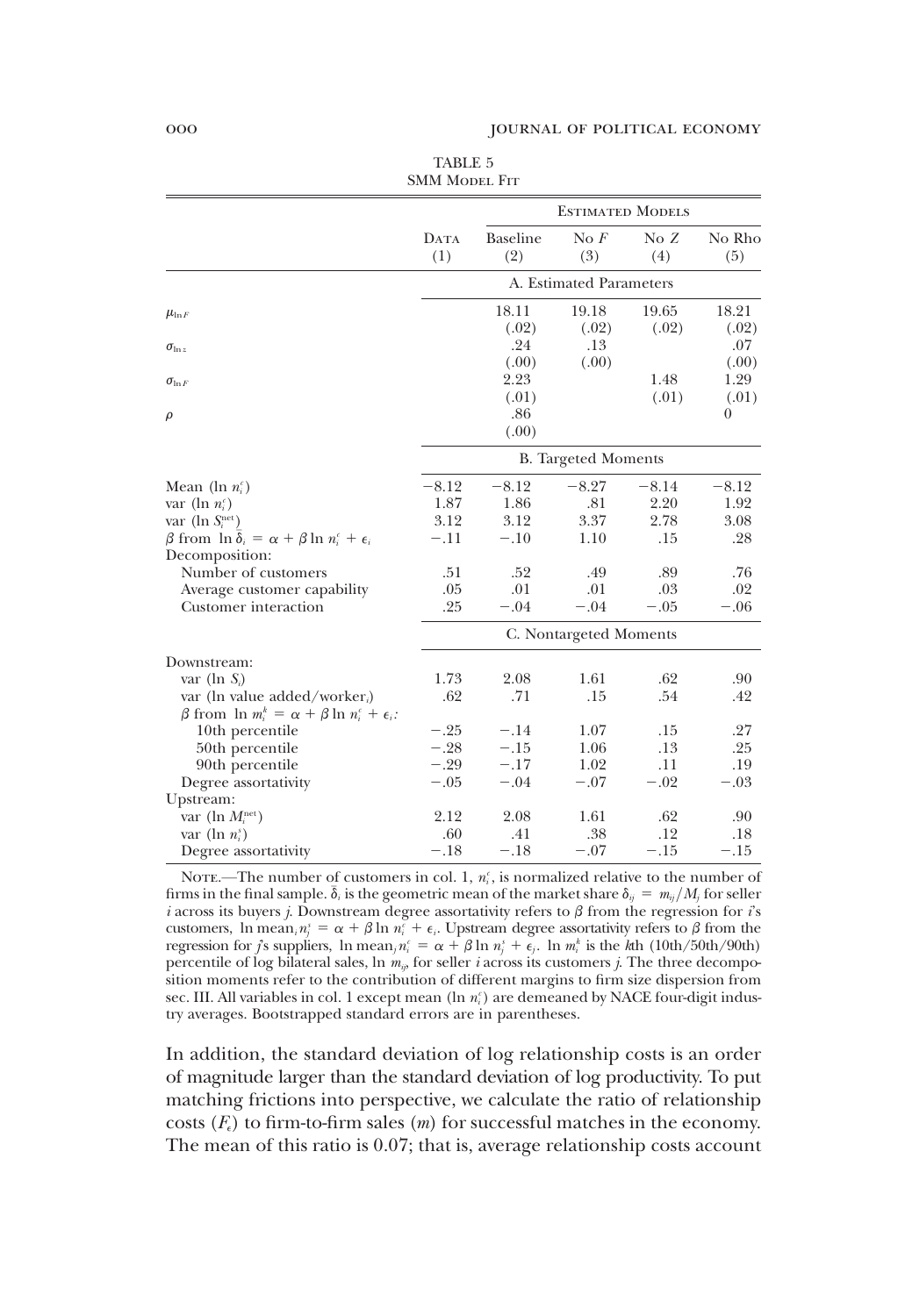for 7% of relationship sales. The mean of this ratio across all potential matches is orders of magnitude higher (222,760), consistent with the observation that the production network is sparse because many possible sellerbuyer matches are not profitable.

Columns 1 and 2 of table 5 report targeted and untargeted moments in the data and in the simulated model with the estimated parameters. Panel B demonstrates that the model hits targeted moments well, as expected, with the exception of the contribution of the customer interaction term to the firm size decomposition. In particular, it replicates the negative relationship between the number of customers  $(n_i^c)$  and the average market share per customer  $(\delta_i)$  across sellers (see fig. 3). The model hits not only the moments of the distribution of network sales but also the full distribution relatively well. Figure 5 shows the (within-industry) distribution of network sales according to the estimated model and the data.

Panel C of table 5 presents nontargeted moments. On the downstream side, panel C shows that the model slightly overpredicts the variance of total sales. It also matches relatively well the negative relationship between the 10th/50th/90th sales percentiles and out-degree documented in figure 3 as well as the pattern of negative degree assortativity downstream in figure 4.

The last three rows of panel C of table 5 reports untargeted upstream moments. These moments are interesting because the model emphasizes



FIG. 5.—Density of network sales. The figure shows the density of network sales across firms in the data and in the model. The variable is demeaned by NACE four-digit industry averages. A color version of this figure is available online.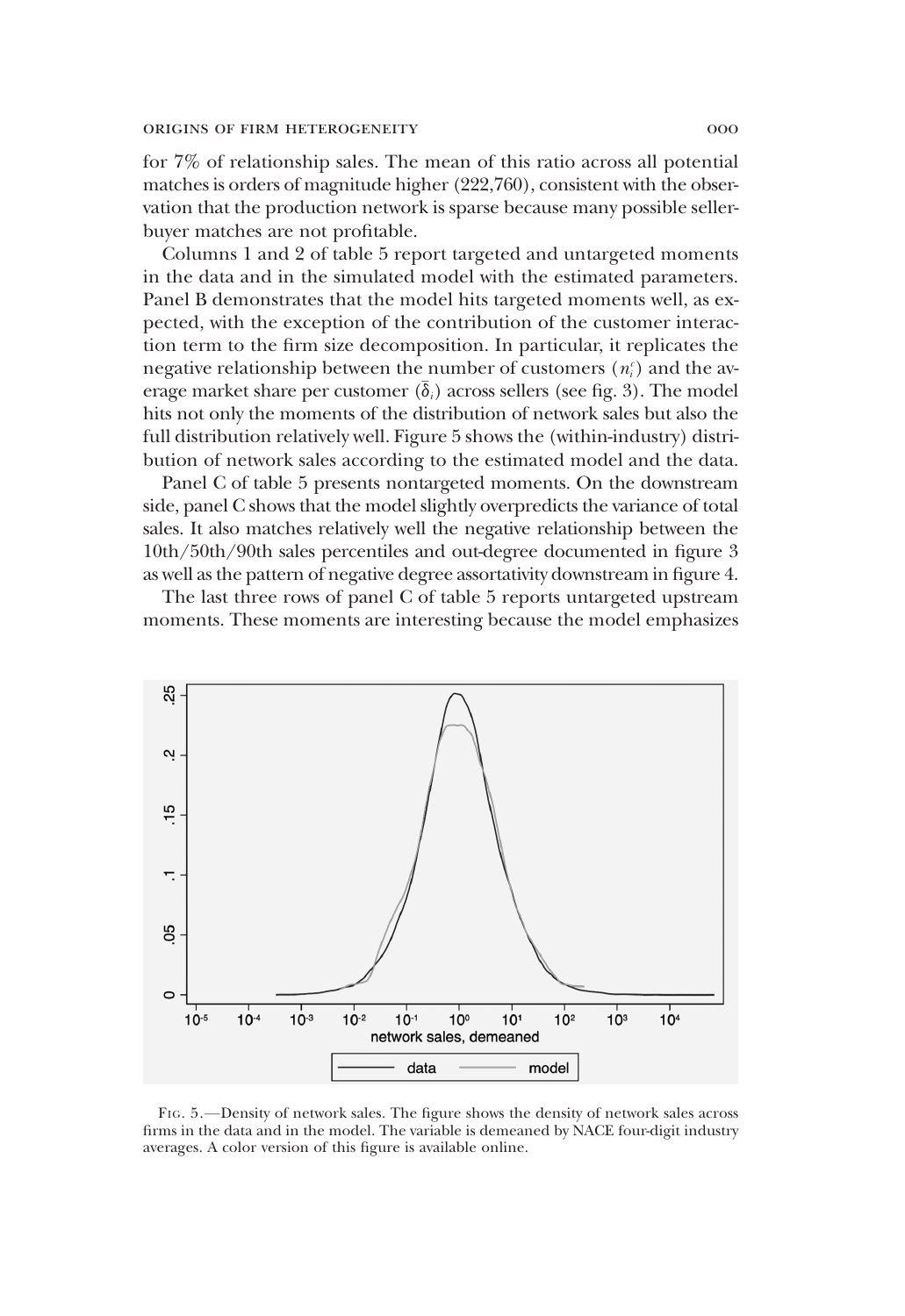sellers' choice of buyers downstream but remains silent about firms' choice of partners upstream. The model does a good job matching the variance of input purchases from the network as well as the variance of the number of suppliers. There is also close correspondence between the negative upstream assortativity in the model and in the data: buyers with more suppliers have suppliers who on average have fewer customers in the network.

We also evaluate to what extent the model fits the observed dispersion in labor productivity. In this class of models, value added per production worker,  $(S - M)/l$ , is constant across all firms within an industry (Hsieh and Klenow 2009). In our model, however, a firm's employment is the sum of production workers and "marketing" workers, that is, workers allocated to relationship building, such that total employment is  $L = l + n^c F$ . Value added per worker therefore varies across firms and is increasing in value added per marketing worker.<sup>26</sup> In equilibrium, firms with high productivity and/or high relationship capability have higher value added per marketing worker and therefore also greater labor productivity. Table 5 confirms that the estimated model produces significant variance in log labor productivity, although dispersion in the model is slightly higher (0.71 vs. 0.62).

## C. Restricted Models

We next illustrate the need for two firm attributes in order to rationalize observed empirical patterns, by estimating a model with heterogeneity in either (1) productivity (no F) or (2) relationship capability (no Z) but not both. Under assumption 1, there are two parameters to estimate,  $\Upsilon$  =  $\{\sigma_{\ln z}, \mu_{\ln F}\}\$ , and we use the same moments to identify  $\Upsilon$ . Under assumption 2, the parameters to estimate are  $\Upsilon = {\mu_{\ln F}, \sigma_{\ln F}}$ .

The estimated parameters and fit of these two restricted models are summarized in columns 3 and 4 of table 5. Both restricted models are unable to generate the negative correlation between the average market share  $(\delta_i)$ and the number of customers across sellers (the  $\beta$  coefficient from the regression  $\ln \bar{\delta}_i = \alpha + \beta \ln n_i^c + \epsilon_i$ ). Figure 6 plots this relationship according to the estimated restricted models. In both cases, the model generates the opposite pattern to the empirical regularity in figure 3.

<sup>26</sup> Value added per worker is

$$
\frac{S-M}{L} = \left(\frac{l+n^cF}{S-M}\right)^{-1} = \left(\frac{l}{S-M} + \frac{n^cF}{S-M}\right)^{-1}
$$

,

where the first term is constant across firms and the second term is the inverse of value added per marketing worker.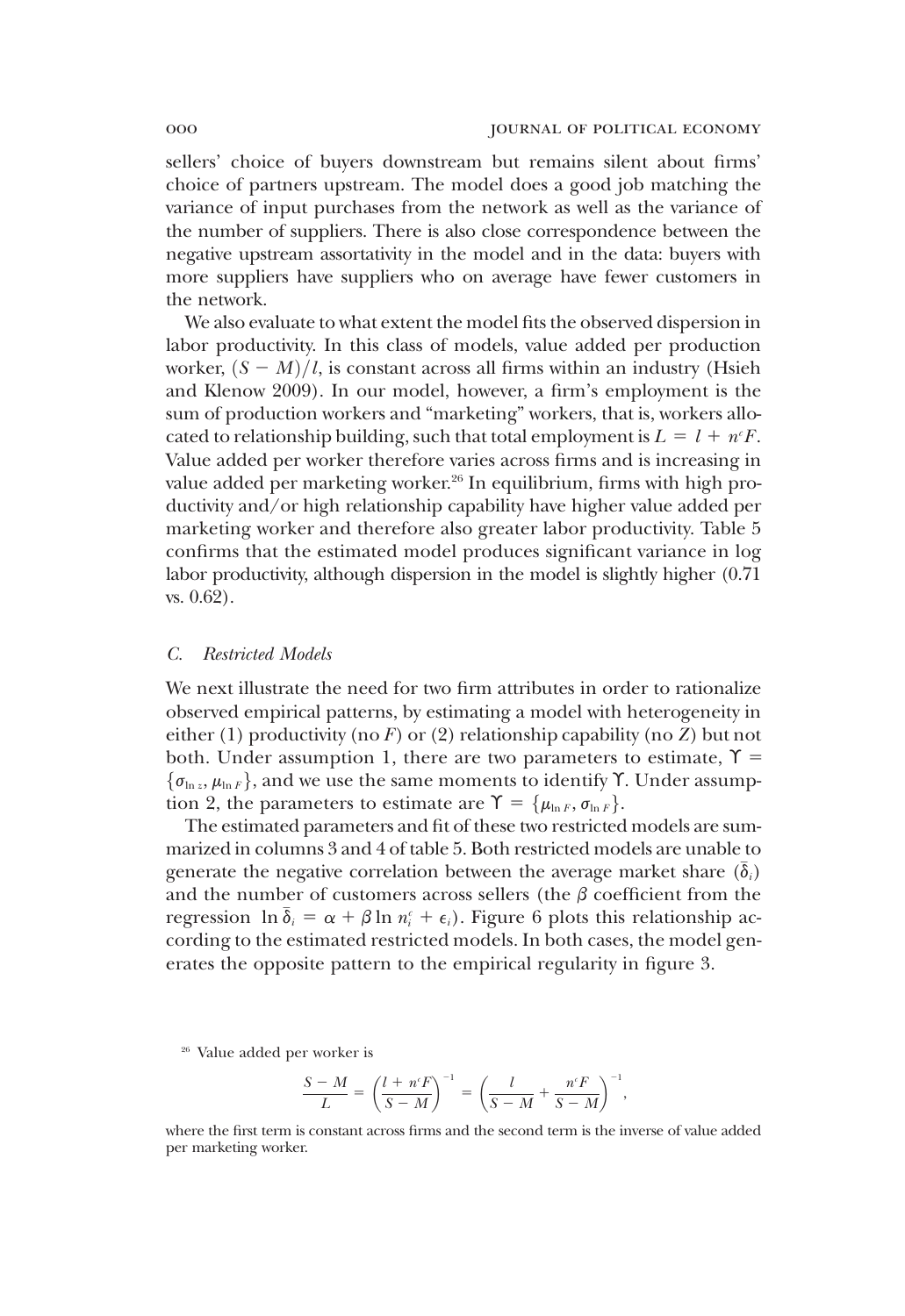

FIG. 6.—Restricted models. The figure shows the binned scatterplot of the number of customers and the average market share in buyers' input purchases across sellers in the restricted models, where  $var(F) = 0$  (no F) or  $var(z) = 0$  (no Z). A color version of this figure is available online.

In addition, the single-factor models do a relatively poor job in other dimensions. In the no  $F$  case, we more or less match dispersion in network sales, but this comes at the expense of not matching the variance in the number of customers or in value added per worker. In the no Z case, we match dispersion in the number of customers, but dispersion in total sales is too small, and the contribution of the number of customers in the firm size decomposition is too high. Both restricted models underestimate the variances of input purchases and of the number of suppliers and counterfactually imply that bilateral sales at different customer percentiles increase rather than decrease with the number of customers.

Finally, we estimate a model with heterogeneity in both productivity and relationship capability but where the correlation between them set to zero,  $\rho = 0$  (no rho). Column 5 of table 5 shows that the restricted model produces a positive correlation between average market share  $(\delta_i)$  and the number of customers across sellers (the slope coefficient is 0.28), far from the slightly negative coefficient in the data. Furthermore, it does poorly for many nontargeted moments: the restricted model generates significantly less heterogeneity in both log sales, log input purchases, and log number of suppliers. This result highlights that a data-generating process with unrelated  $Z$  and  $F$  is inconsistent with our data.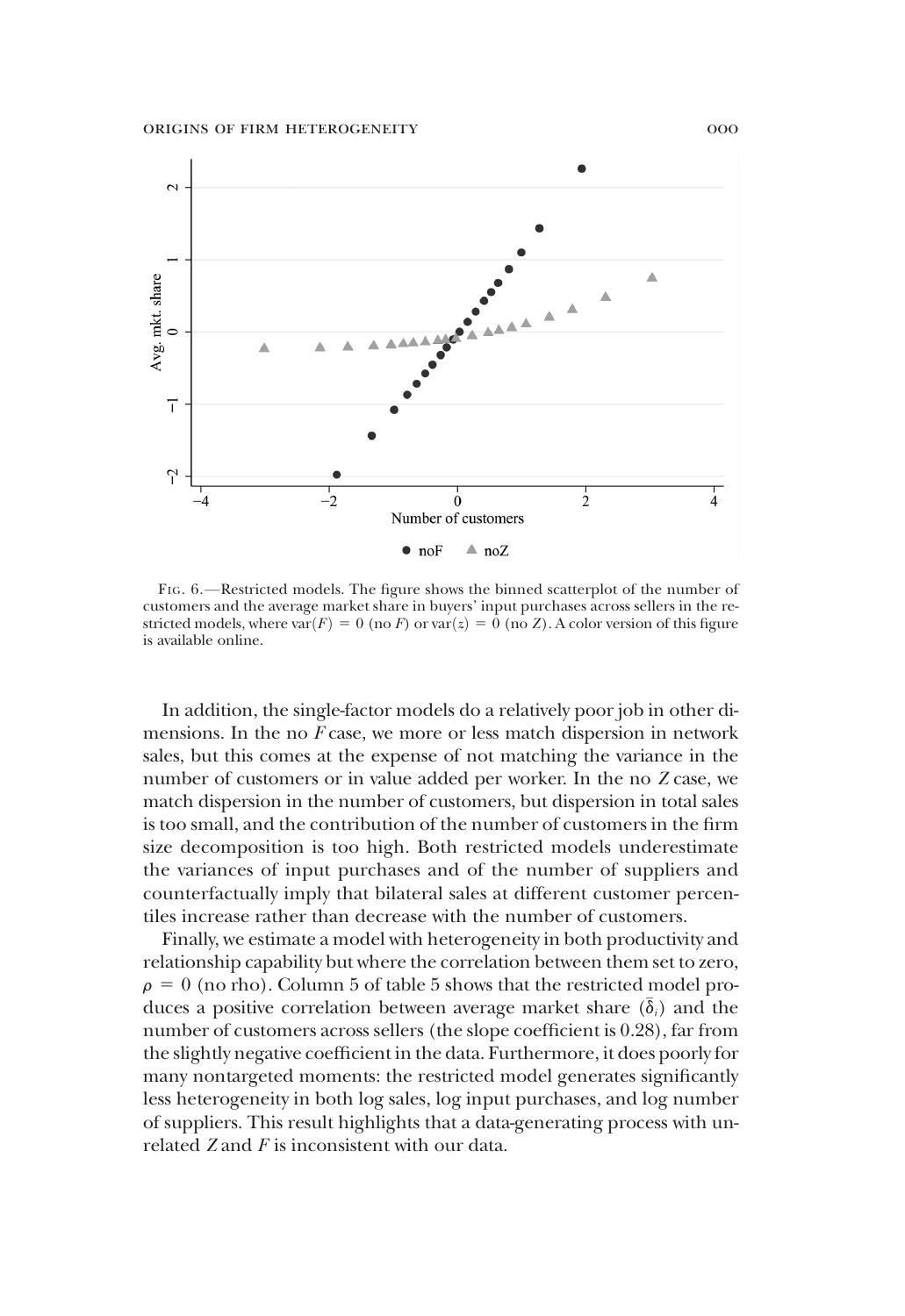# D. Sensitivity

Next, we evaluate the sensitivity of the estimates to the vector of estimation moments. We use the methodology from Andrews, Gentzkow, and Shapiro (2017). Specifically, we ask how sensitive the parameter estimate  $\rho$  (the correlation between productivity and relationship costs) is to perturbations of the various moments of the data. We consider perturbations that are additive shifts of the moment functions due to either misspecification of  $x^s(Y)$ <br>or measurement error in the empirical moments x. Andrews. Gentzkow or measurement error in the empirical moments x. Andrews, Gentzkow, and Shapiro (2017) show that sensitivity can be summarized by the matrix  $\Lambda = (S'WS)^{-1} S'W$ , where S is the matrix of partial derivatives of  $x^{s}(\Upsilon)$  evaluated at the true value  $\Upsilon$ , (see their proposition 2). Wis the method of mouated at the true value  $\Upsilon_0$  (see their proposition 2). Wis the method of moments weighting matrix, which in our case is the identity matrix.

Figure 7 plots the column of the estimated  $\Lambda$  corresponding to the parameter estimate  $\rho$ . The plot shows one-hundredth of the value of sensitivity of the parameter  $\rho$  with respect to the vector of estimation moments. The values are scaled by the standard deviation of the moments, so the values can be interpreted as the effect of a 1 standard deviation change in the moment on the parameter  $\rho$ . The plot largely confirms our intuition about identification. First, the slope coefficient  $\beta$  (from the regression of average



FIG. 7.—Sensitivity of parameter estimate  $\rho$ . The plot shows one-hundredth of the value of sensitivity of the parameter  $\rho$  with respect to the vector of estimation moments. The values are scaled by the standard deviation of the moments, so the values can be interpreted as the effect of a 1 standard deviation change in the moment on the parameter  $\rho$ .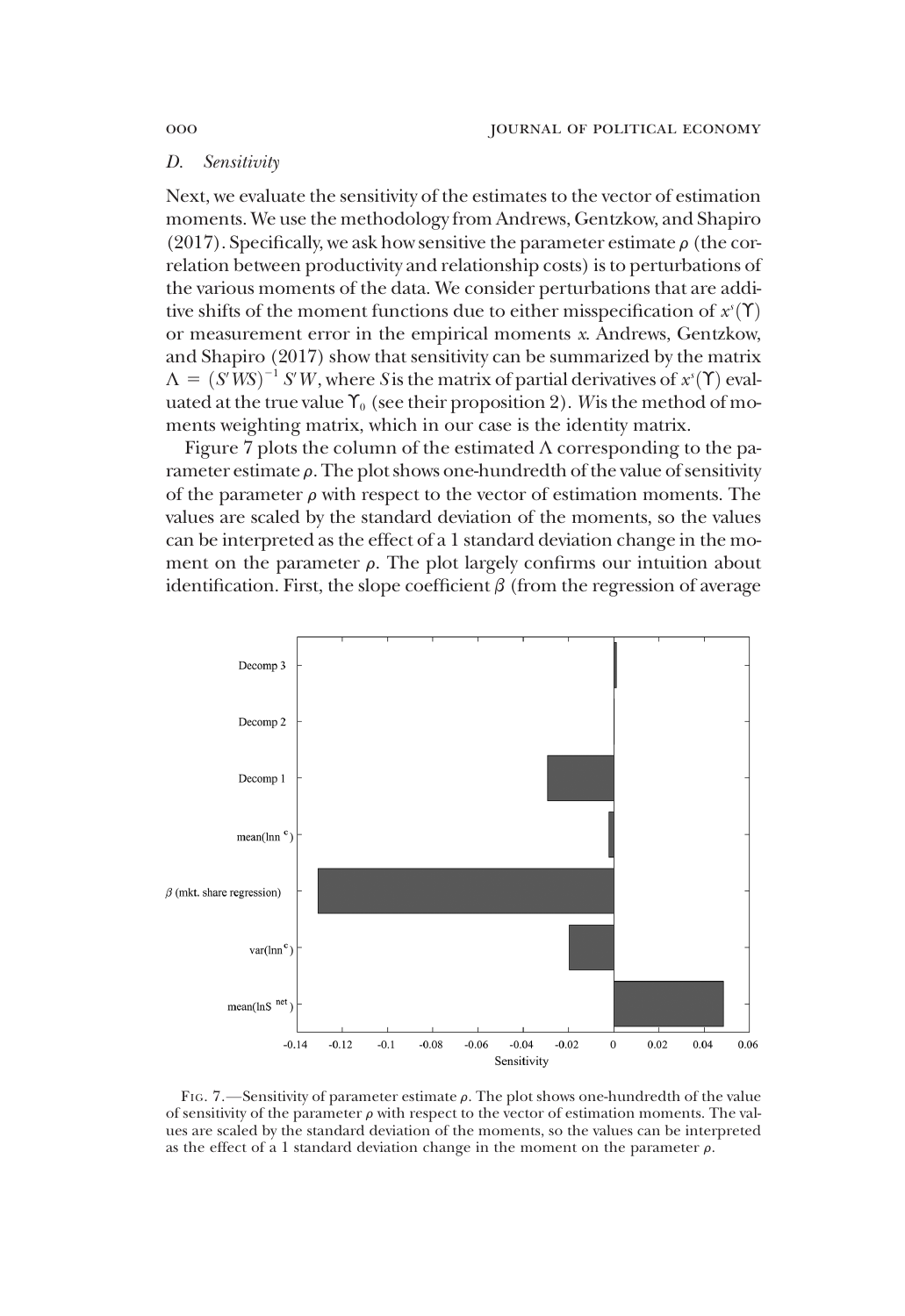market share on the number of customers) is the moment that matters the most, while the other moments are less relevant for this particular parameter. Furthermore, the direction of sensitivity is also in line with our expectations: a steeper slope coefficient has a negative impact on  $\rho$ ; that is, we get a lower positive correlation between Z and F as the slope becomes steeper.

# E. A Counterfactual

We end this section by quantifying the role of firm heterogeneity in productivity and relationship costs for aggregate outcomes. We do so by performing a simple counterfactual experiment: a common 50% reduction in relationship costs across all firms in the economy (i.e., a reduction in  $\mu_{\ln F}$ ). We do so both in the baseline estimated model and in a restricted model with no correlation between productivity and relationship costs in order to illustrate the importance of the latter.

The simulation shows that real wages increase by 17% in the baseline and 12% in the model with no correlation, which implies that the welfare gains are 42% higher with correlation than without. Figure 8 shows a binned scatterplot of the counterfactual change in the log number of customers on the vertical axis against log productivity (ln Z) on the horizontal



FIG. 8.—Counterfactual: 50% reduction in relationship costs. The figure shows the binned scatterplots of the change in the log number of customers in the baseline counterfactual (circles) and in the counterfactual with no correlation between  $Z$  and  $F$  (triangles) against ln Z. A color version of this figure is available online.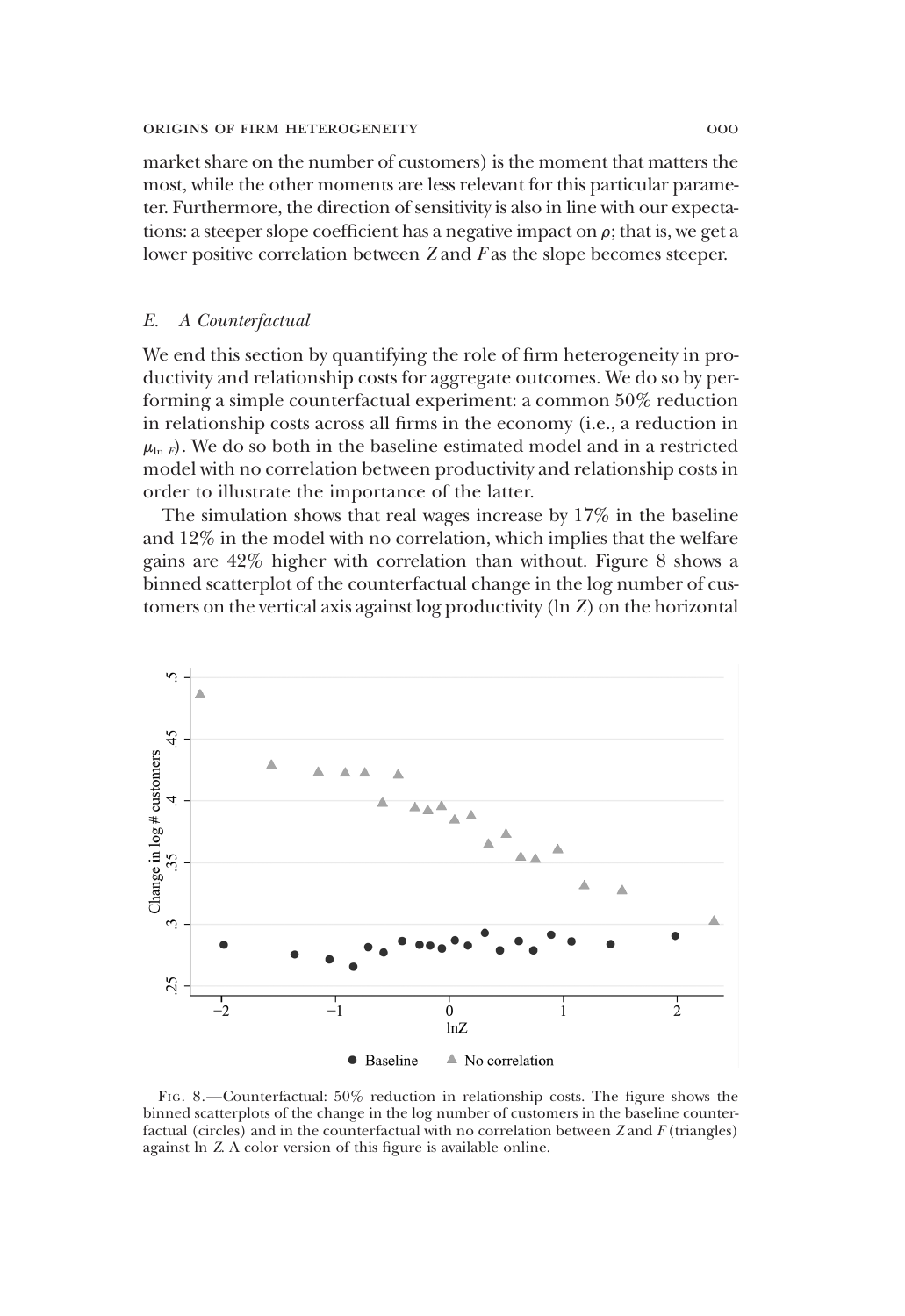axis. The circles refer to the baseline counterfactual, while the triangles denote the no-correlation counterfactual. In both versions of the model, lower relationship costs generate many new customers per firm. In the baseline model, the increase is relatively similar across firms with different productivity levels. In the no-correlation model, however, low-productivity firms gain many more customers relative to high-productivity firms (50% increase versus 30% in the tails of the distribution).<sup>27</sup> Recall that in the baseline, lowproductivity firms are also firms with low relationship costs, such that the drop in  $\mu_{\ln F}$  will not have a large impact on their connections. In the nocorrelation model, by contrast, low-productivity firms are constrained because they face similar relationship costs as other firms. This explains the difference in slopes between the two models.

# VI. Conclusion

This paper quantifies the origins of firm size heterogeneity when firms are interconnected in a production network. We report three stylized facts from the production network data that motivate the subsequent analysis and model. First, the enormous dispersion in sales across firms is also observed in the production network in terms of the number of firm-to-firm connections and the value of pairwise sales. Second, firms with higher sales have more customers but lower average sales per customer and lower market shares (of input purchases) among their customers. Finally, there is negative degree assortativity between buyers and suppliers; that is, sellers with more customers match with customers who have fewer suppliers on average.

Taken together, these facts present challenges to many existing models of firm heterogeneity. The large variation in sales across firms within an industry is intuitively related to variation in the number of customers: larger firms have more customers. However, larger firms also sell less to their customers. Models that emphasize heterogeneity in productivity across firms cannot explain these facts simultaneously. In particular, such models imply that firms with more customers should also sell more to each of their customers and have higher rather than lower market shares.

We confirm the importance of the production network in a decomposition of the variance of firm sales within narrowly defined industries. We find that 81% of the variation in firm sales is associated with the downstream component, and most of that is due to variation in the number of customers. The upstream component contributes 18%, and variation

<sup>&</sup>lt;sup>27</sup> The increase in the total number of firm-to-firm connections in the network is relatively similar in the two models: 26% in the baseline and 28% in the no-correlation model, respectively.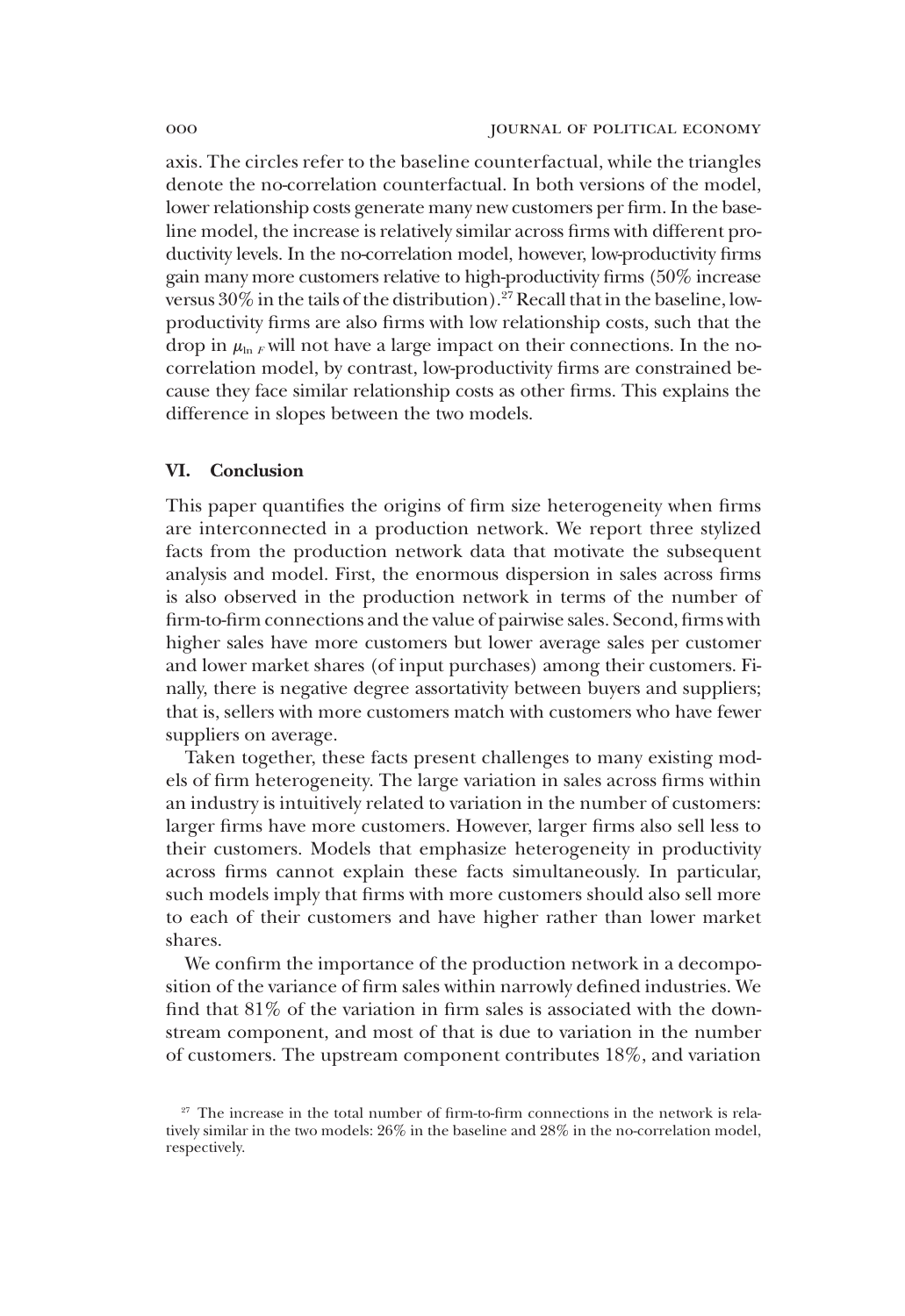in the share of sales outside the domestic production network plays a minor role at 1%. These findings imply that trade in intermediate goods and the number of firm-to-firm connections are essential to understanding firm performance and, consequently, aggregate outcomes.

Motivated by the stylized facts and decomposition results, we develop a quantitative general equilibrium model of firm-to-firm trade. In the model, firms differ along two dimensions—productivity and relationship capability defined as production efficiency and (the inverse of) the fixed cost of matching with a customer, respectively. Suppliers match with customers if the gross profits from the match exceed the supplier-specific fixed matching cost. Marginal costs, employment, prices, and sales are endogenous outcomes because they depend on the outcomes of all other firms in the economy. A link between two firms increases the total sales of both the seller and the buyer; for the seller, this occurs mechanically because it gains a customer, while for the buyer, this arises because a larger supplier base lowers the marginal cost of production.

We estimate parameters of the model using SMM. The results reveal a strong negative correlation between the two firm characteristics: firms with higher productivity have lower relationship capability. Importantly, both dimensions of firm heterogeneity are necessary to match the data. Shutting down one at a time results in poor model fit, including the inability to replicate the negative relationship between the number of customers and average sales per customer.

Our results challenge current understanding of the sources of firm size heterogeneity and point to important areas for future research on the negative relationship between firm productivity and relationship capability. While we make progress in matching the relative importance of upstream and downstream factors in firm success, there is room for new models to better fit these features of the production network. In addition, research is needed to examine the factors that lead to a negative relationship between productivity and relationship capability across firms. One promising avenue for further work is examining span of control issues inside the firm and the allocation of resources to improving productivity versus acquiring more customers.

# Appendix

# Exogenous Mobility

We first discuss the empirical relevance of buyer and seller effects in equation (1). We then examine the necessary assumptions on the assignment process of buyers and sellers for OLS to identify the underlying parameters of interest and develop a simple evaluation of conditional exogenous mobility in the context of a production network.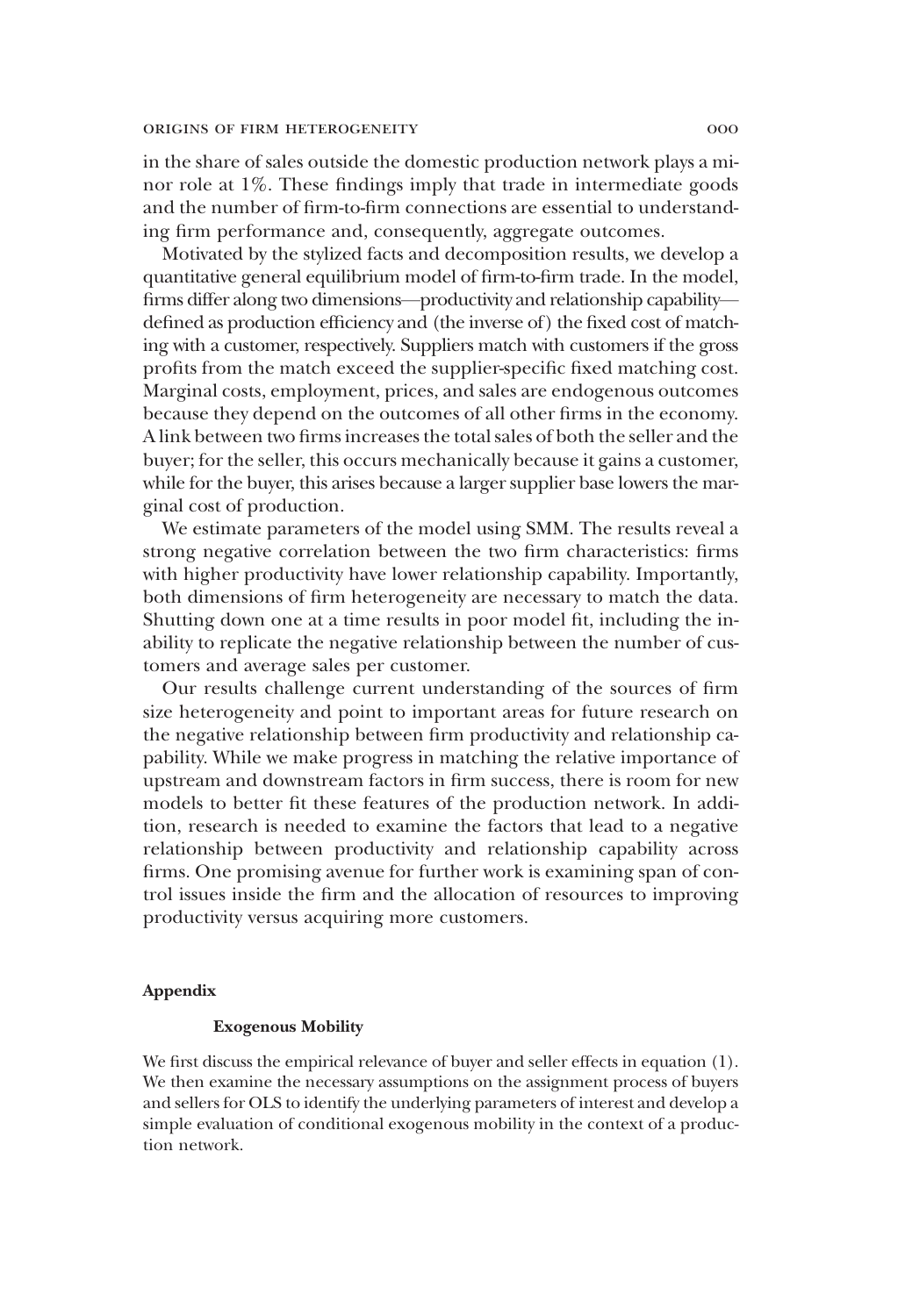#### A1. Buyer and Seller Effects

The log-linear relationship in equation (1) predicts the following: (1) expected sales from seller *i* to customer *j* are increasing in the average sales of *i* to other customers  $k$  and (2) expected purchases by buyer  $j$  from seller  $i$  are increasing in the average purchases by  $j$  from other suppliers  $k$ .

Both properties can be tested nonparametrically as follows. For each seller  $i$ and buyer *j*, calculate the leave-out mean of log sales  $(\bar{s}_i^{-1})$  and purchases  $(\bar{m}_j^{-1})$ across its buyers and suppliers, excluding customer/supplier  $l$ , respectively:<sup>28</sup>

$$
\begin{aligned} \bar{s}_i^{-l} \,&=\, \frac{\sum_{j\in C_i\setminus l}\ln\,m_{ij}}{n_i^\epsilon-1}\,,\\ \bar{m}_j^{-l} \,&=\, \frac{\sum_{k\in S_i\setminus l}\ln\,m_{kj}}{n_j^\epsilon-1}\,. \end{aligned}
$$

Then sort firms into decile groups based on  $\bar{s}_i^{-l}$  and  $\bar{m}_j^{-l}$ , denoting the decile group the firm belongs to as  $q_{\bar{s}} = 1, ..., 10$  and  $q_{\bar{m}} = 1, ..., 10$ , respectively. Finally, calculate the mean of ln  $m_{ij}$  for every decile group pair,  $\overline{\ln m}_{q,\overline{q}_i}$ , for example, the average ln  $m_{ii}$  for the seller-buyer pairs in  $(q_5, q_{\overline{n}}) = (1, 1)$ , and so on.

Figure A1 illustrates the results using a heat map. The decile groups  $q_{\bar{s}}$  and  $q_{\bar{m}}$ are plotted on the horizontal and vertical axes, respectively. In  $m_{ij}$  is increasing in the average sales from  $i$  to other customers  $k$  (moving from left to right), and In  $m_{ij}$  is increasing in the average purchases of j from other suppliers k (moving from bottom to top).

#### A2. Assumptions on the Assignment Process

Equation (1) is a two-way fixed effects model similar to the models that are used in the employer-employee literature (Abowd, Kramarz, and Margolis 1999; Card, Heining, and Kline 2013).<sup>29</sup> OLS estimates of ln  $\psi_i$  and ln  $\theta_i$  will identify the effect of seller and buyer characteristics if the following moment conditions are satisfied:

$$
\begin{cases} E[s'_i r] = 0 \ \forall \ i, \\ E[b'_j r] = 0 \ \forall \ j. \end{cases} \tag{A1}
$$

Here  $S = [s_1, ..., s_N]$  is the  $N^* \times N_s$  seller fixed effects design matrix,  $B = [s_1, ..., s_N]$  is the  $N^* \times N_s$  buyer fixed effects design matrix *x* is the  $N^* \times 1$  vector  $[b_1, ..., b_N]$  is the  $N^* \times N_b$  buyer fixed effects design matrix, r is the  $N^* \times 1$  vector<br>of residual match effects, and  $N^*$  N, and N, are the number of matches, sellers of residual match effects, and  $N^*$ ,  $N_s$ , and  $N_b$  are the number of matches, sellers, and buyers, respectively. The first condition states that for each seller  $i$ , the average In  $\omega_{ij}$  across buyers j is zero, while the second condition states that for each buyer j, the average ln  $\omega_{ij}$  across sellers *i* is zero. Intuitively, a high ln  $\omega_{ij}$  that is common

<sup>28</sup> Using the overall mean generates a mechanical relationship between, e.g., seller size and sales between *i* and *j*. We calculate  $\bar{s}_i^{-l}$  and  $\bar{m}_j^{-l}$  for all  $(i, l)$  and  $(j, l)$  pairs, respectively. Firms with only one customer or supplier are by construction omitted from the sample.

<sup>&</sup>lt;sup>29</sup> The linear fixed effects approach imposes no restrictions on the seller and buyer effects, unlike random or mixed effects models. With random effects, one also needs to model the network formation game to assess the plausibility of the required distributional assumptions for unobserved heterogeneity (see Bonhomme 2020).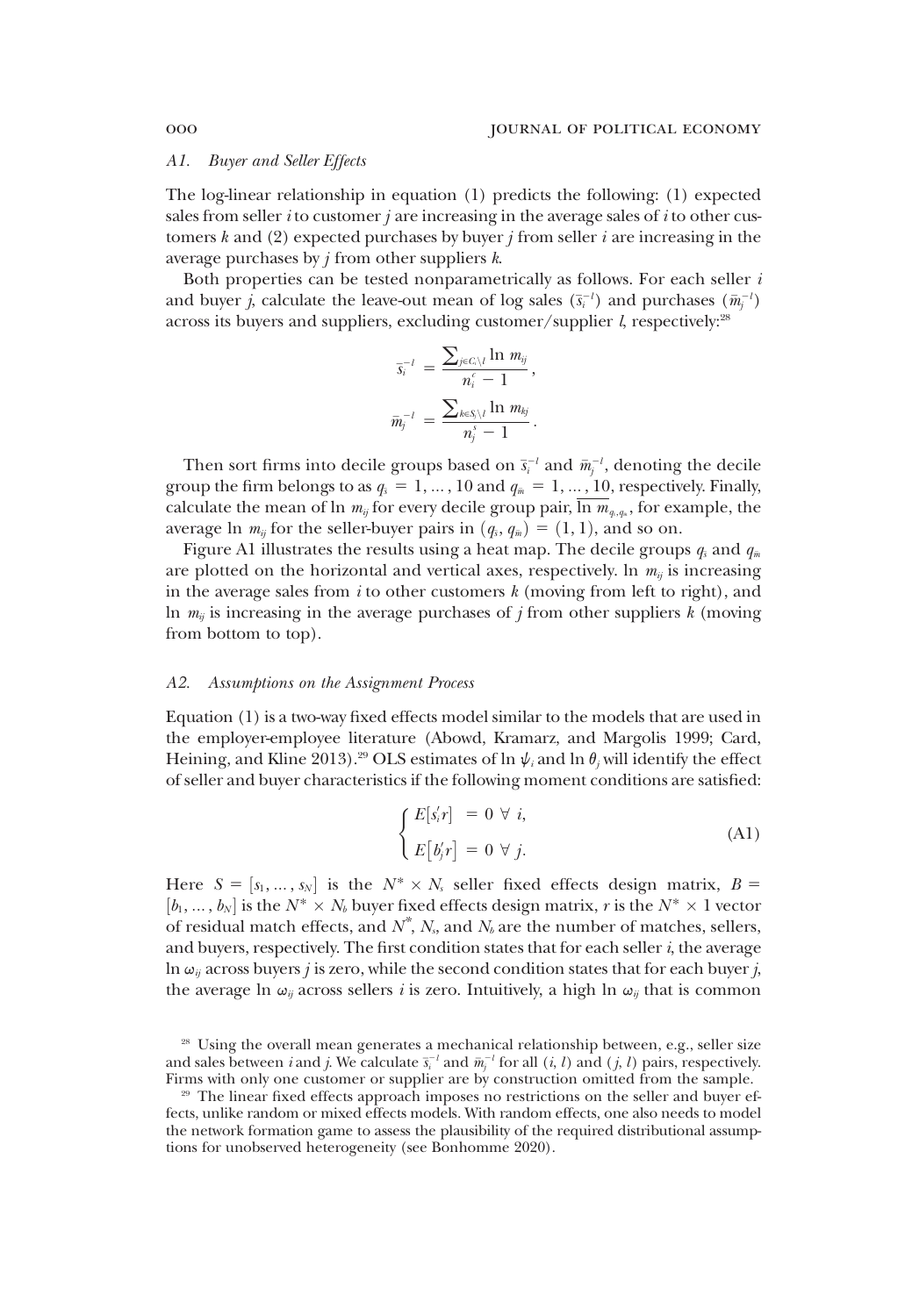across customers *j* of *i* will be automatically loaded onto *i*'s seller effect (and similarly for suppliers  $i$  of  $j$ ). In other words, these moment conditions require that the assignment of suppliers to customers is exogenous with respect to  $\omega_{ii}$ , so-called conditional exogenous mobility in the labor literature.

Exogenous mobility holds more generally than perhaps considered prima facie. It is instructive to review two important cases when these moment conditions hold. First, they hold if firms match on the basis of their seller and buyer effects; for example, highly productive firms match with more and/or different customers/suppliers than less productive ones. Second, the assumption holds if firms match on the basis of idiosyncratic pairwise shocks that are unrelated to ln  $\omega_{ii}$ . One example of this is idiosyncratic fixed costs, such as costs related to search and matching, which affect profits for a potential match but not the value of bilateral sales.<sup>30</sup>

Now consider the case of endogenous mobility. To fix ideas, assume that matching is based on the idiosyncratic match component of sales,  $\omega_{ij}$ , together with the seller effect  $\psi_i$ . In that case, only high  $\psi_i$  sellers would want to match with low  $\omega_{ij}$  buyers. OLS would then give a downward bias in the estimated  $\psi_{ij}$ , because OLS imposes that the average  $\ln \omega_{ij}$  across customers is zero.

## A3. Exogenous Mobility Evaluation

To explore the possibility that matching shocks are correlated with sales shocks, we evaluate conditional exogenous mobility as follows. Consider firm  $i$  selling to customers 1 and 2. The expected difference in bilateral sales is

$$
\Delta \ln m_i \equiv E[\ln m_{i2} - \ln m_{i1} | (i, 1), (i, 2)]
$$
  
=  $\ln \theta_2 - \ln \theta_1 + E[\ln \omega_{i2} - \ln \omega_{i1} | (i, 1), (i, 2)].$ 

Consider the case  $\theta_2 > \theta_1$ . Under exogenous mobility, the last expectation term is zero, and  $\Delta \ln m_i$  is unrelated to firm *i* characteristics. Under endogenous mobility, the last expectation term is nonzero, and  $\Delta$ ln  $m_i$  is potentially a function of firm *i* characteristics. Now seller *i* will want to match with customer 1 only if  $\omega_{i1}$ is sufficiently large. The expectation  $E[\ln \omega_{i2} - \ln \omega_{ii} | (i, 1), (i, 2)]$  is then nega-<br>tive. Moreover, for small sellers (low  $\psi_{\ell}$ ), the size of  $\omega_{i}$  is important for whether tive. Moreover, for small sellers (low  $\psi_i$ ), the size of  $\omega_i$  is important for whether a match occurs, while for large sellers (high  $\psi_i$ ), the size of  $\omega_i$  is less important (since matching is determined by both  $\psi_i$  and  $\omega_{ij}$ ). Under endogenous mobility, the expectation is therefore less negative for high- $\psi_i$  than for low- $\psi_i$  firms, so that  $Δln m<sub>i</sub>$  is greater for high- $ψ<sub>i</sub>$  than for low- $ψ<sub>i</sub>$  firms. Under exogenous mobility, by contrast,  $\Delta$ ln  $m_j$  should be unrelated to  $\psi$ <sup>31</sup>

Going back to the seller and buyer decile groups constructed above, we can test these predictions by looking at  $\ln m_{q_{\alpha},q_{\alpha}}$  when moving from a small to a big customer for different groups of sellers. Figure A2 shows the results. Each line represents the mean of log sales for a given seller decile group  $(1, \ldots, 10)$ . Within a seller group, we calculate  $\overline{\ln m}_{q,q_*}$  to small customers (buyer decile group 1) and

<sup>30</sup> For example, see the matching framework presented in sec. IV.

<sup>&</sup>lt;sup>31</sup> Card, Heining, and Kline (2013) test for endogenous mobility for employer-employee matches using a related but different test.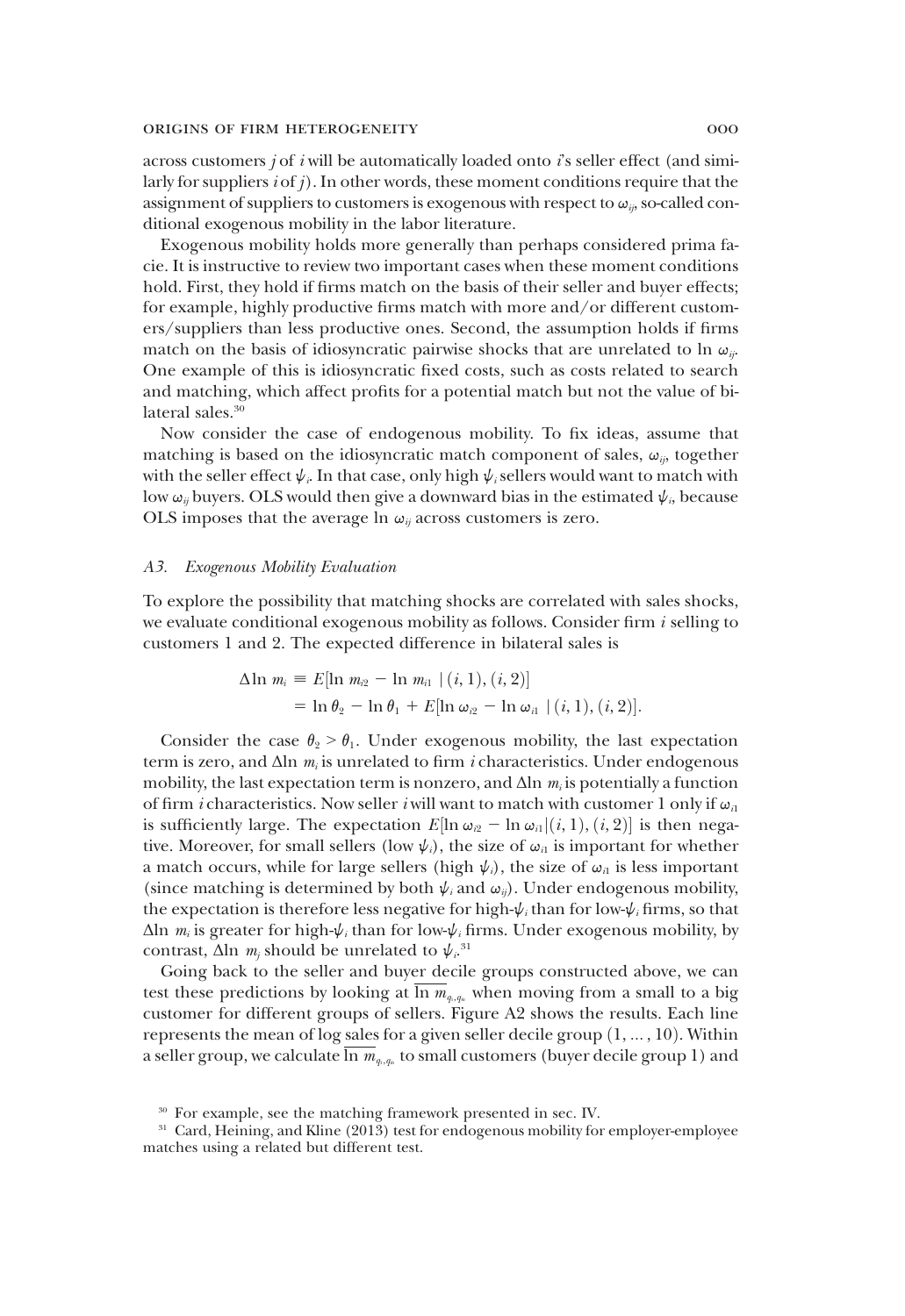| <b>EXOGENOUS MOBILITY TEST</b> |        |                     |        |        |        |        |        |        |         |
|--------------------------------|--------|---------------------|--------|--------|--------|--------|--------|--------|---------|
|                                |        | <b>BUYER DECILE</b> |        |        |        |        |        |        |         |
| <b>SELLER DECILE</b>           | $2-1$  | $3-2$               | $4-3$  | $5-4$  | 6-5    | $7-6$  | $8-7$  | $9-8$  | $10-9$  |
| $2-1$                          | $.01*$ | $.02*$              | $.02*$ | $.03*$ | $.02*$ | .01    | $.01*$ | .01    | $-.04*$ |
| $3-2$                          | $.04*$ | $.01*$              | .01    | .00    | .00    | $.01*$ | .00    | .01    | $.02*$  |
| $4-3$                          | .01    | $.01*$              | $.02*$ | .00    | .01    | .00.   | .01    | .00    | $.03*$  |
| $5-4$                          | .00.   | $-.01$              | .00.   | $.01*$ | .00.   | .00.   | .00    | .00    | $.08*$  |
| $6-5$                          | $.02*$ | $.02*$              | .01    | .00    | .01    | .01    | $.02*$ | .00.   | $.02*$  |
| $7-6$                          | $.04*$ | $.02*$              | $.02*$ | $.01*$ | $.01*$ | .01    | .01    | $.03*$ | .00     |
| $8 - 7$                        | .00.   | $.01*$              | .00.   | .00.   | $.03*$ | $-.01$ | .00    | $-.01$ | .01     |
| $9-8$                          | $-.01$ | $.02*$              | $.02*$ | .01    | $-.01$ | $.02*$ | .01    | $.05*$ | $.08*$  |
| $10-9$                         | $.03*$ | $.04*$              | .01    | $.02*$ | $.02*$ | $.02*$ | $.02*$ | $.04*$ | $.19*$  |

TABLE 6 Exogenous Mobility Test

NOTE.—The table shows the double difference from eq.  $(A2)$ . The t-values are based on Welsh's *t*-test.

\* Significant at the 5% level.

to big customers (buyer decile group 10). Under exogenous mobility, those lines should be parallel; that is, for buyer bins  $q_{\bar m}$  and  $q'_{\bar m}$ , ln  $m_{q_i,q_a} - \ln m_{q_i,q'_a}$  does not depend on the seller decile group.

The lines are, to a large degree, parallel, in particular for the seller decile groups 2–9. Parallel lines are a sufficient but not necessary condition for exogenous mobility: if the data-generating process is not linear in logs, then one could find nonparallel lines even under exogenous mobility.

One can test for this nonparametrically as follows. If we use the buyer and seller bins defined above, exogenous mobility implies that

$$
\overline{\ln m}_{q_i,q_n} - \overline{\ln m}_{q_i,q_n} - (\overline{\ln m}_{q_i,q_n} - \overline{\ln m}_{q_i,q_n}) = 0
$$
\n(A2)

for any bins  $q_s$ ,  $q'_s$ ,  $q_{\bar{m}}$  and  $q'_{\bar{m}}$ . We form these averages for  $q'_s = q_s + 1$  and  $q'_{\bar{m}} =$  $q_{\bar{m}}$  + 1 and test the null hypothesis that the double difference equals zero. This yields 81 separate hypothesis tests across all buyer-seller pair bins.<sup>32</sup> Overall, the results mirror those in figure A2: the double differences are not significantly different from zero in the middle of the distribution, whereas we find significant deviations in the tails. Significant deviations are typically relatively small: for example, moving from a 6th to 7th decile buyer yields 12% more sales for seller decile 9 and 14% more sales for seller decile 10, a difference of 2%.

We report 81 separate hypothesis tests across all buyer-seller pair bins in table 6. Each column refers to the change from buyer decile t to  $t + 1$ , and each row refers to the change from seller decile t to  $t + 1$ . For example, the cell (3-2,2-1) reports the difference  $\overline{\ln m}_{3,2} - \overline{\ln m}_{3,1} - (\overline{\ln m}_{2,2} - \overline{\ln m}_{2,1}).$ 

 $32$  t-values are calculated using Welch's t-test.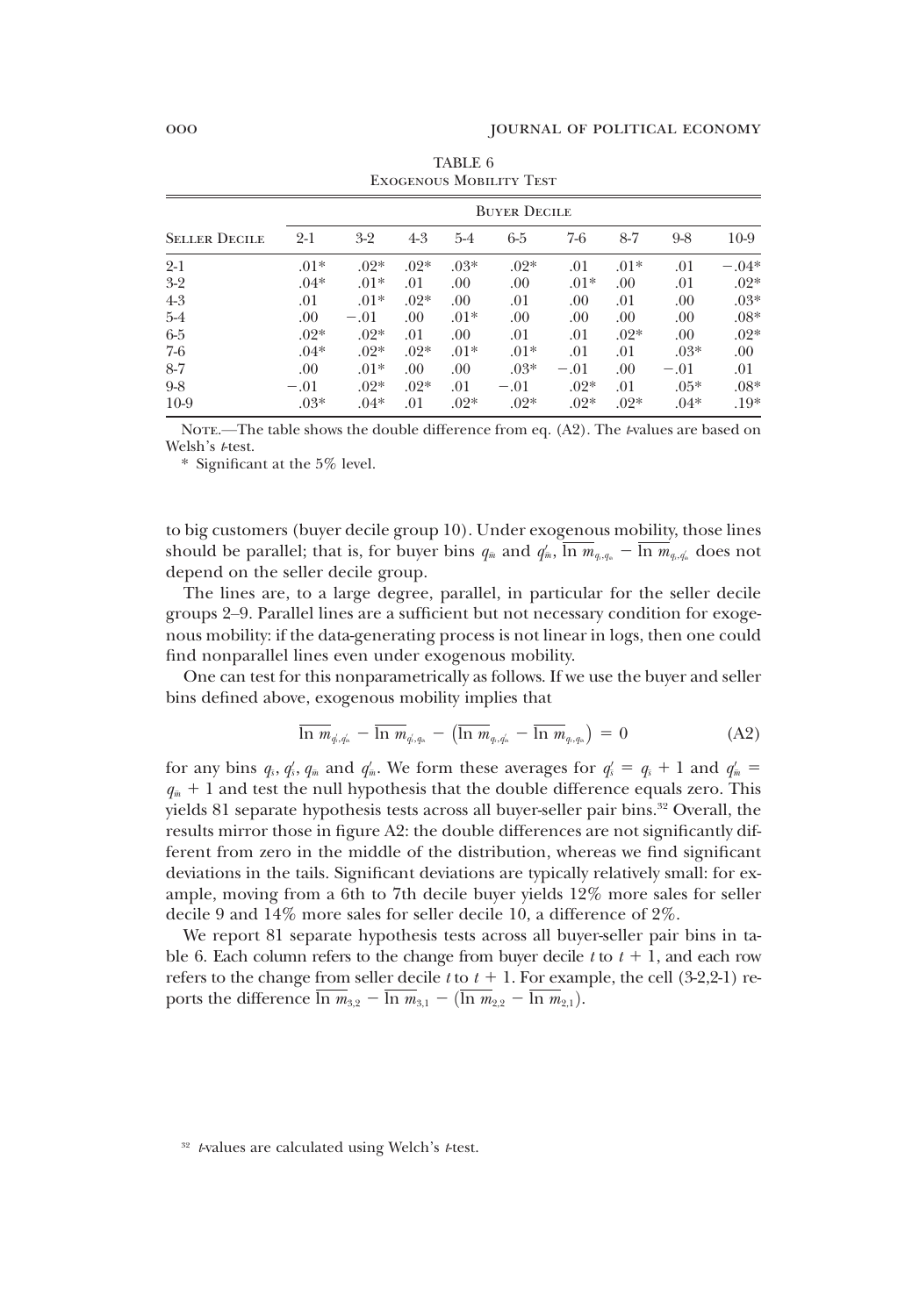

FIG. A1.—Average log sales across seller and buyer decile groups. The figure shows the average of ln  $m_{ij}$  in all decile group pairs  $(q_{\bar{s}}, q_{\bar{m}})$ .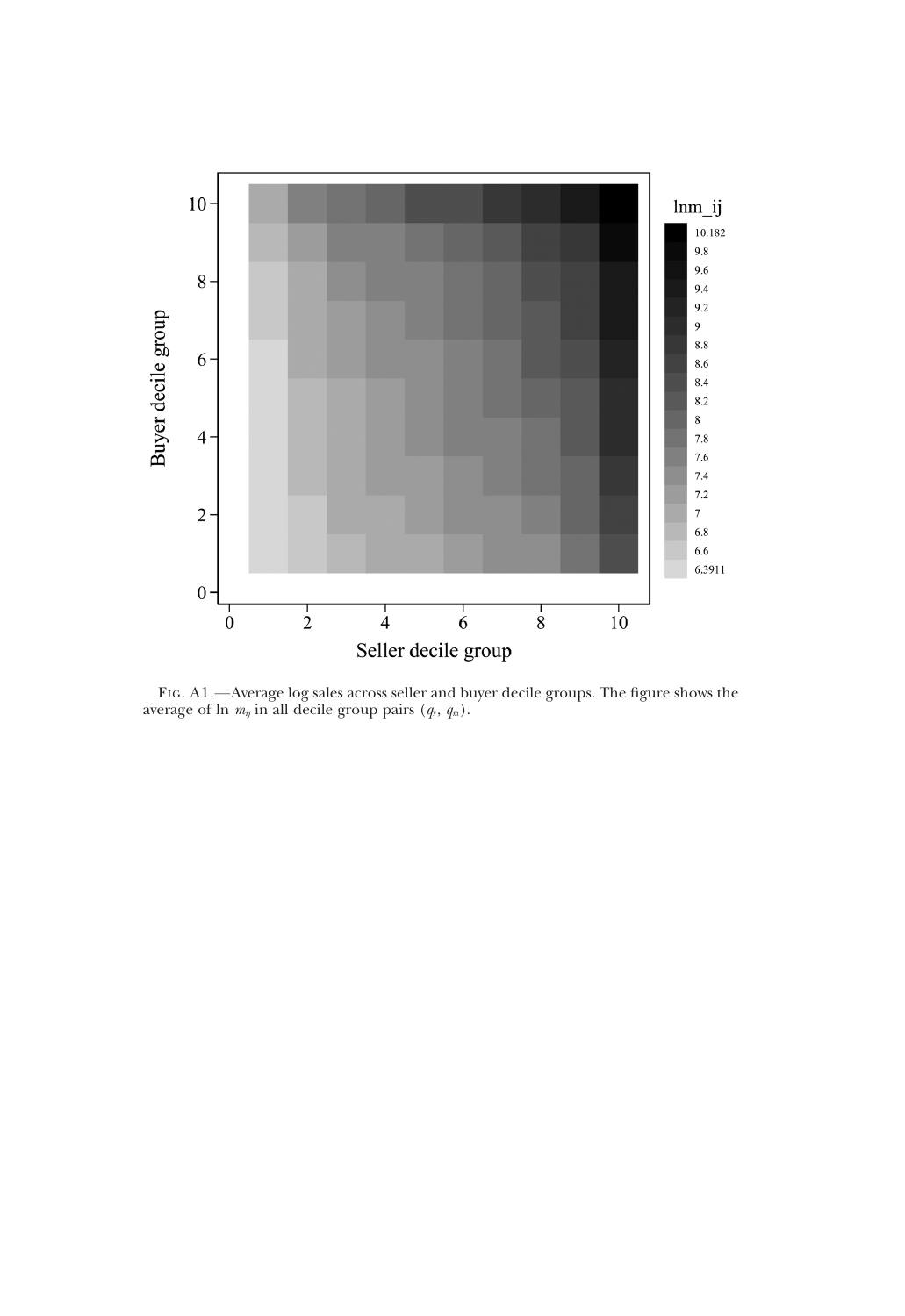

FIG. A2.—Average log sales across seller and buyer decile groups. The figure shows ln  $\bar{m}_{ii}$  across buyer decile groups  $q_{\bar{m}} = 1, ..., 10$ . Each line represents a seller decile group,  $q_{\bar{s}} = 1, ..., 10$ . A color version of this figure is available online.

#### References

- Abowd, J. M., F. Kramarz, and D. N. Margolis. 1999. "High Wage Workers and High Wage Firms." Econometrica 67 (2): 251–333.
- Acemoglu, Daron, Vasco M. Carvalho, Asuman Ozdaglar, and Alireza Tahbaz-Salehi. 2012. "The Network Origins of Aggregate Fluctuations." Econometrica 80 (5): 1977–2016.
- Andrews, Isaiah, Matthew Gentzkow, and Jesse M. Shapiro. 2017. "Measuring the Sensitivity of Parameter Estimates to Estimation Moments." Q.J.E. 132 (4): 1553–92.
- Antràs, P., T. C. Fort, and F. Tintelnot. 2017. "The Margins of Global Sourcing: Theory and Evidence from US Firms." A.E.R. 107 (9): 2514–64.
- Arkolakis, Costas. 2010. "Market Penetration Costs and the New Consumers Margin in International Trade." J.P.E. 118 (6): 1151–99.
- Autor, David, David Dorn, Lawrence F. Katz, Christina Patterson, and John Van Reenen. 2020. "The Fall of the Labor Share and the Rise of Superstar Firms."  $Q.I.E. 135 (2): 645-709.$
- Baqaee, David Rezza, and Emmanuel Farhi. 2019. "The Macroeconomic Impact of Microeconomic Shocks: Beyond Hulten's Theorem." Econometrica 87 (4): 1155–203.
- . 2020. "Productivity and Misallocation in General Equilibrium." *Q.J.E.* 135 (1): 105–63.
- Bender, S., D. Card, N. Bloom, J. Van Reenen, and S. Wolter. 2018. "Management Practices, Workforce Selection and Productivity."J. Labor Econ. 36 (1): S371–S409.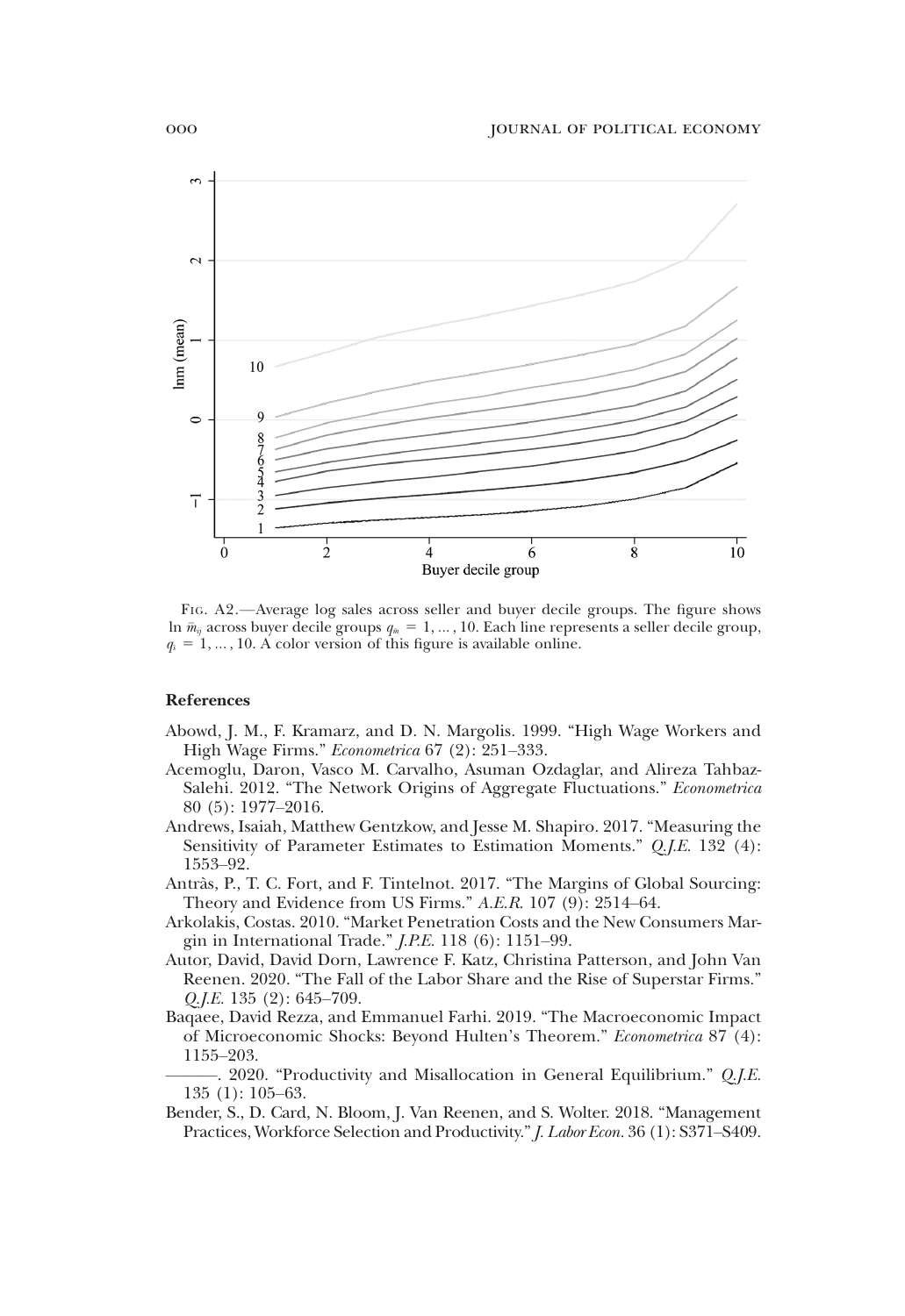- Bernard, Andrew B., Emmanuel Dhyne, Glenn Magerman, Kalina Manova, and Andreas Moxnes. 2019. "The Origins of Firm Heterogeneity: A Production Network Approach." Working Paper no. 25441, NBER, Cambridge, MA.
- Bernard, Andrew B., J. Bradford Jensen, Stephen J. Redding, and Peter K. Schott. 2012. "The Empirics of Firm Heterogeneity and International Trade." Ann. Rev. Econ. 4 (1): 283–313.
- Bernard, Andrew B., and Andreas Moxnes. 2018. "Networks and Trade." Ann. Rev. Econ. 10:65–85.
- Bernard, Andrew B., Andreas Moxnes, and Yukiko U. Saito. 2019. "Production Networks, Geography and Firm Performance." J.P.E. 127 (2): 639–88.
- Bernard, Andrew B., Andreas Moxnes, and Karen Helene Ulltveit-Moe. 2018. "Two-Sided Heterogeneity and Trade." Rev. Econ. and Statis. 100 (3): 424–39.
- Bloom, Nick, Kalina Manova, John Van Reenen, Stephen Sun, and Zhihong Yu. 2017. "Managing Trade: Evidence from China and the US." Working Paper no. 24718, NBER, Cambridge, MA.
- Boehm, Johannes, and Ezra Oberfield. 2020. "Misallocation in the Market for Inputs: Enforcement and the Organization of Production." Q.J.E. 135 (4): 2007– 58.
- Bøler, Esther Ann, Andreas Moxnes, and Karen Helene Ulltveit-Moe. 2015. "R&D, International Sourcing, and the Joint Impact on Firm Performance." A.E.R. 105 (12): 3704–39.
- Bonhomme, Stéphane. 2020. "Econometric Analysis of Bipartite Networks." In The Econometric Analysis of Network Data, edited by B. Graham and A. de Paula, 83–121. Amsterdam: Elsevier.
- Card, D., J. Heining, and P. Kline. 2013. "Workplace Heterogeneity and the Rise of West German Wage Inequality." Q.J.E. 128 (3): 967–1015.
- Correia, Sergio. 2016. "Linear Models with High-Dimensional Fixed Effects: An Efficient and Feasible Estimator." Working paper.
- Dhyne, E., G. Magerman, and S. Rubinova. 2015. "The Belgian Production Network 2002–2012." Working Paper no. 288, Nat. Bank Belgium, Brussels.
- di Giovanni, J., A. A. Levchenko, and I. Mejean. 2014. "Firms, Destinations, and Aggregate Fluctuations." Econometrica 82 (4): 1303–40.
- Eaton, J., D. Jinkins, J. Tybout, and D. Y. Xu. 2016. "Two-Sided Search in International Markets." Working Paper no. 29684, NBER, Cambridge, MA.
- Eaton, Jonathan, Samuel Kortum, and Francis Kramarz. 2004. "Dissecting Trade: Firms, Industries, and Export Destinations." A.E.R. 94 (2): 150–54.
- ———. 2018. "Firm-to-Firm Trade: Imports, Exports, and the Labor Market." Working paper.
- Fieler, Ana Cecília, Marcela Eslava, and Daniel Yi Xu. 2018. "Trade, Quality Upgrading, and Input Linkages: A Theory with Evidence from Colombia." A.E.R. 108 (1): 109–46.
- Fitzgerald, D., S. Haller, and Y. Yedid-Levi. 2016. "How Exporters Grow." Staff Report no. 524, Fed. Reserve Bank Minneapolis.
- Foster, L., J. Haltiwanger, and C. Syverson. 2016. "The Slow Growth of New Plants: Learning about Demand?" Economica 83 (329): 91–129.
- Freund, C., and M. D. Pierola. 2015. "Export Superstars." Rev. Econ. and Statis. 97 (5): 1023–32.
- Gabaix, Xavier. 2011. "The Granular Origins of Aggregate Fluctuations." Econometrica 79:733–72.
- Gaubert, Cecile, and Oleg Itskhoki. 2021. "Granular Comparative Advantage." J.P.E. 129 (3): 871–939.
- Gibrat, Robert. 1931. Les inègalitès èconomiques. Paris: Librairie du Recuil Sirey.